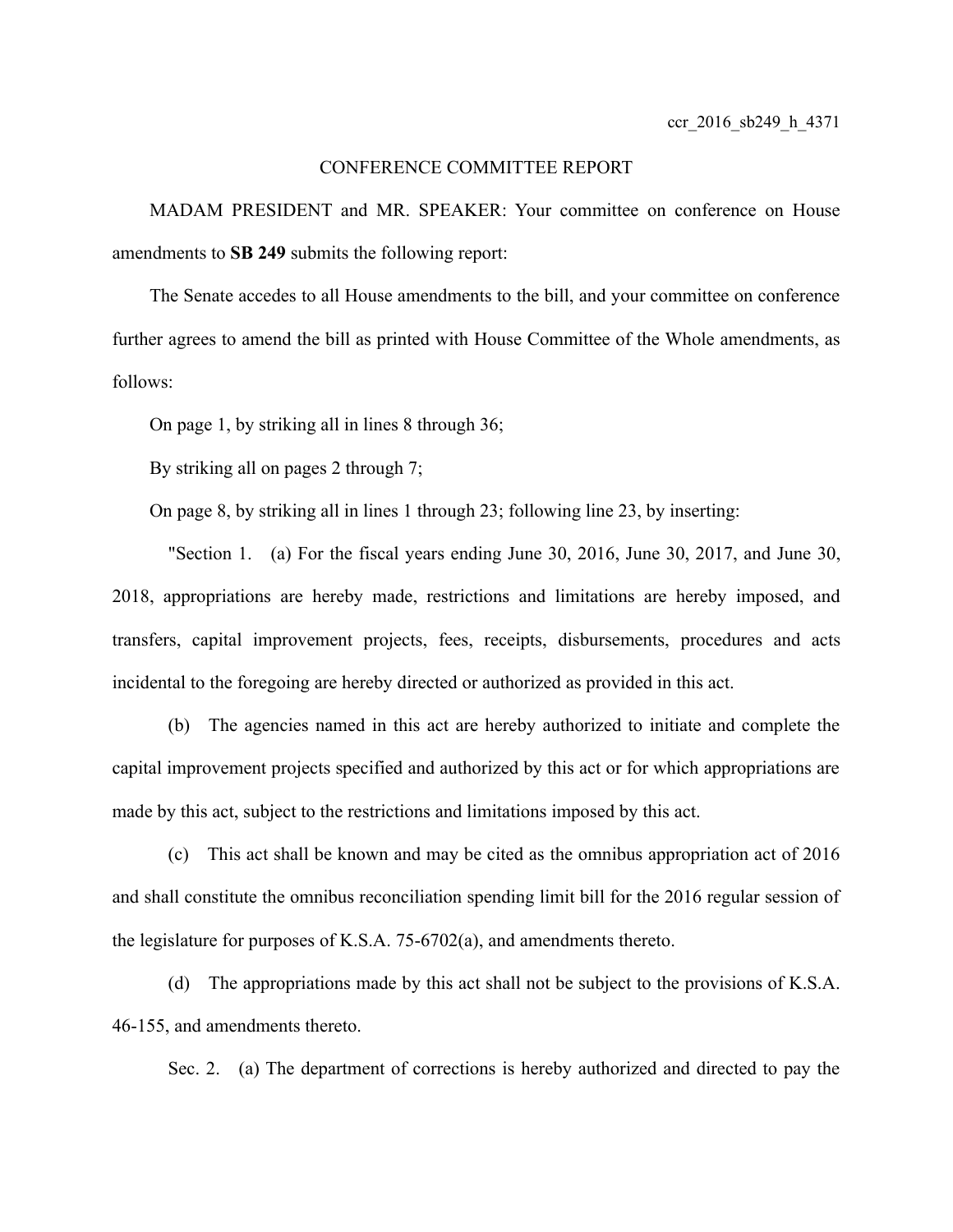following amount from the operating expenditures account of the state general fund for a refund

of supervision fees to the following claimant:

Scott Davis 767 S Drury Lane Wichita KS 67207...................................................................................................................\$50.00

(b) The department of corrections is hereby authorized and directed to pay the following amounts from the Lansing correctional facility – facilities operations account of the state general fund for property lost to the following claimants:

| Randy Pioletti # 39725<br>P. O. Box 2                                                              |
|----------------------------------------------------------------------------------------------------|
|                                                                                                    |
| James E. Tackett $# 59193$                                                                         |
| P. O. Box 2                                                                                        |
|                                                                                                    |
| Jose Morales $#71954$                                                                              |
| P. O. Box 2                                                                                        |
|                                                                                                    |
| Michael D. Wilkins $# 108849$                                                                      |
| P. O. Box 2                                                                                        |
|                                                                                                    |
| (c) The department of corrections is hereby authorized and directed to pay the                     |
| following amounts from the Hutchinson correctional facility – facilities operations account of the |
| state general fund for property lost to the following claimants:                                   |
| Charles Denmark Wagner #93947                                                                      |
| P.O. Box 1568                                                                                      |
|                                                                                                    |
| Davett Smith II # 784535                                                                           |
| P.O. Box 1568                                                                                      |
|                                                                                                    |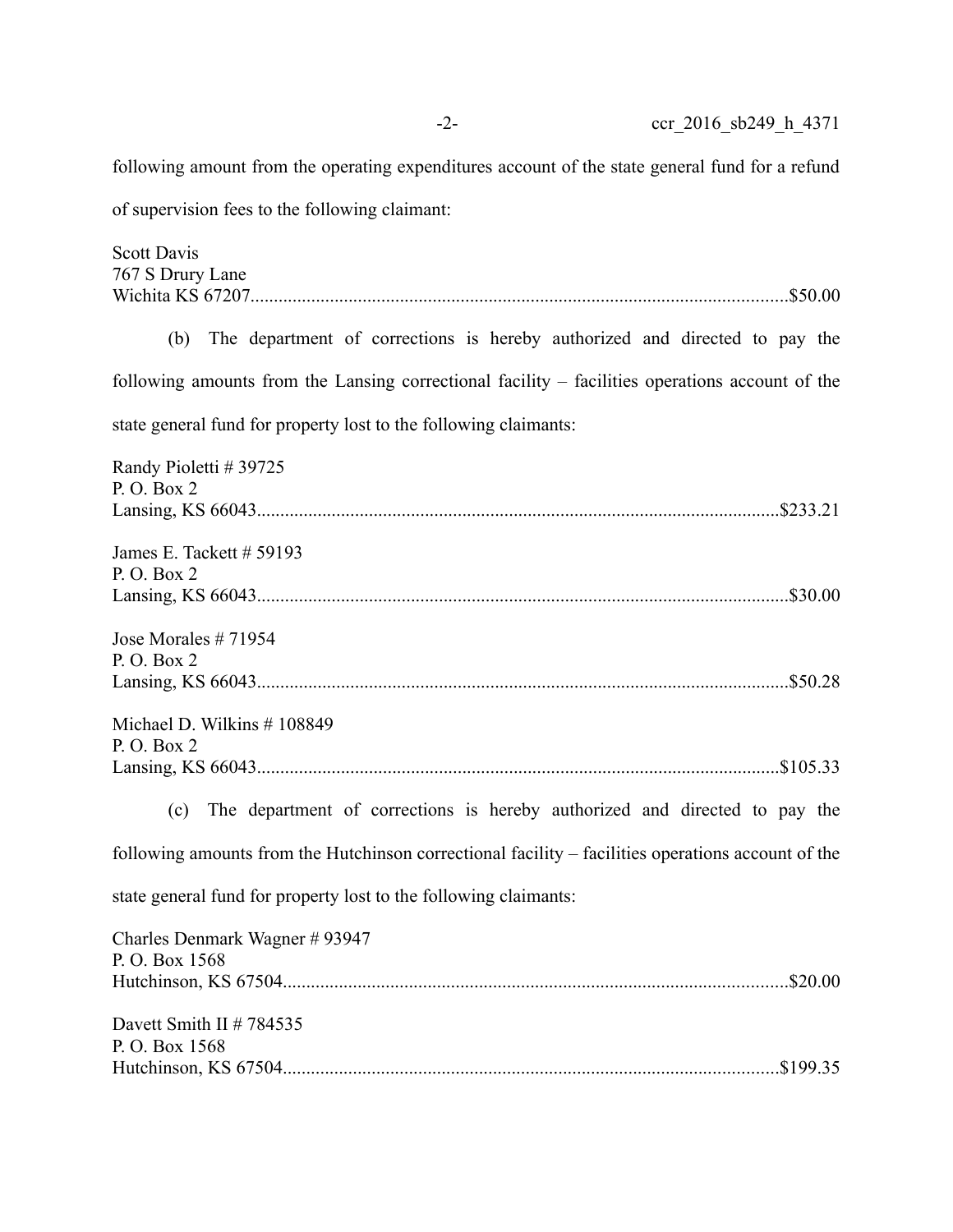| Tyron James $# 77522$<br>P. O. Box 311                                                            |
|---------------------------------------------------------------------------------------------------|
|                                                                                                   |
| Andrew Zeiner #72623                                                                              |
| P.O. Box 2                                                                                        |
|                                                                                                   |
| (d) The department of corrections is hereby authorized and directed to pay the                    |
| following amounts from the El Dorado correctional facility – facilities operations account of the |
| state general fund for property lost to the following claimants:                                  |
| Vernon J. Amos $# 55009$                                                                          |
| P.O. Box 311                                                                                      |
|                                                                                                   |
| Raymond D. Boothe #79444<br>P. O. Box 311                                                         |
|                                                                                                   |
| (e) The department of corrections is hereby authorized and directed to pay the                    |
| following amount from the correctional industries fund of the state general fund for incorrect    |
| invoicing to the following claimant:                                                              |
| Landers Segal Color Co. Inc. DBA Lansco Colors                                                    |
| 1 Blue Hill Plaza, P. O. Box 1685                                                                 |
|                                                                                                   |
| Sec. 3. The department for aging and disability services is hereby authorized and                 |
| directed to pay the following amount from the Larned state hospital – operating expenditures      |
| account of the state general fund for property lost to the following claimant:                    |
| Donald W. Rhyne                                                                                   |
| 2601 Gabriel Avenue                                                                               |
|                                                                                                   |
| The adjutant general is hereby authorized and directed to pay the following<br>Sec. 4.            |

-3- ccr\_2016\_sb249\_h\_4371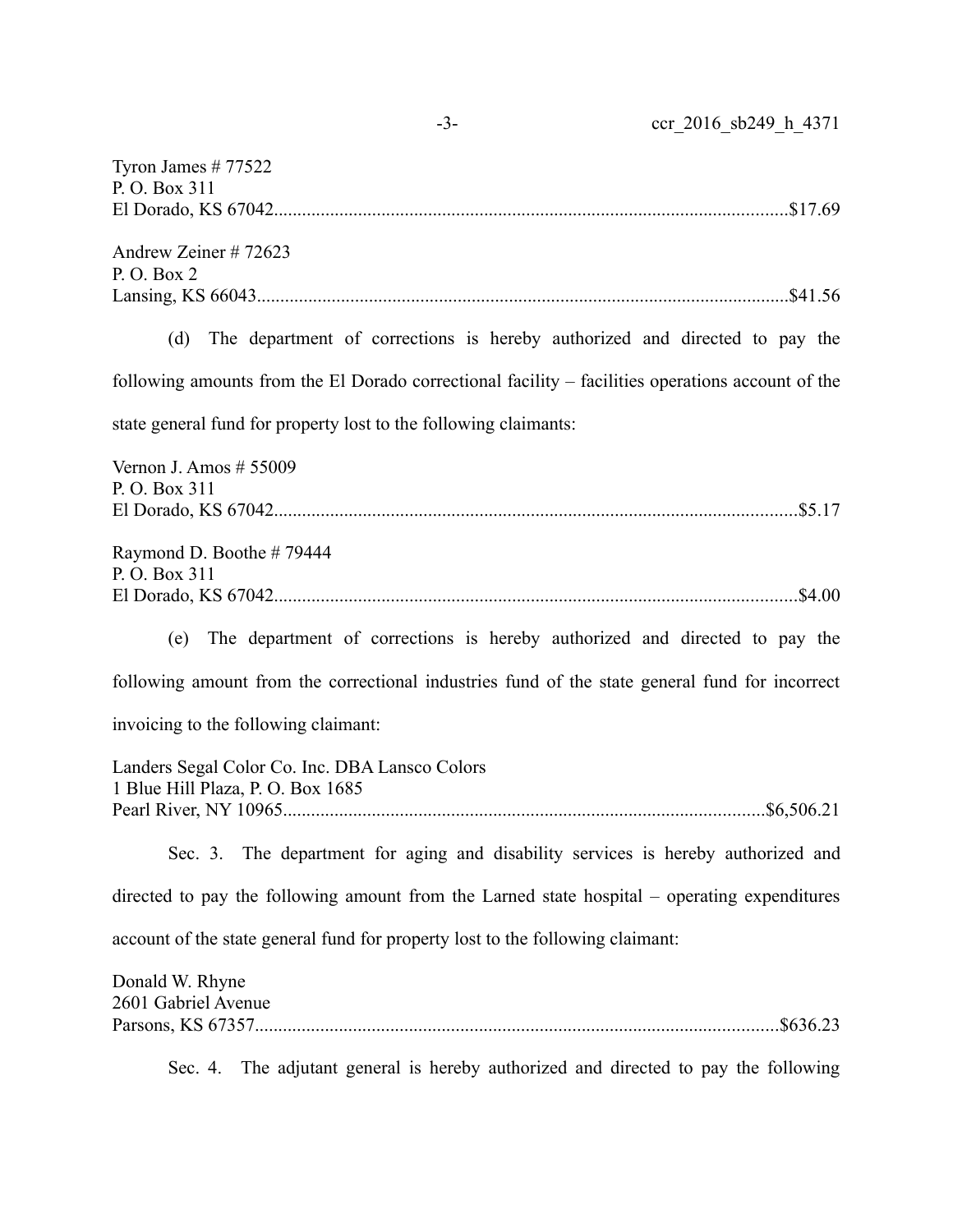agreement to the following claimant:

amount from the operating expenditures account of the state general fund for a settlement

Michaela Isch 219 Park St. Winfield, KS 67156...........................................................................................................\$4,000.00 Sec. 5. There is hereby appropriated from the state general fund, as reimbursements for legal costs incurred for sexually violent predator proceedings, the following amounts to the following claimants: County Treasurer McPherson County 117 N Maple McPherson, KS 67460.....................................................................................................\$37,400.79 County Treasurer Butler County 205 W Central El Dorado, KS 67042.......................................................................................................\$24,017.43 Sec. 6. The department of revenue is hereby authorized and directed to pay the following amounts from the motor-vehicle fuel tax refund fund, for claims not filed within the statutory filing period prescribed in K.S.A. 79-3458, and amendments thereto, to the following claimants: Bell, Kenneth 1979 N 300 Rd. Wellsville, KS 66092..............................................................................................................\$51.00 Canaan Well Service Inc. 1401 N Park Wellington, KS 67152...........................................................................................................\$758.39 Dustrol Inc. P.O. Box 309 Towanda, KS 67144..............................................................................................................\$138.02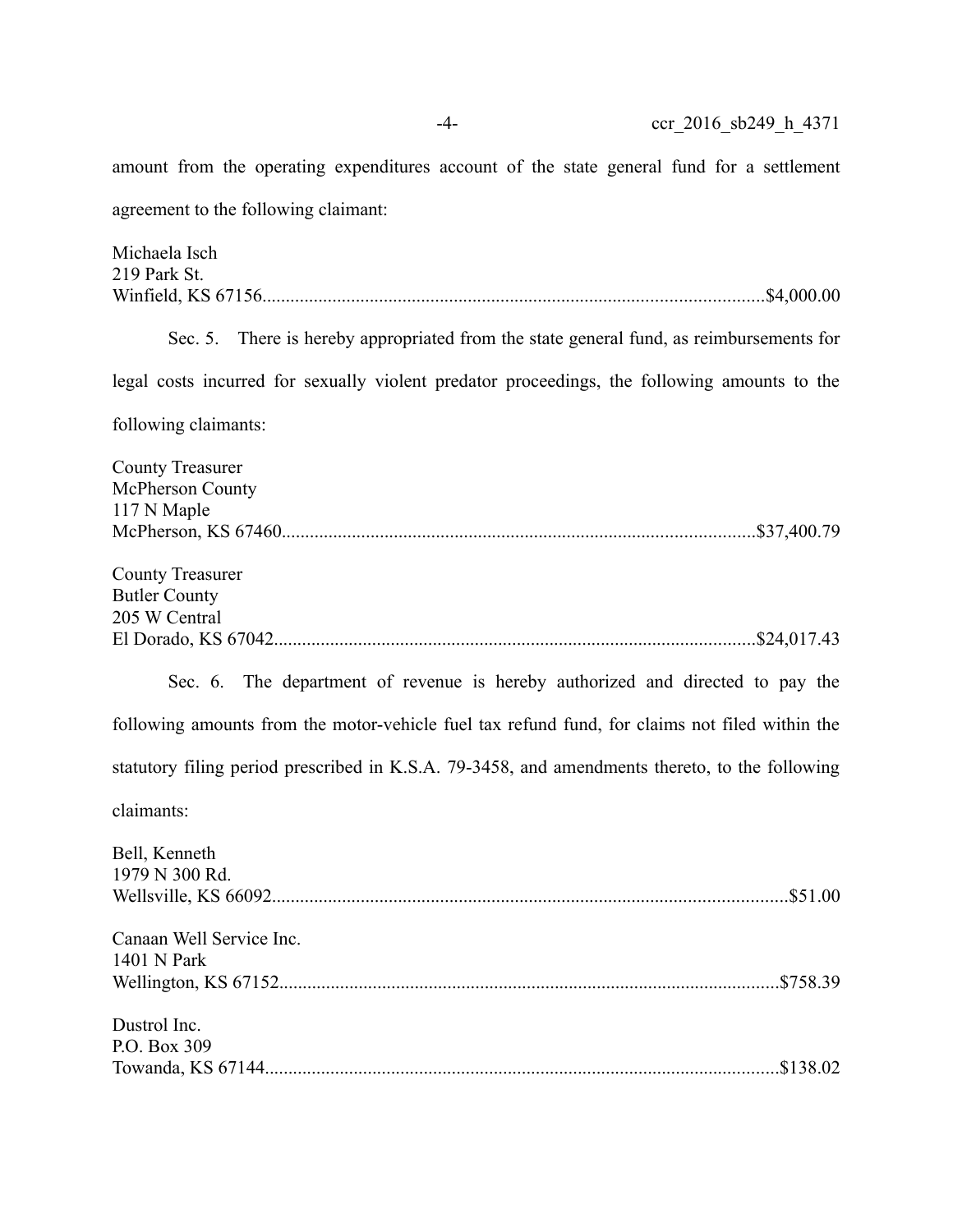| Garten Bros Inc.<br>2305 Fair Rd.          |  |
|--------------------------------------------|--|
| Golf Club of Kansas<br>P.O. Box 6984       |  |
| Hasenkamp, Dan<br>375 F Road               |  |
| Horgan, Timothy P.<br>15700 Trowbridge Rd. |  |
| Katy Parsons Golf Club<br>P.O. Box 376     |  |
| Moxley, Tom J.<br>1852 S 200 Rd.           |  |
| Pennys Concrete Inc.<br>23400 W 82nd St.   |  |
| Red Bee Ranch<br>953 S Greenwich Rd.       |  |
| Strobel, John R.<br>31464 N Hwy. 59        |  |
| USD 282 Howard<br>P.O. Box 607             |  |
| USD 247 Cherokee<br>506 S Smelter          |  |

 $-5-$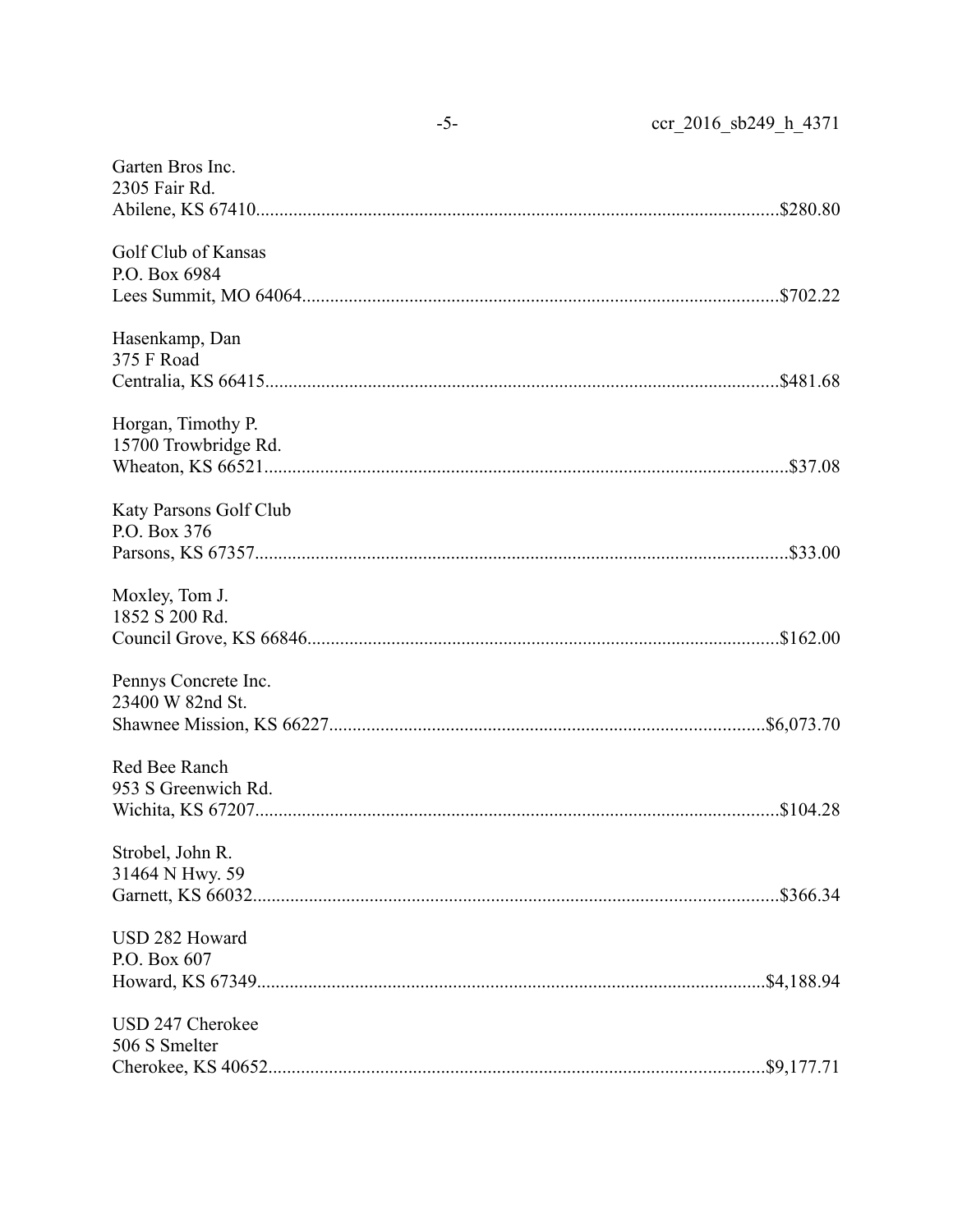| -6- | ccr 2016 sb249 h 4371 |
|-----|-----------------------|
|     |                       |

| Vestring, Louis         |  |
|-------------------------|--|
| 9872 NE Stony Creek Rd. |  |
|                         |  |
|                         |  |
| White, John T.          |  |
| P.O. Box 114            |  |
|                         |  |

Sec. 7. (a) Except as otherwise provided in sections 2 through 6 of this act, the director of accounts and reports is hereby authorized and directed to draw warrants on the state treasurer in favor of the claimants specified in sections 2 through 6 of this act, upon vouchers duly executed by the state agencies directed to pay the amounts specified in such sections to the claimants or their legal representatives or duly authorized agents, as provided by law.

(b) The director of accounts and reports shall secure prior to the payment of any amount to any claimant, other than amounts authorized to be paid pursuant to section 6 of this act, as motor-vehicle fuel tax refunds or as transactions between state agencies as provided in sections 2 through 6 of this act, a written release and satisfaction of all claims and rights against the state of Kansas and any agencies, officers and employees of the state of Kansas regarding their respective claims.

Sec. 8.

# STATE BOARD OF VETERINARY EXAMINERS

(a) On July 1, 2016, the director of accounts and reports shall transfer all moneys in the veterinary examiners fee fund of the Kansas department of agriculture to the veterinary examiners fee fund of the state board of veterinary examiners. On July 1, 2016, all liabilities of the veterinary examiners fee fund of the Kansas department of agriculture are hereby transferred to and imposed on the veterinary examiners fee fund of the state board of veterinary examiners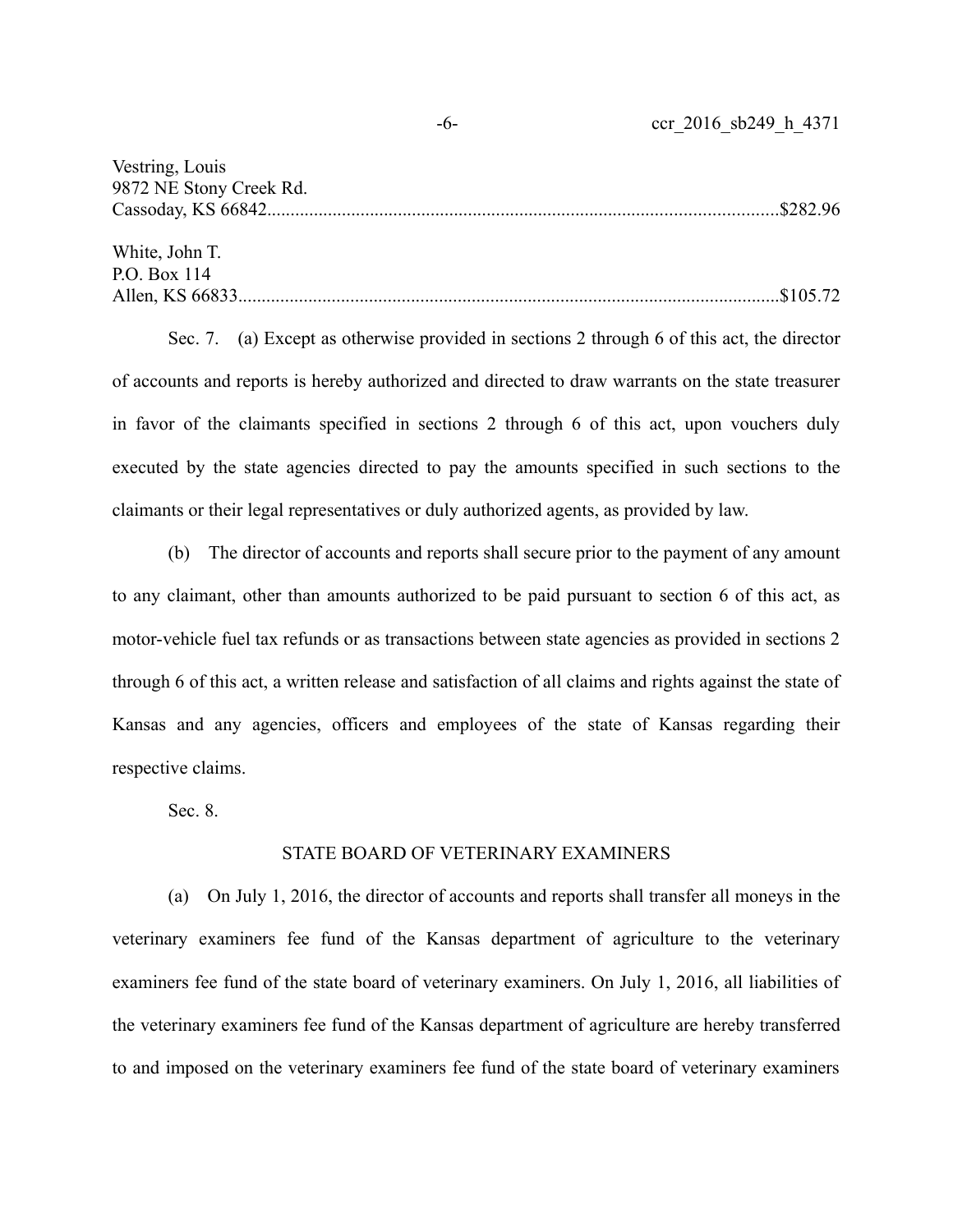Sec. 9.

#### LEGISLATIVE COORDINATING COUNCIL

(a) In addition to the other purposes for which expenditures may be made by the above agency from the legislative coordinating council – operations account of the state general fund for fiscal year 2017, expenditures shall be made by the above agency from the legislative coordinating council – operations account of the state general fund for fiscal year 2017 for the director of legislative administrative services, under the direction of the legislative coordinating council, to administer and supervise the live audio streaming of legislative proceedings: *Provided*, That in providing such live audio streaming, the director shall work in cooperation with the information network of Kansas, inc., created by K.S.A. 74-9303, and amendments thereto, which shall provide any services and equipment that the director and the board of the information network of Kansas, inc., have agreed upon and that the director determines to be necessary for the provision of such live audio streaming.

Sec. 10.

## SECRETARY OF STATE

(a) There is appropriated for the above agency from the state general fund for the fiscal year ending June 30, 2017, the following: Publication of proposed constitutional amendments............................................................\$29,833 Sec. 11.

## DEPARTMENT OF ADMINISTRATION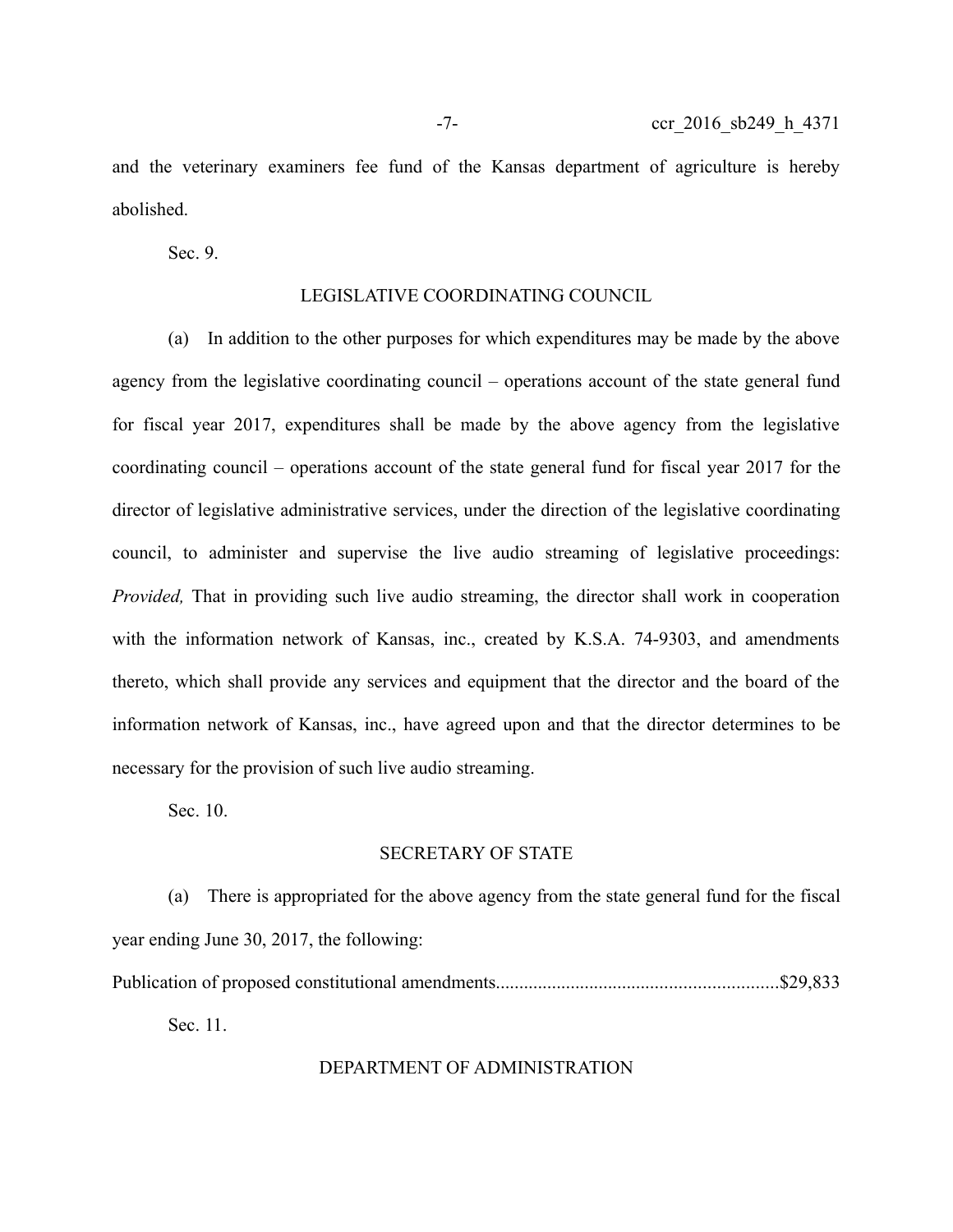(a) On the effective date of this act, the expenditure limitation established for the fiscal year ending June 30, 2016, by section 80(c) of chapter 104 of the 2015 Session Laws of Kansas, on the Docking state office building rehab, repair and razing fund of the department of administration is hereby decreased from no limit to \$0.

(b) On the effective date of this act, the provisions of section 80(d) of chapter 104 of the 2015 Session Laws of Kansas are hereby declared to be null and void and shall have no force and effect.

Sec. 12.

#### DEPARTMENT OF ADMINISTRATION

(a) On or before June 30, 2017, the secretary of administration: (1) Shall determine the amount of moneys appropriated in each account of the state general fund or each special revenue fund or funds appropriated for fiscal year 2017 for the executive branch agencies that are not required to be expended or encumbered due to the department of administration implementing procurement and risk management recommendations, modifying any state employee insurance and benefit program, or implementing any other efficiency recommendation made to the 2016 legislature by the Kansas statewide efficiency review; and (2) shall certify each such amount to the director of the budget, accompanied by such other information with respect thereto as may be prescribed by the director of the budget: *Provided,* That, on or before June 30, 2017, the director of the budget shall certify each amount appropriated from the state general fund, which is certified by the secretary of administration pursuant to this section, to the director of accounts and reports and upon receipt of each such certification, the amount so certified is hereby lapsed: *Provided further,* That, on or before June 30, 2017, the director of the budget shall certify each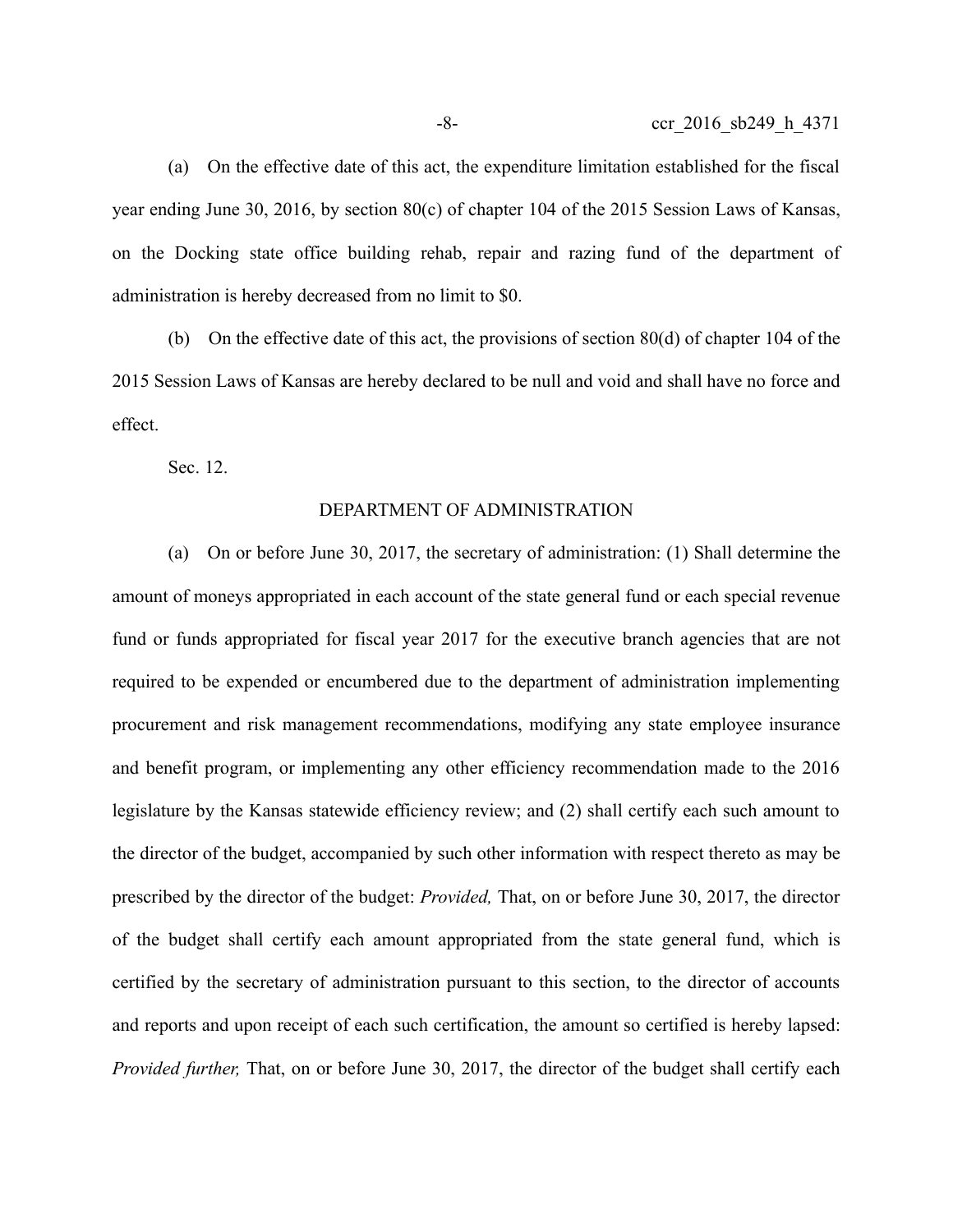amount appropriated from each special revenue fund or funds, which is certified by the secretary of administration pursuant to this section, to the director of accounts and reports and upon receipt of each such certification, the amount so certified is hereby transferred to the state general fund: *And provided further,* That, at the same time as the director of the budget transmits each such certification to the director of accounts and reports, the director of the budget shall transmit a copy of each such certification to the director of legislative research: *And provided further,* That the aggregate of all amounts lapsed from appropriations from the state general fund and amounts transferred from special revenue funds pursuant to this subsection, shall be equal to \$6,500,000 or more.

(b) During the fiscal year ending June 30, 2017, the director of the budget may transfer any part of any item of appropriation due to the department of administration implementing procurement and risk management recommendations; modifying any state employee insurance and benefit program; or implementing any other efficiency recommendation made to the 2016 legislature by the Kansas statewide efficiency review in any executive branch agency account of the state general fund or any special revenue fund or funds appropriated for fiscal year 2017 for such executive branch agency to another item of appropriation for the same purposes in any other executive branch agency account of the state general fund or any special revenue fund or funds appropriated for fiscal year 2017 for such other executive branch agency. The director of the budget shall certify each such amount transferred and shall transmit a copy of each such certification to the director of legislative research.

(c) On July 1, 2016, the expenditure limitation established for the fiscal year ending June 30, 2017, by section 81(c) of chapter 104 of the 2015 Session Laws of Kansas, on the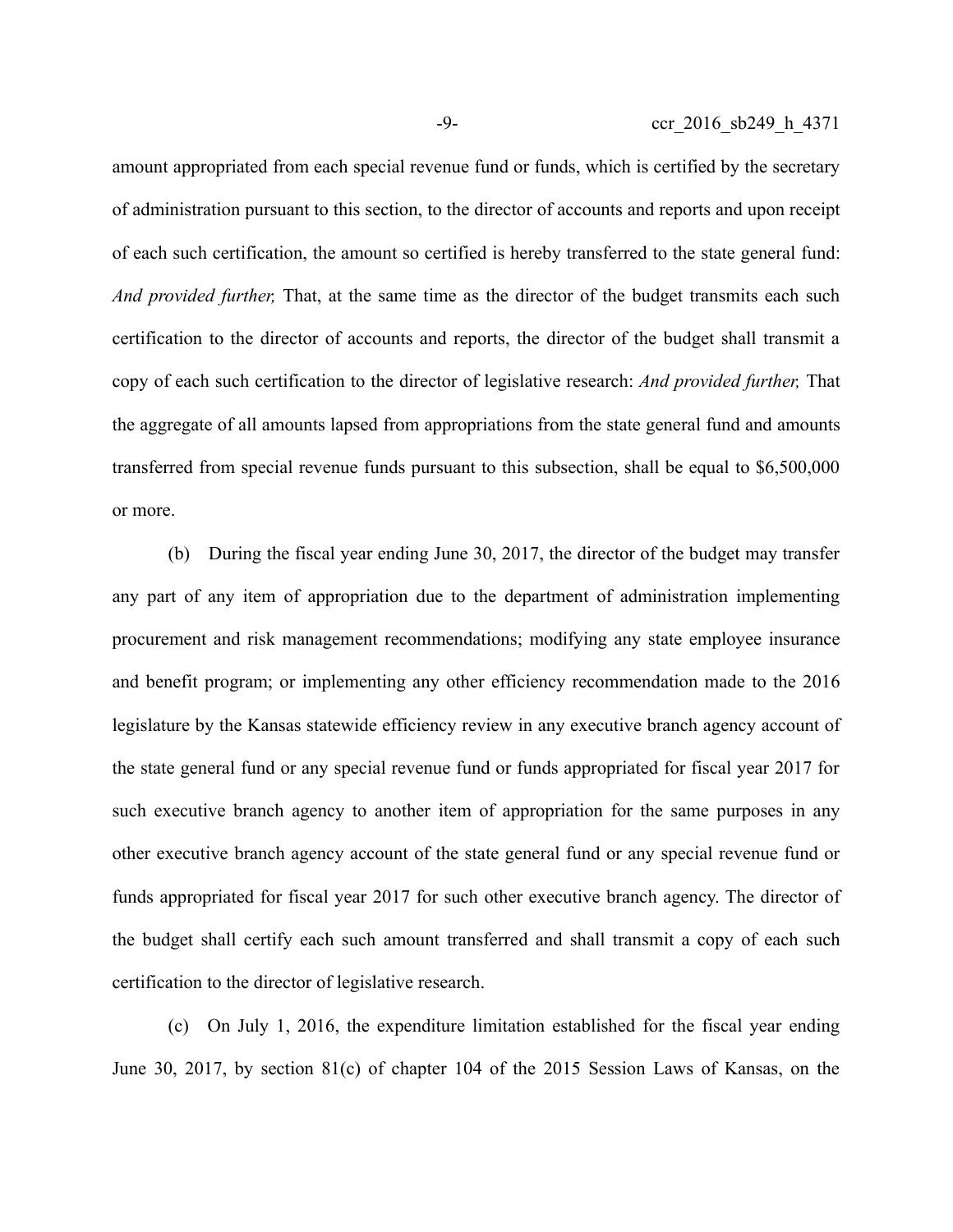Docking state office building rehab, repair and razing fund of the department of administration is hereby decreased from no limit to \$0.

(d) On July 1, 2016, the provisions of section 81(d) of chapter 104 of the 2015 Session Laws of Kansas are hereby declared to be null and void and shall have no force and effect.

(e) During the fiscal year ending June 30, 2017, in addition to the other purposes for which expenditures may be made by the above agency from moneys appropriated from the state general fund or any special revenue fund or funds for the above agency for fiscal year 2017 by chapter 104 of the 2015 Session Laws of Kansas, 2016 House Substitute for Senate Bill No. 161, this or other appropriation act of the 2016 or 2017 regular session of the legislature, expenditures may be made by the above agency from the state general fund or from any special revenue fund or funds for fiscal year 2017, for the secretary of administration, as part of the system of payroll accounting formulated under K.S.A. 75-5501, and amendments thereto, to establish a payroll deduction plan for the purpose of allowing insurers, who are authorized to do business in the state of Kansas, to offer to state employees accident, disability, specified disease and hospital indemnity products which may be purchased by such employees: *Provided, however*, That any such insurer and indemnity product shall be approved by the Kansas state employees health care commission prior to the establishment of such payroll deduction: *Provided,* That upon notification of an employing agency's receipt of written authorization by any state employee, the director of accounts and reports shall make periodic deductions of amounts as specified in such authorization from the salary or wages of such state employee for the purpose of purchasing such indemnity products: *Provided further,* That, subject to the approval of the secretary of administration, the director of accounts and reports may prescribe procedures, limitations and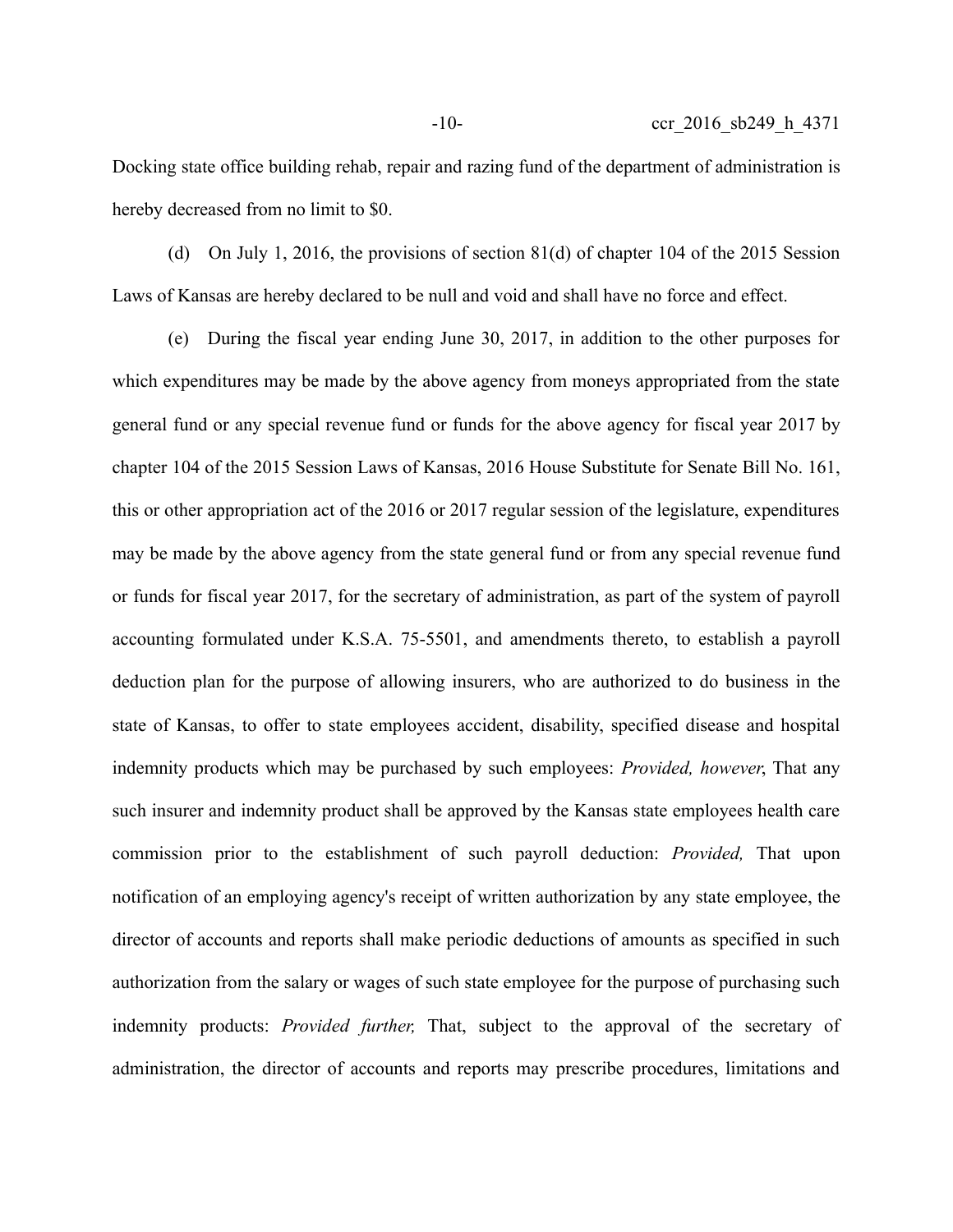-11- ccr 2016 sb249 h 4371

conditions for making payroll deductions pursuant to this section.

Sec. 13.

## DEPARTMENT OF ADMINISTRATION

(a) During the fiscal year ending June 30, 2018, in addition to the other purposes for which expenditures may be made by the above agency from moneys appropriated from the state general fund or any special revenue fund or funds for the above agency for fiscal year 2018 by chapter 104 of the 2015 Session Laws of Kansas, 2016 House Substitute for Senate Bill No. 161, this or other appropriation act of the 2016, 2017 or 2018 regular session of the legislature, expenditures may be made by the above agency from the state general fund or from any special revenue fund or funds for fiscal year 2018, for the secretary of administration, as part of the system of payroll accounting formulated under K.S.A. 75-5501, and amendments thereto, to establish a payroll deduction plan, for the purpose of allowing insurers, who are authorized to do business in the state of Kansas, to offer to state employees accident, disability, specified disease and hospital indemnity products which may be purchased by such employees: *Provided, however*, That any such insurer and indemnity product shall be approved by the Kansas state employees health care commission prior to the establishment of such payroll deduction: *Provided,* That upon notification of an employing agency's receipt of written authorization by any state employee, the director of accounts and reports shall make periodic deductions of amounts as specified in such authorization from the salary or wages of such state employee for the purpose of purchasing such indemnity products: *Provided further,* That, subject to the approval of the secretary of administration, the director of accounts and reports may prescribe procedures, limitations and conditions for making payroll deductions pursuant to this section.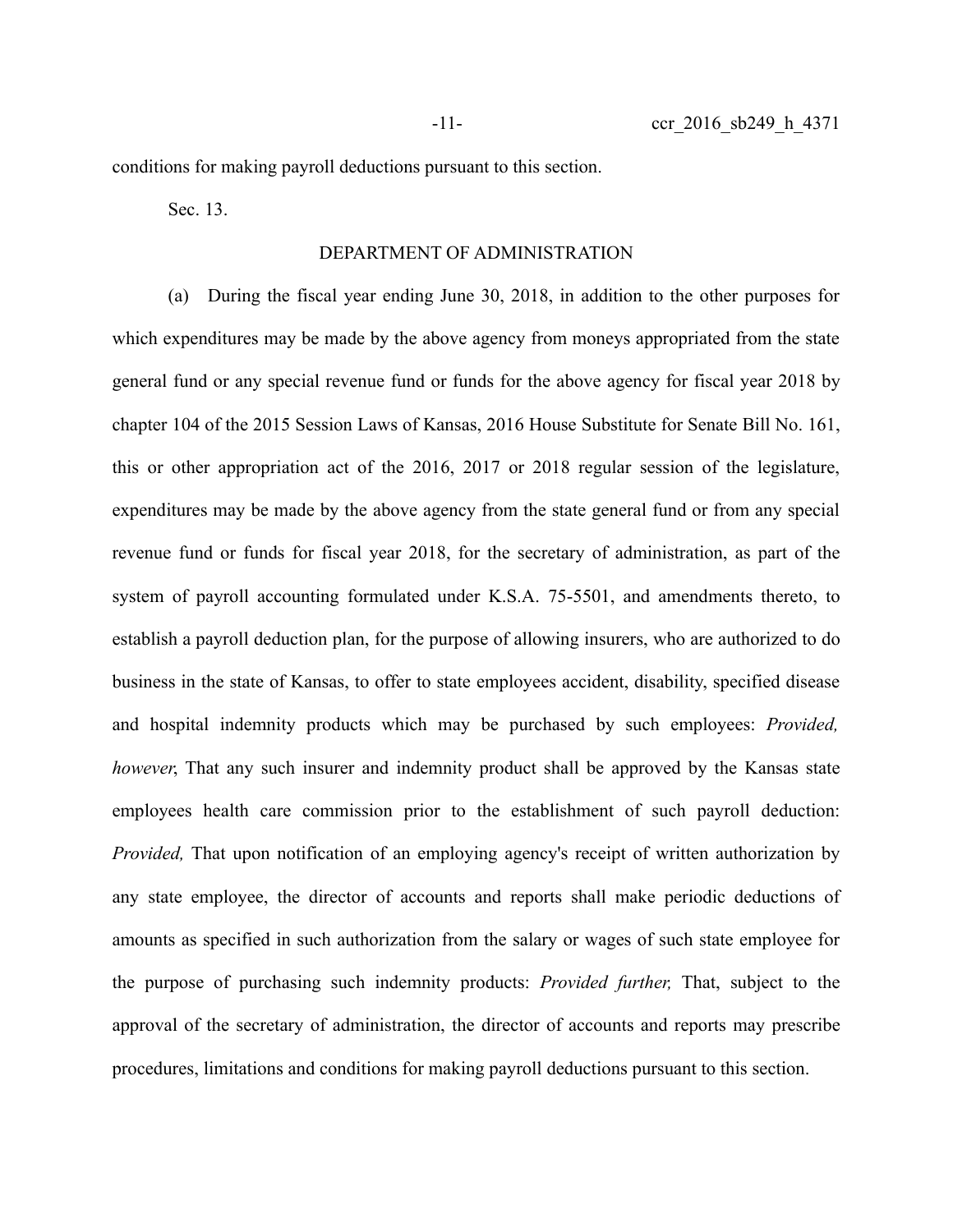Sec. 14.

## DEPARTMENT OF REVENUE

(a) There is appropriated for the above agency from the state general fund for the fiscal year ending June 30, 2017, the following:

MSA compliance compact..................................................................................................\$450,000

(b) On July 1, 2016, the expenditure limitation established for the fiscal year ending June 30, 2017, pursuant to section 34(c) of 2016 House Substitute for Senate Bill No. 161 on the division of vehicles operating fund (565-00-2089-2020) of the department of revenue is hereby increased from \$47,475,191 to \$48,165,032.

(c) On July 1, 2016, the amount of \$11,481,784 authorized by section 89(c) of chapter 104 of the 2015 Session Laws of Kansas to be transferred by the director of accounts and reports from the state highway fund of the department of transportation to the division of vehicles operating fund of the department of revenue on July 1, 2016, October 1, 2016, January 1, 2017, and April 1, 2017, is hereby increased to \$11,513,742.

Sec. 15.

#### KANSAS LOTTERY

(a) On the effective date of this act, the aggregate of the amounts authorized by section 90(b) of chapter 104 of the 2015 Session Laws of Kansas to be transferred from the lottery operating fund to the state gaming revenues fund during the fiscal year ending June 30, 2016, is hereby increased from \$74,700,000 to \$76,500,000.

Sec. 16.

#### DEPARTMENT OF COMMERCE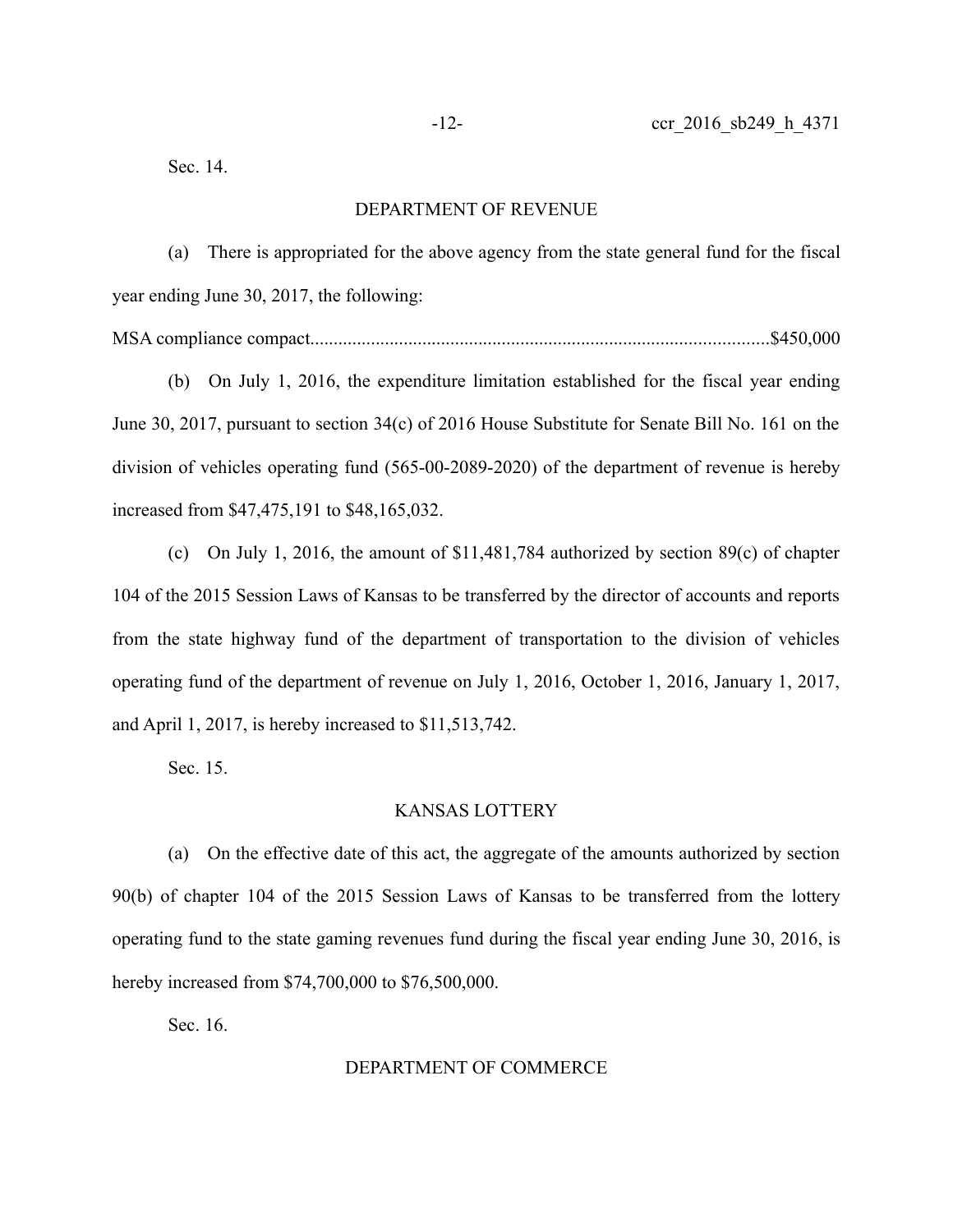year ending June 30, 2017, the following:

KBA grant commitments.................................................................................................\$6,570,000

*Provided,* That, if 2016 Senate Bill No. 474, or any other legislation which allows the board of the Kansas bioscience authority to sell the authority or substantially all of the assets of the authority, is not passed by the legislature during the 2016 regular session and enacted into law, or if such legislation is enacted into law but such sale is not completed, then the \$6,570,000 appropriated for the above agency for the fiscal year ending June 30, 2017, by this section from the state general fund in the KBA grant commitments account is hereby lapsed.

Sec. 17.

# DEPARTMENT OF HEALTH AND ENVIRONMENT – DIVISION OF HEALTH CARE FINANCE

(a) On the effective date of this act, of the \$661,573,849 appropriated for the above agency for the fiscal year ending June 30, 2016, by section 104(a) of chapter 104 of the 2015 Session Laws of Kansas from the state general fund in the other medical assistance account (264- 00-1000-3026), the sum of \$23,700,000 is hereby lapsed.

(b) On the effective date of this act, the expenditure limitation established for the fiscal year ending June 30, 2016, by section 43(e) of 2016 House Substitute for Senate Bill No. 161 on the medical programs fee fund (264-00-2395-0110) of the department of health and environment– division of health care finance is hereby increased from \$91,292,513 to \$127,692,349.

Sec. 18.

# DEPARTMENT OF HEALTH AND ENVIRONMENT – DIVISION OF HEALTH CARE FINANCE

(a) On July 1, 2016, of the \$676,570,074 appropriated for the above agency for the fiscal year ending June 30, 2017, by section 105(a) of chapter 104 of the 2015 Session Laws of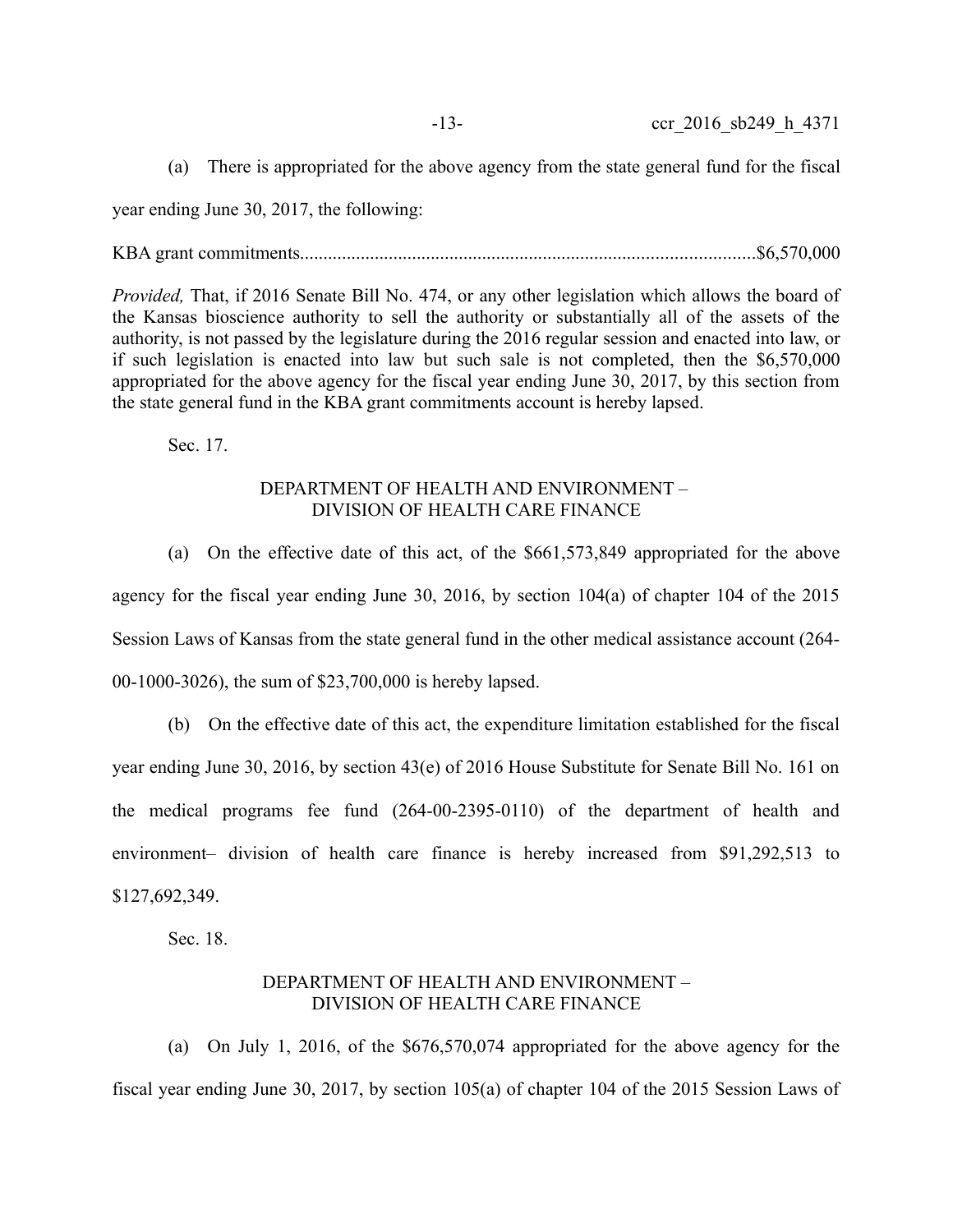Kansas from the state general fund in the other medical assistance account (264-00-1000-3026), the sum of \$24,178,549 is hereby lapsed.

(b) On July 1, 2016, the expenditure limitation established for the fiscal year ending June 30, 2017, by section 44(c) of 2016 House Substitute for Senate Bill No. 161 on the medical programs fee fund (264-00-2395-0110) of the department of health and environment – division of health care finance is hereby increased from \$86,370,660 to \$130,241,472.

Sec. 19.

# KANSAS DEPARTMENT FOR AGING AND DISABILITY SERVICES

(a) There is appropriated for the above agency from the state general fund for the fiscal year ending June 30, 2016, the following:

| Mental health and retardation services aid and assistance (039-00-1000-4001)\$3,500,000 |  |
|-----------------------------------------------------------------------------------------|--|
| Osawatomie state hospital-operating expenditures (494-00-1000-0100)\$9,503,982          |  |
| Larned state hospital-operating expenditures (410-00-1000-0103)\$1,896,018              |  |

(b) On the effective date of this act, the expenditure limitation established for the fiscal year ending June 30, 2016, by section 47(g) of 2016 House Substitute for Senate Bill No. 161 on the Osawatomie state hospital fee fund (494-00-2079-4200) of the Kansas department for aging and disability services is hereby decreased from \$10,076,414 to \$7,667,778.

(c) On the effective date of this act, the expenditure limitation established for the fiscal year ending June 30, 2016, by section 47(k) of 2016 House Substitute for Senate Bill No. 161 on the title XIX fund (039-00-2595-4130) of the Kansas department for aging and disability services is hereby decreased from \$45,963,785 to \$40,570,915.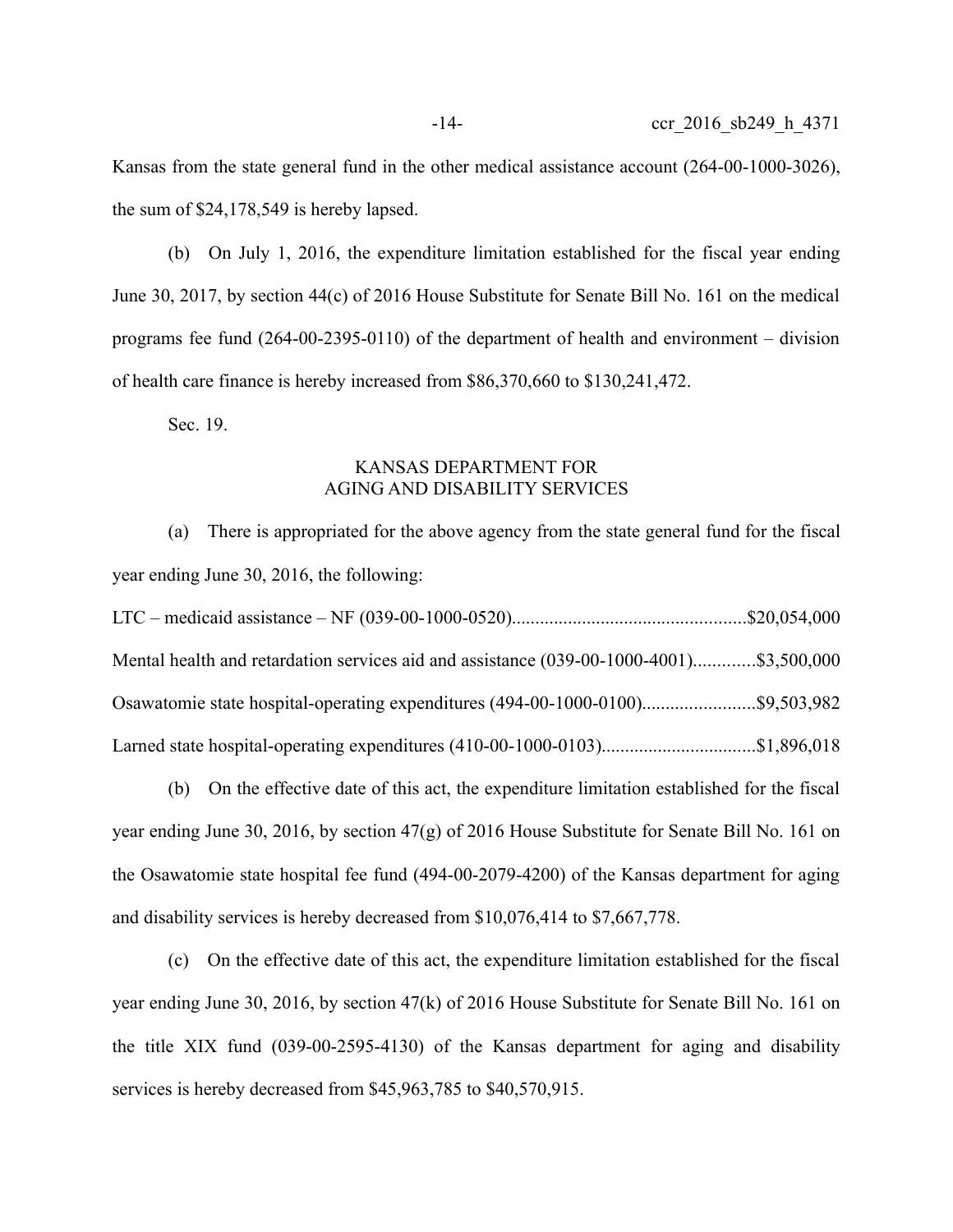Sec. 20.

# KANSAS DEPARTMENT FOR AGING AND DISABILITY SERVICES

(a) There is appropriated for the above agency from the state general fund for the fiscal year ending June 30, 2017, the following: State operations (039-00-1000-0801)..............................................................................\$3,855,852 LTC – Medicaid assistance – NF (039-00-1000-0520)................................................\$23,859,549 Osawatomie state hospital-operating expenditures (494-00-1000-0100).......................\$1,289,537 Larned state hospital-operating expenditures (410-00-1000-0103)..................................\$450,000

(b) In addition to the other purposes for which expenditures may be made by the above agency for the fiscal year ending June 30, 2017, by section 109 of chapter 104 of the 2015 Session Laws of Kansas, 2016 House Substitute for Senate Bill No. 161, this or any other appropriation act of the 2016 or 2017 regular session of the legislature, expenditures shall be made by the above agency from such moneys appropriated from the state general fund or from any special revenue fund or funds for the fiscal year ending June 30, 2017, to take the necessary steps to reinstate a policy to require mental health screenings for recipients under the Kansas program of medical assistance, prior to inpatient placement: *Provided,* That the above agency shall consult with the Kansas department of health and environment regarding the implementation of such policy.

(c) (1) Notwithstanding the provisions of K.S.A. 76-12a02, and amendments thereto, in addition to the other purposes for which expenditures may be made by the above agency for the fiscal year ending June 30, 2017, by chapter 104 of the 2015 Session Laws of Kansas, 2016 House Substitute for Senate Bill No. 161, this or any other appropriation act of the 2016 or 2017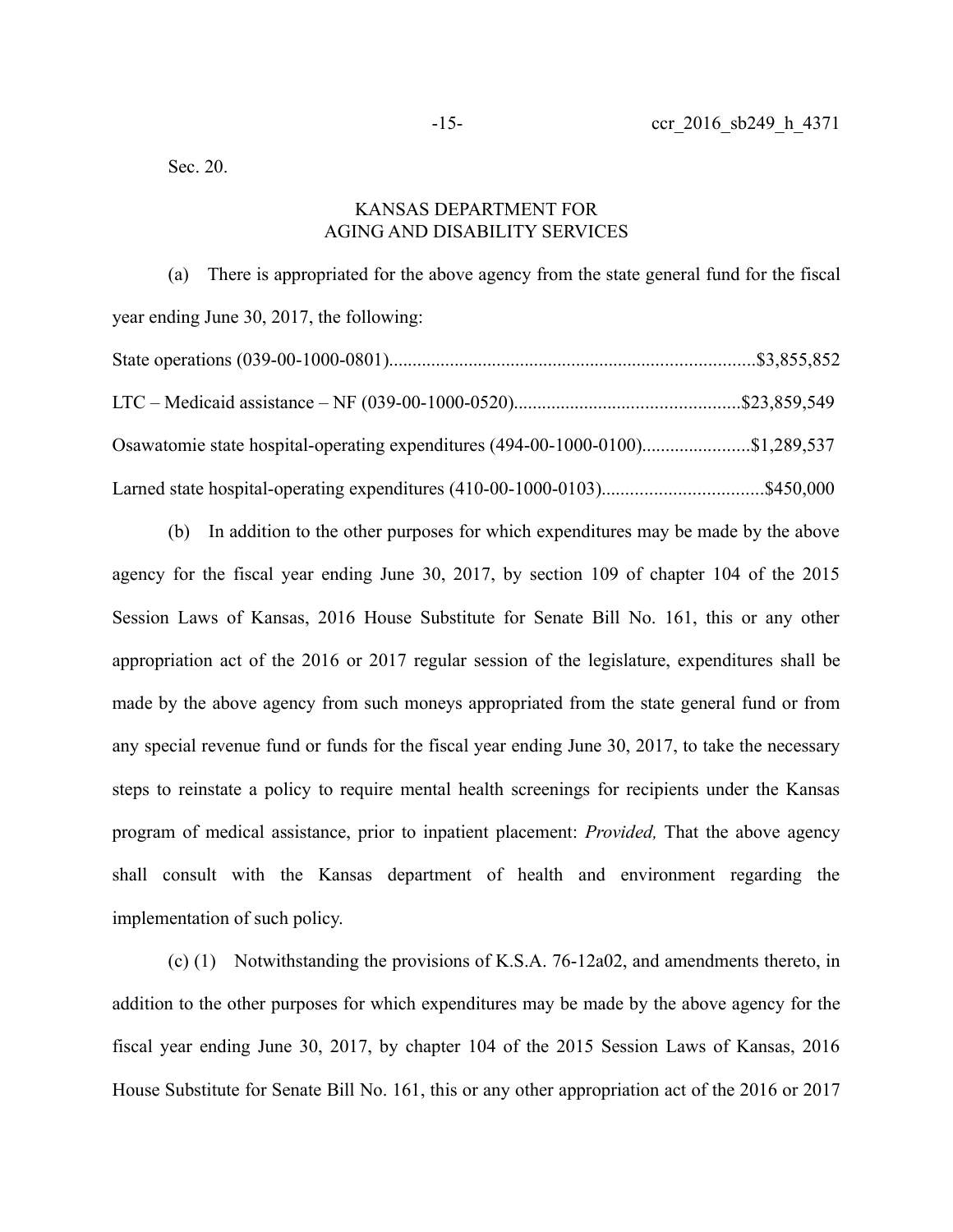regular session of the legislature, expenditures may be made by the above agency from such moneys appropriated from the state general fund or from any special revenue fund or funds for the fiscal year ending June 30, 2017, for the secretary for aging and disability services to appoint the superintendent at any institution: *Provided,* That any superintendent appointed by a person, entity or organization under contract with the secretary shall not receive a classification of service under the Kansas civil service act.

(2) Notwithstanding the provisions of K.S.A. 76-12a03, and amendments thereto, in addition to the other purposes for which expenditures may be made by the above agency for the fiscal year ending June 30, 2017, by chapter 104 of the 2015 Session Laws of Kansas, 2016 House Substitute for Senate Bill No. 161, this or any other appropriation act of the 2016 or 2017 regular session of the legislature, expenditures may be made by the above agency from such moneys appropriated from the state general fund or from any special revenue fund or funds for the fiscal year ending June 30, 2017, for the secretary for aging and disability services or an institution's director, or such director's authorized designee, to appoint physicians at an institution: *Provided,* That any physician appointed by a person, entity or organization under contract with the secretary shall not receive a classification of service under the Kansas civil service act.

(3) Notwithstanding the provisions of K.S.A. 76-12a04, and amendments thereto, in addition to the other purposes for which expenditures may be made by the above agency for the fiscal year ending June 30, 2017, by chapter 104 of the 2015 Session Laws of Kansas, 2016 House Substitute for Senate Bill No. 161, this or any other appropriation act of the 2016 or 2017 regular session of the legislature, expenditures may be made by the above agency from such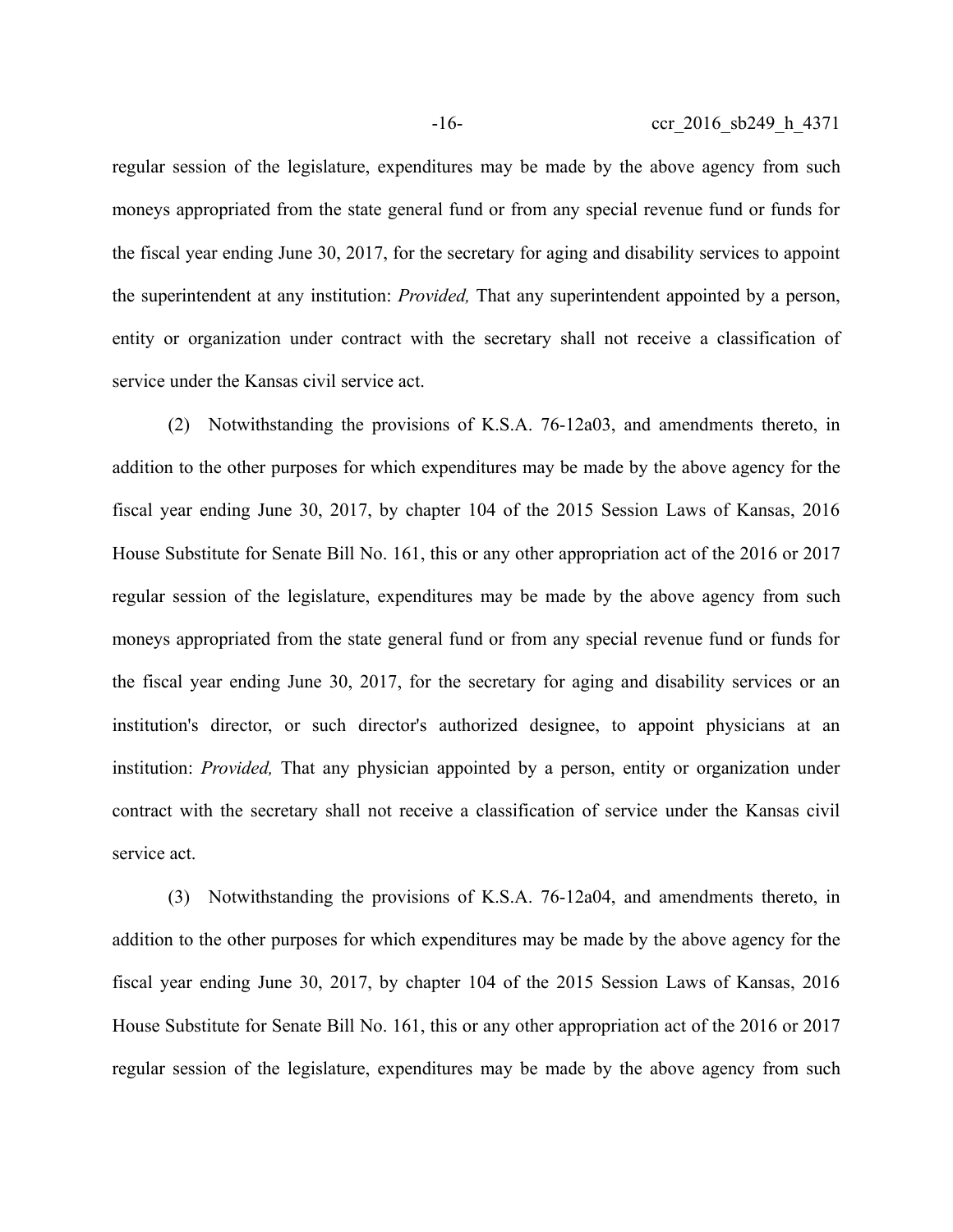moneys appropriated from the state general fund or from any special revenue fund or funds for the fiscal year ending June 30, 2017, for the secretary for aging and disability services or an institution's director, or such director's authorized designee, to appoint staff and other institution or commission personnel who are not assigned to a particular institution: *Provided,* That any staff or institution or commission personnel appointed on or after July 1, 2016, and on or before June 30, 2018, shall be in the unclassified service of the Kansas civil service act: *Provided, however,* That this paragraph shall not affect the classification of service under the Kansas civil service act for any staff or other personnel appointed prior to July 1, 2016: *And provided further,* That any staff or institution or commission personnel appointed by a person, entity or organization under contract with the secretary shall not receive a classification of service under the Kansas civil service act.

(4) Notwithstanding the provisions of K.S.A. 76-12a05, and amendments thereto, in addition to the other purposes for which expenditures may be made by the above agency for the fiscal year ending June 30, 2017, by chapter 104 of the 2015 Session Laws of Kansas, 2016 House Substitute for Senate Bill No. 161, this or any other appropriation act of the 2016 or 2017 regular session of the legislature, expenditures may be made by the above agency from such moneys appropriated from the state general fund or from any special revenue fund or funds for the fiscal year ending June 30, 2017, for the superintendent of any institution to appoint employees at such institution: *Provided,* That any employee appointed on or after July 1, 2016, and on or before June 30, 2018, shall be in the unclassified service of the Kansas civil service act: *Provided, however,* That this paragraph shall not affect the classification of service under the Kansas civil service act for any employee appointed prior to July 1, 2016: *And provided further,*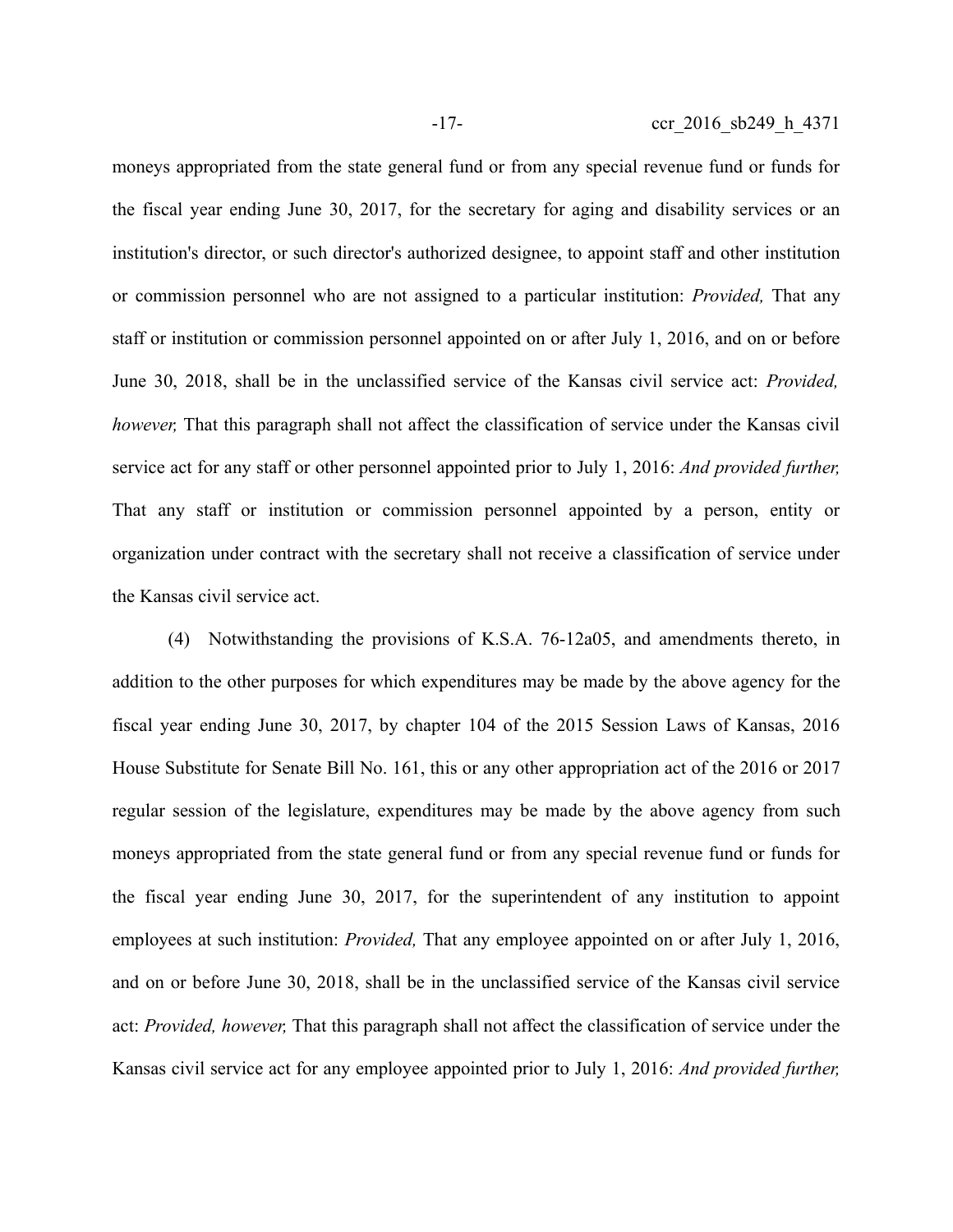That any employee appointed by a person, entity or organization under contract with the secretary shall not receive a classification of service under the Kansas civil service act.

(5) For purposes of this subsection, "institution" means Osawatomie state hospital, Larned state hospital, Parsons state hospital and training center or Kansas neurological institute.

(6) (A) Notwithstanding any other provision of law, during the fiscal year ending June 30, 2017, the above agency shall not expend any moneys appropriated for the fiscal year ending June 30, 2017, from the state general fund or in any special revenue fund or funds for such agency by chapter 104 of the 2015 Session Laws of Kansas, 2016 House Substitute for Senate Bill No. 161, this or any other appropriation act of the 2016 or 2017 regular session of the legislature to outsource or privatize any operations or facilities of the Larned state hospital or Osawatomie state hospital without prior specific authorization by an act of the legislature or an appropriation act of the legislature.

(B) Nothing in this paragraph shall prevent any state agency from renewing, in substantially the same form as an existing agreement, any agreement in existence prior to March 4, 2016, for services at the Larned state hospital or the Osawatomie state hospital during the fiscal year ending June 30, 2017.

(C) Nothing in this paragraph shall prevent any state agency from entering into an agreement for services at the Larned state hospital or the Osawatomie state hospital with a different provider if such agreement is substantially similar to an agreement for services in existence prior to March 4, 2016, during the fiscal year ending June 30, 2017.

Sec. 21.

# KANSAS DEPARTMENT FOR AGING AND DISABILITY SERVICES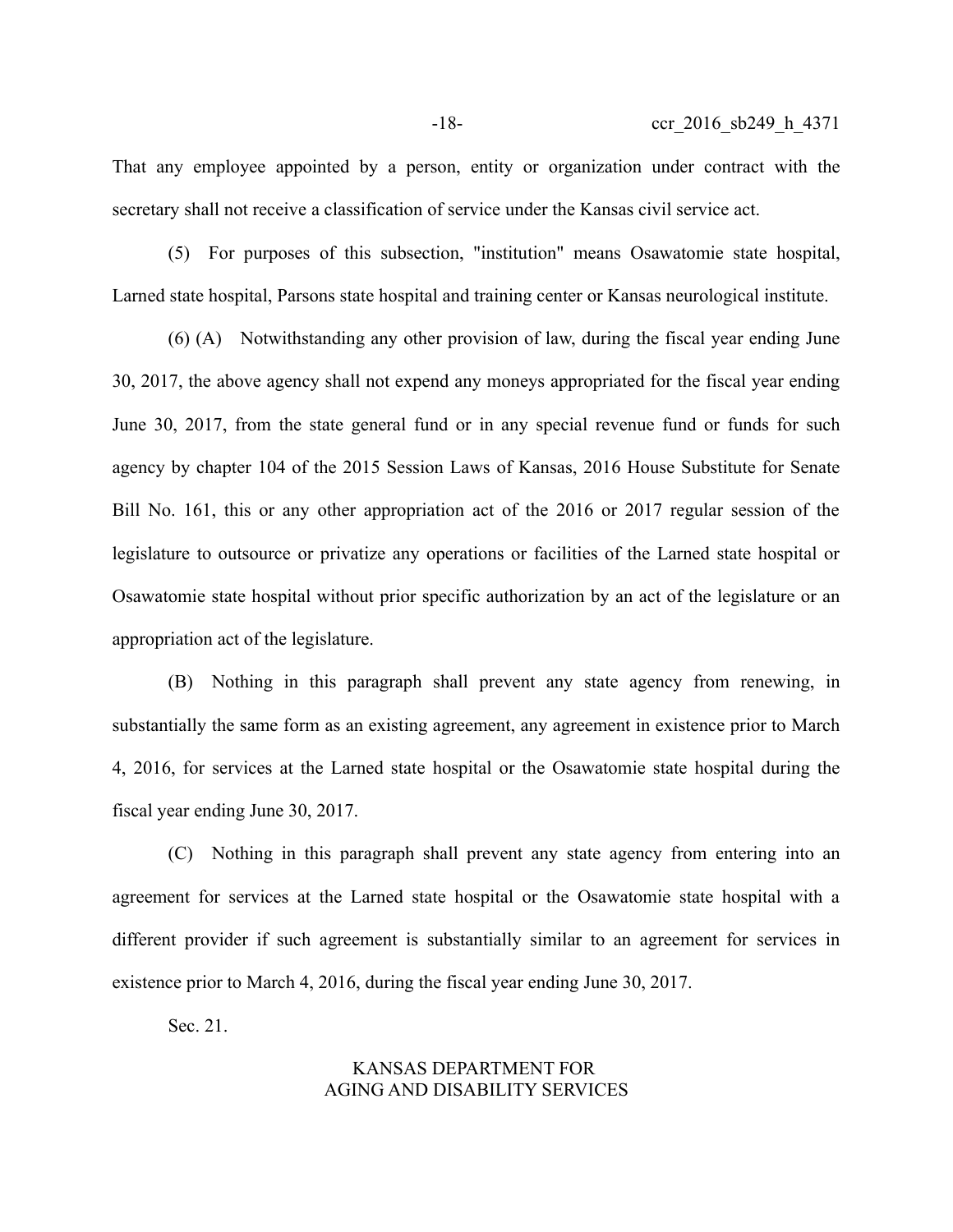-19- ccr 2016 sb249 h 4371

(a) (1) Notwithstanding the provisions of K.S.A. 76-12a02, and amendments thereto, in addition to the other purposes for which expenditures may be made by the above agency for the fiscal year ending June 30, 2018, by chapter 104 of the 2015 Session Laws of Kansas, 2016 House Substitute for Senate Bill No. 161, this or any other appropriation act of the 2016, 2017 or 2018 regular session of the legislature, expenditures may be made by the above agency from such moneys appropriated from the state general fund or from any special revenue fund or funds for the fiscal year ending June 30, 2018, for the secretary for aging and disability services to appoint the superintendent at any institution: *Provided,* That any superintendent appointed by a person, entity or organization under contract with the secretary shall not receive a classification of service under the Kansas civil service act.

(2) Notwithstanding the provisions of K.S.A. 76-12a03, and amendments thereto, in addition to the other purposes for which expenditures may be made by the above agency for the fiscal year ending June 30, 2018, by chapter 104 of the 2015 Session Laws of Kansas, 2016 House Substitute for Senate Bill No. 161, this or any other appropriation act of the 2016, 2017 or 2018 regular session of the legislature, expenditures may be made by the above agency from such moneys appropriated from the state general fund or from any special revenue fund or funds for the fiscal year ending June 30, 2018, for the secretary for aging and disability services or an institution's director, or such director's authorized designee, to appoint physicians at an institution: *Provided,* That any physician appointed by a person, entity or organization under contract with the secretary shall not receive a classification of service under the Kansas civil service act.

(3) Notwithstanding the provisions of K.S.A. 76-12a04, and amendments thereto, in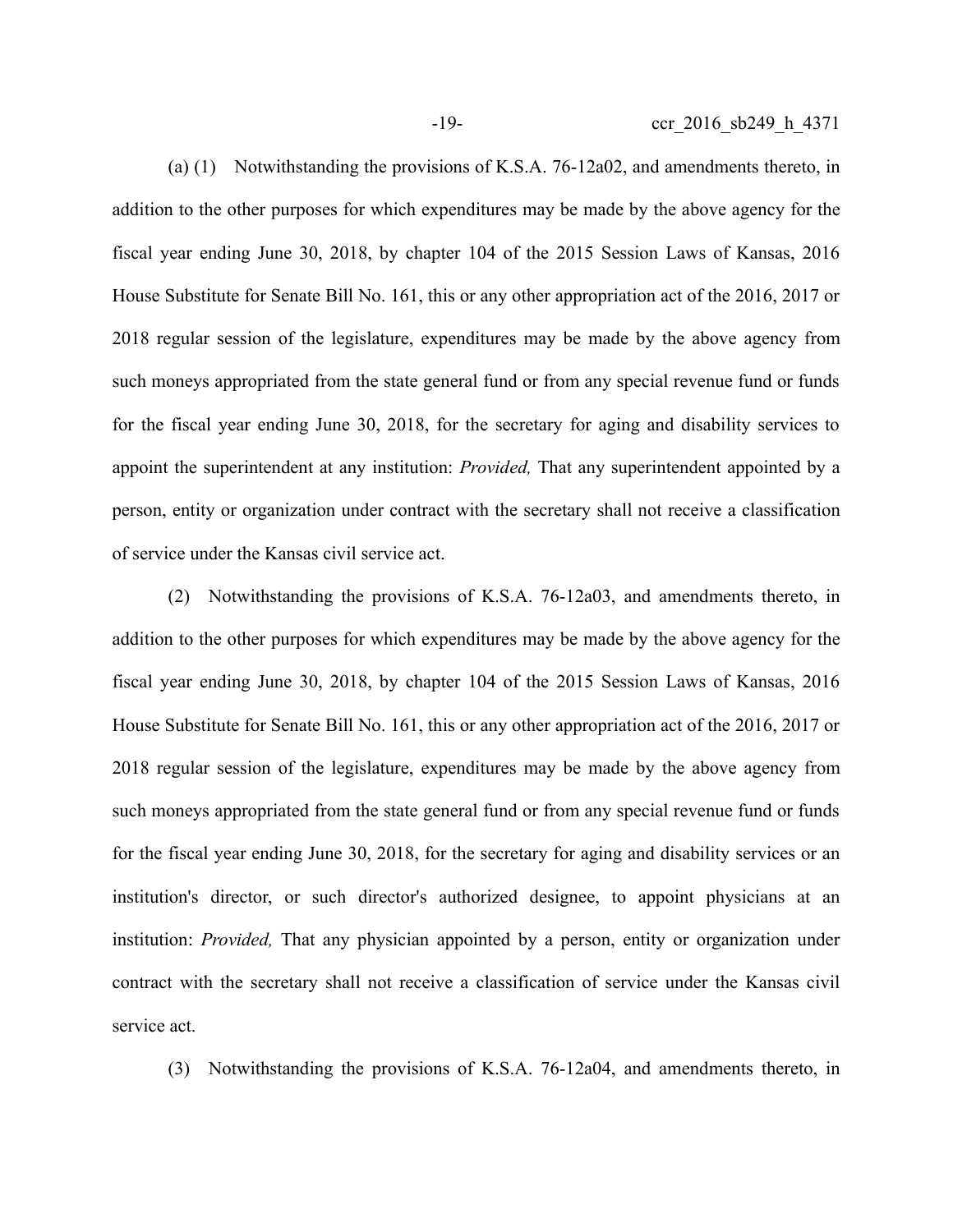addition to the other purposes for which expenditures may be made by the above agency for the fiscal year ending June 30, 2018, by chapter 104 of the 2015 Session Laws of Kansas, 2016 House Substitute for Senate Bill No. 161, this or any other appropriation act of the 2016, 2017 or 2018 regular session of the legislature, expenditures may be made by the above agency from such moneys appropriated from the state general fund or from any special revenue fund or funds for the fiscal year ending June 30, 2018, for the secretary for aging and disability services or an institution's director, or such director's authorized designee, to appoint staff and other institution or commission personnel who are not assigned to a particular institution: *Provided,* That any staff or institution or commission personnel appointed on or after July 1, 2016, and on or before June 30, 2018, shall be in the unclassified service of the Kansas civil service act: *Provided, however,* That this paragraph shall not affect the classification of service under the Kansas civil service act for any staff or other personnel appointed prior to July 1, 2016: *And provided further,* That any staff or institution or commission personnel appointed by a person, entity or organization under contract with the secretary shall not receive a classification of service under the Kansas civil service act.

(4) Notwithstanding the provisions of K.S.A. 76-12a05, and amendments thereto, in addition to the other purposes for which expenditures may be made by the above agency for the fiscal year ending June 30, 2018, by chapter 104 of the 2015 Session Laws of Kansas, 2016 House Substitute for Senate Bill No. 161, this or any other appropriation act of the 2016, 2017 or 2018 regular session of the legislature, expenditures may be made by the above agency from such moneys appropriated from the state general fund or from any special revenue fund or funds for the fiscal year ending June 30, 2018, for the superintendent of any institution to appoint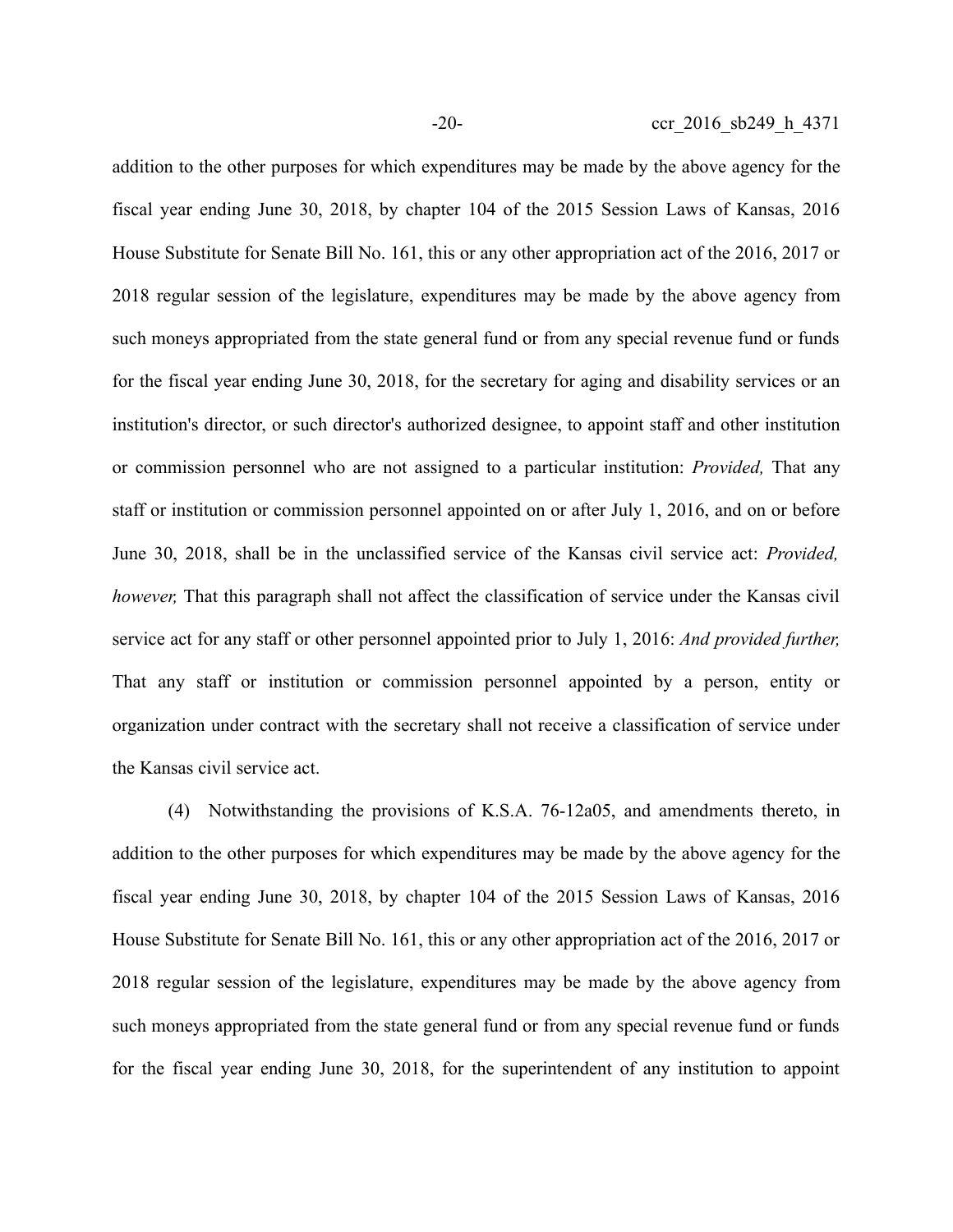employees at such institution: *Provided,* That any employee appointed on or after July 1, 2016, and on or before June 30, 2018, shall be in the unclassified service of the Kansas civil service act: *Provided, however,* That this paragraph shall not affect the classification of service under the Kansas civil service act for any employee appointed prior to July 1, 2016: *And provided further,* That any employee appointed by a person, entity or organization under contract with the secretary shall not receive a classification of service under the Kansas civil service act.

(5) For purposes of this subsection, "institution" means Osawatomie state hospital, Larned state hospital, Parsons state hospital and training center or Kansas neurological institute.

(6) (A) Notwithstanding any other provision of law, during the fiscal year ending June 30, 2018, the above agency shall not expend any moneys appropriated for the fiscal year ending June 30, 2018, from the state general fund or in any special revenue fund or funds for such agency by chapter 104 of the 2015 Session Laws of Kansas, 2016 House Substitute for Senate Bill No. 161, this or any other appropriation act of the 2016, 2017 or 2018 regular session of the legislature to enter into any agreement or take any action to outsource or privatize any operations or facilities of the Larned state hospital or Osawatomie state hospital without prior specific authorization by an act of the legislature or an appropriation act of the legislature.

(B) Nothing in this paragraph shall prevent any state agency from renewing, in substantially the same form as an existing agreement, any agreement in existence prior to March 4, 2016, for services at the Larned state hospital or the Osawatomie state hospital during the fiscal year ending June 30, 2018.

(C) Nothing in this paragraph shall prevent any state agency from entering into an agreement for services at the Larned state hospital or the Osawatomie state hospital with a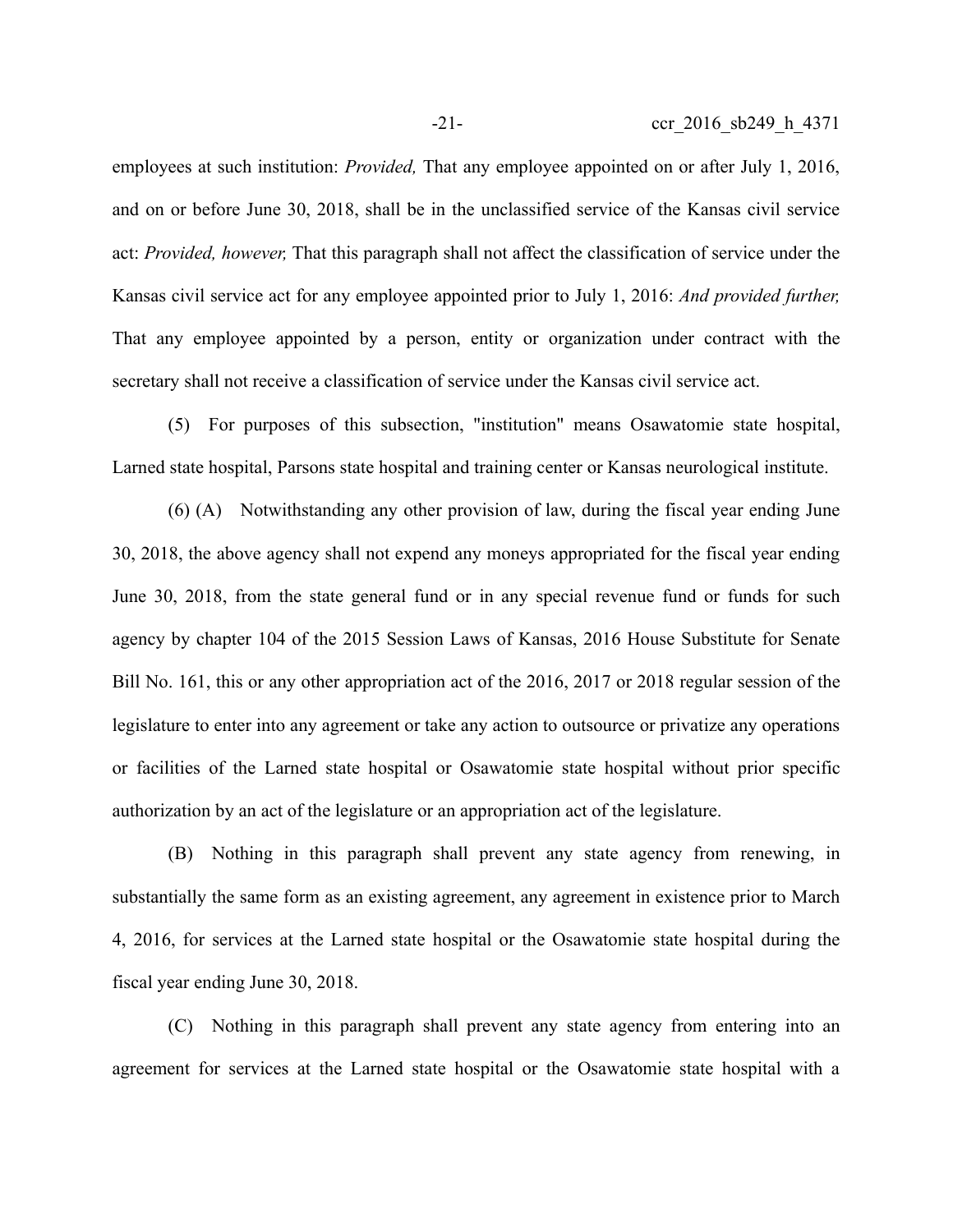different provider if such agreement is substantially similar to an agreement for services in existence prior to March 4, 2016, during the fiscal year ending June 30, 2018.

Sec. 22.

### KANSAS DEPARTMENT FOR CHILDREN AND FAMILIES

(a) On the effective date of this act, of the \$119,261,255 appropriated for the above agency for the fiscal year ending June 30, 2016, by section 110(a) of chapter 104 of the 2015 Session Laws of Kansas from the state general fund in the youth services aid and assistance account (629-00-1000-7020), the sum of \$4,620,000 is hereby lapsed.

Sec. 23.

#### KANSAS DEPARTMENT FOR CHILDREN AND FAMILIES

(a) There is appropriated for the above agency from the state general fund for the fiscal year ending June 30, 2017, the following:

State operations (including official hospitality) (629-00-1000-0013)................................\$902,000

(b) On July 1, 2016, of the \$117,440,880 appropriated for the above agency for the fiscal year ending June 30, 2017, by section 111(a) of chapter 104 of the 2015 Session Laws of Kansas from the state general fund in the youth services aid and assistance account (629-00- 1000-7020), the sum of \$1,534,000 is hereby lapsed.

(c) On July 1, 2016, during the fiscal year ending June 30, 2017, in addition to any limitations established in section 50(e) of 2016 House Substitute for Senate Bill No. 161 on the temporary assistance to needy families federal fund of the above agency, any such programs, projects, improvements or services directly or indirectly beneficial to the physical and mental health, welfare, safety and overall well-being of children in Kansas pursuant to K.S.A. 38-2102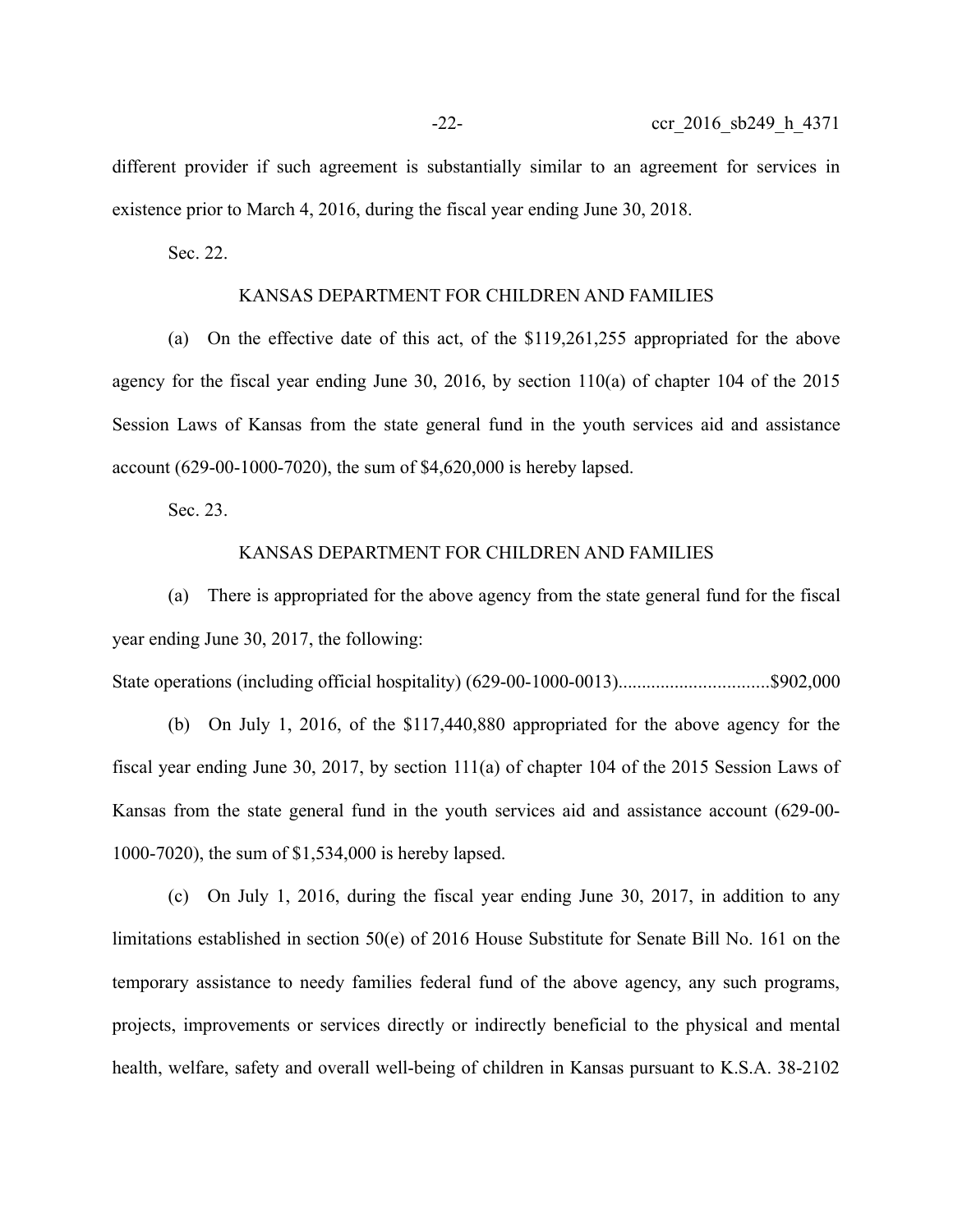and 38-2103, and amendments thereto, shall be for those families that meet at least one risk criteria that qualifies under the purposes of the federal guidelines for temporary assistance to needy families program: *Provided,* That on July 1, 2016, the provisions of section 50(e)(1) of 2016 House Substitute for Senate Bill No. 161 are hereby declared to be null and void and shall have no force and effect.

Sec. 24.

#### DEPARTMENT OF EDUCATION

(a) If, during the fiscal year ending June 30, 2016, any item of appropriation for employer contributions for the state of Kansas and employers who are eligible employers as specified in K.S.A. 74-4931(1), (2) and (3), and amendments thereto, under the Kansas public employees retirement system pursuant to K.S.A. 74-4939, and amendments thereto, has been lapsed or transferred pursuant to the provisions of section 98(a)(1) of 2016 House Substitute for Senate Bill No. 161, then, in addition to the other purposes for which expenditures may be made by the above agency from moneys appropriated from the state general fund or any special revenue fund or funds for the above agency for fiscal year 2016 by chapter 4 or 104 of the 2015 Session Laws of Kansas, 2016 House Substitute for Senate Bill No. 161, this or other appropriation act of the 2016 regular session of the legislature, expenditures shall be made by the above agency from the state general fund or from any special revenue fund or funds for fiscal year 2016, to calculate the cost-of-living weighting pursuant to the provisions of K.S.A. 2015 Supp. 72-6475, and amendments thereto, for fiscal year 2016 as if such item of appropriation had not been lapsed or transferred.

Sec. 25.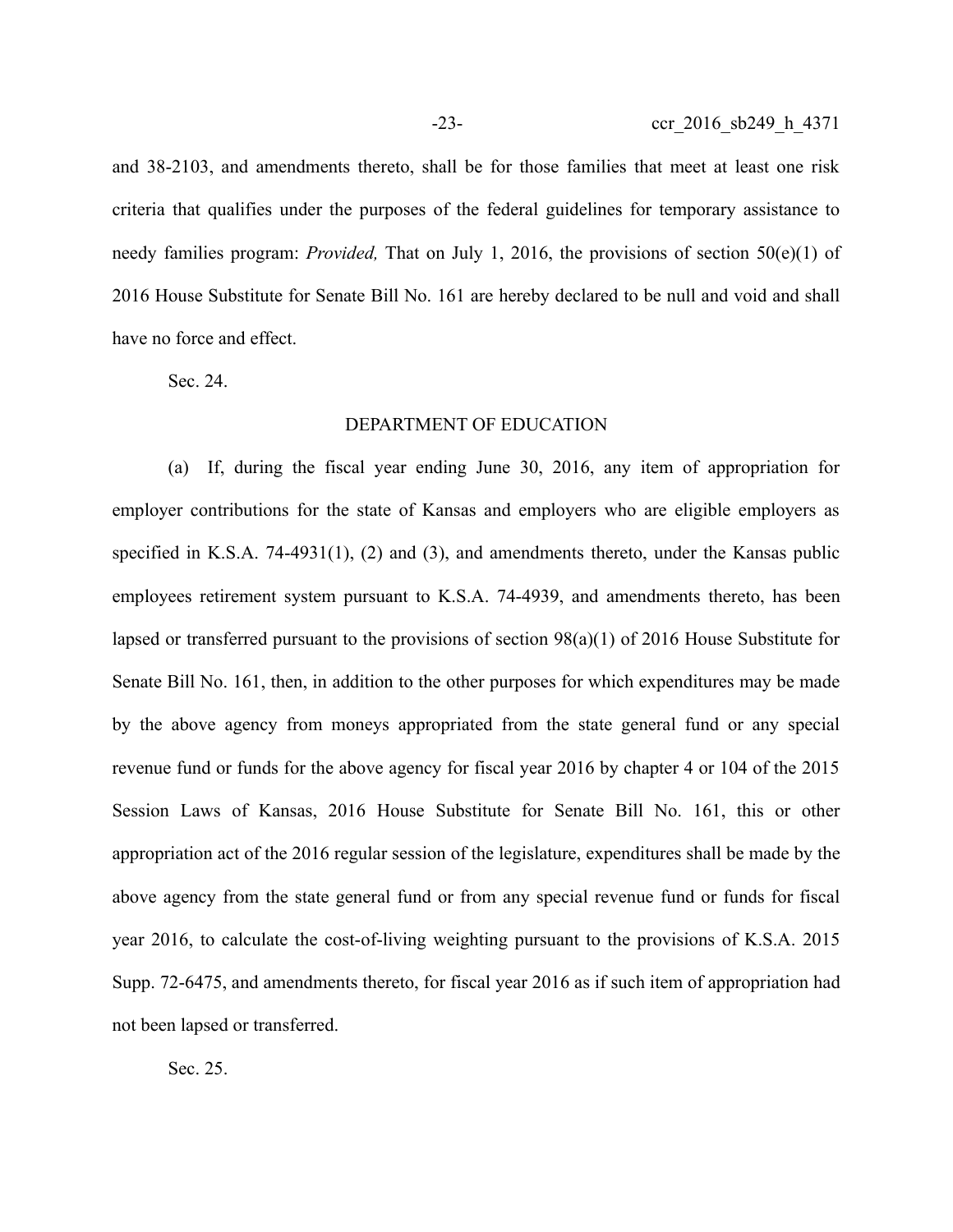## KANSAS STATE UNIVERSITY

(a) On July 1, 2016, the Salina, college of technology account of the state general fund of Kansas state university is hereby redesignated as the Kansas state university polytechnic campus account of the state general fund of Kansas state university.

Sec. 26.

#### WICHITA STATE UNIVERSITY

(a) In addition to the other purposes for which expenditures may be made by Wichita state university from the moneys appropriated from the state general fund or from any special revenue fund or funds for fiscal year 2016 or fiscal year 2017 authorized by chapter 104 of the 2015 Session Laws of Kansas, 2016 House Substitute for Senate Bill No. 161, this or other appropriation act of the 2016 regular session of the legislature, expenditures shall be made by Wichita state university from moneys appropriated from the state general fund or from any special revenue fund or funds for fiscal year 2016 or for fiscal year 2017 to provide for the issuance of bonds by the Kansas development finance authority in accordance with K.S.A. 74- 8905, and amendments thereto, for a capital improvement project to construct parking garage 1: *Provided,* That such capital improvement project is hereby approved for Wichita state university for the purposes of K.S.A. 74-8905(b), and amendments thereto, and the authorization of the issuance of bonds by the Kansas development finance authority in accordance with that statute: *Provided further,* That Wichita state university may make expenditures from the money received from the issuance of any such bonds for such capital improvement project: *Provided, however,* That expenditures from the moneys received from the issuance of any such bonds for such capital improvement project shall not exceed \$7,200,000, plus all amounts required for costs of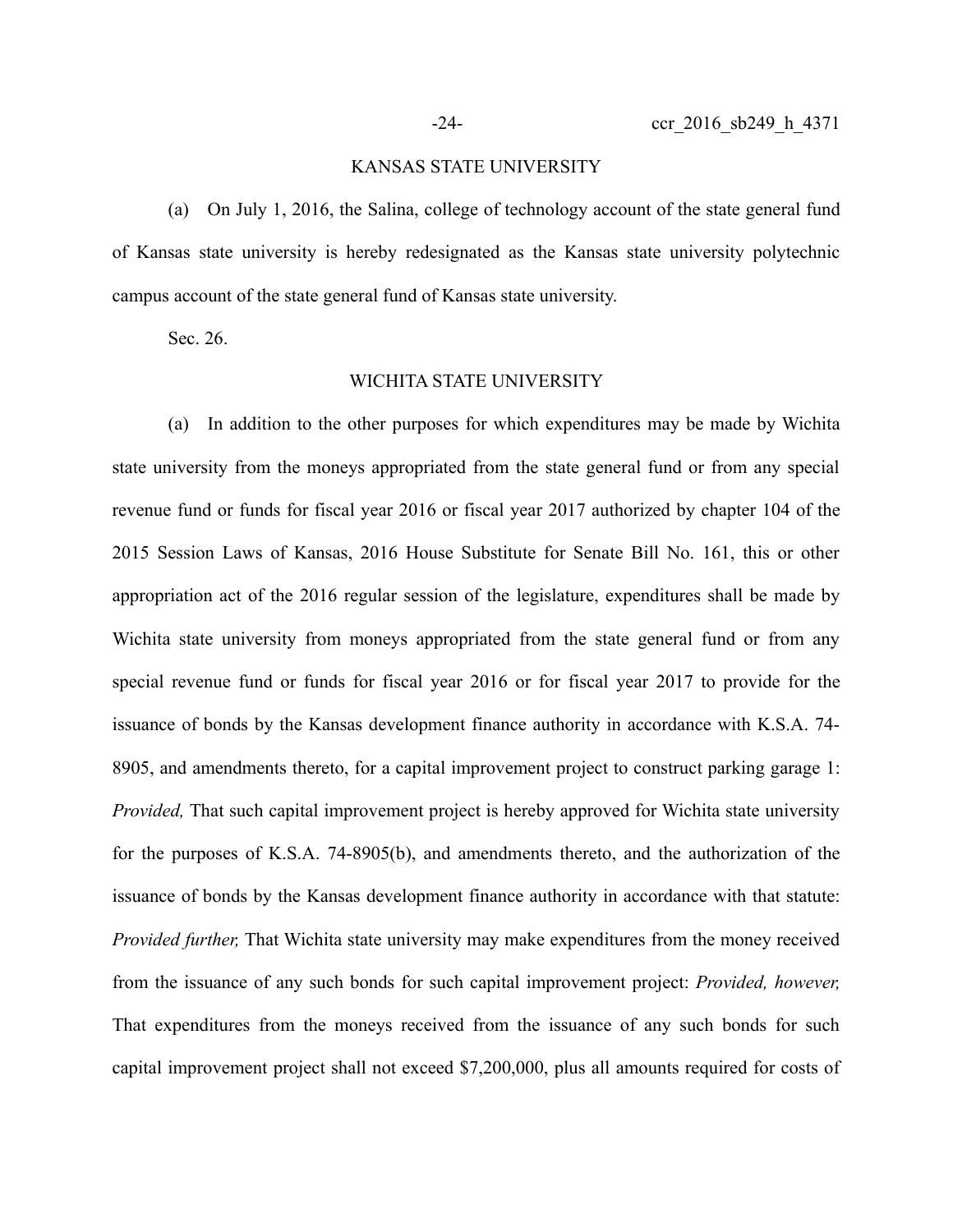bond issuance, costs of interest on the bonds issued for such capital improvement project during the construction of such project, credit enhancement costs and any required reserves for payment of principal and interest on the bonds: *And provided further,* That all moneys received from the issuance of any such bonds shall be deposited and accounted for as prescribed by applicable bond covenants: *And provided further,* That debt service for any such bonds for such capital improvement projects shall be financed by appropriations from any appropriate special revenue fund or funds: *And provided further,* That Wichita state university shall make provisions for the maintenance of parking garage 1.

Sec. 27.

### DEPARTMENT OF CORRECTIONS

(a) On the effective date of this act, of the \$20,124,000 appropriated for the above agency for the fiscal year ending June 30, 2016, by section 144(a) of chapter 104 of the 2015 Session Laws of Kansas from the state general fund in the purchase of services account (521-00- 1000-0300), the sum of \$3,154,000 is hereby lapsed.

Sec. 28.

#### DEPARTMENT OF CORRECTIONS

(a) There is hereby appropriated for the above agency from the state general fund for the fiscal year ending June 30, 2017, the following:

Purchase of services............................................................................................................\$319,000

(b) There is appropriated for the above agency from the following special revenue fund or funds for the fiscal year ending June 30, 2017, all moneys now or hereafter lawfully credited to and available in such fund or funds, except that expenditures other than refunds authorized by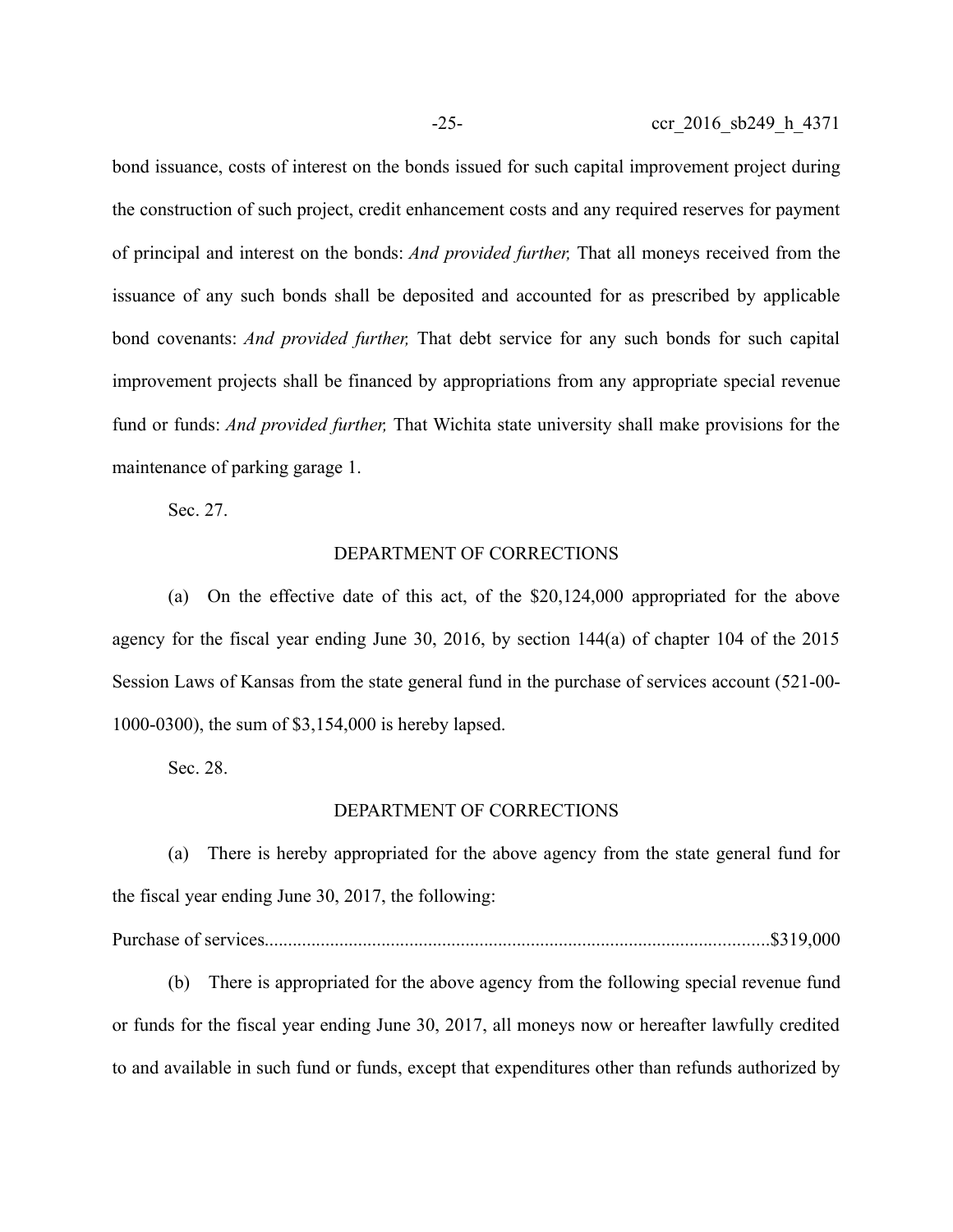## -26- ccr 2016 sb249 h 4371

law shall not exceed the following:

Kansas juvenile justice improvement fund...........................................................................No limit

Juvenile alternatives to detention fund.................................................................................No limit

*Provided,* That notwithstanding the provisions of K.S.A. 79-4803, and amendments thereto, or any other statute, expenditures may be made by the above agency from the juvenile alternatives to detention fund for per diem payments to detention centers: *Provided, however,* That expenditures from the juvenile alternatives to detention fund for per diem payments to detention centers shall not exceed \$2,258,988.

Sec. 29.

# ADJUTANT GENERAL

(a) There is appropriated for the above agency from the following special revenue fund or funds for the fiscal year ending June 30, 2016, all moneys now or hereafter lawfully credited to and available in such fund or funds, except that expenditures shall not exceed the following: Fire management assistance grant – federal fund.................................................................No limit

Sec. 30.

# ADJUTANT GENERAL

(a) There is appropriated for the above agency from the following special revenue fund or funds for the fiscal year ending June 30, 2017, all moneys now or hereafter lawfully credited to and available in such fund or funds, except that expenditures shall not exceed the following: Fire management assistance grant – federal fund.................................................................No limit

Sec. 31.

## KANSAS HIGHWAY PATROL

(a) There is appropriated for the above agency from the following special revenue fund or funds for the fiscal year ending June 30, 2017, all moneys now or hereafter lawfully credited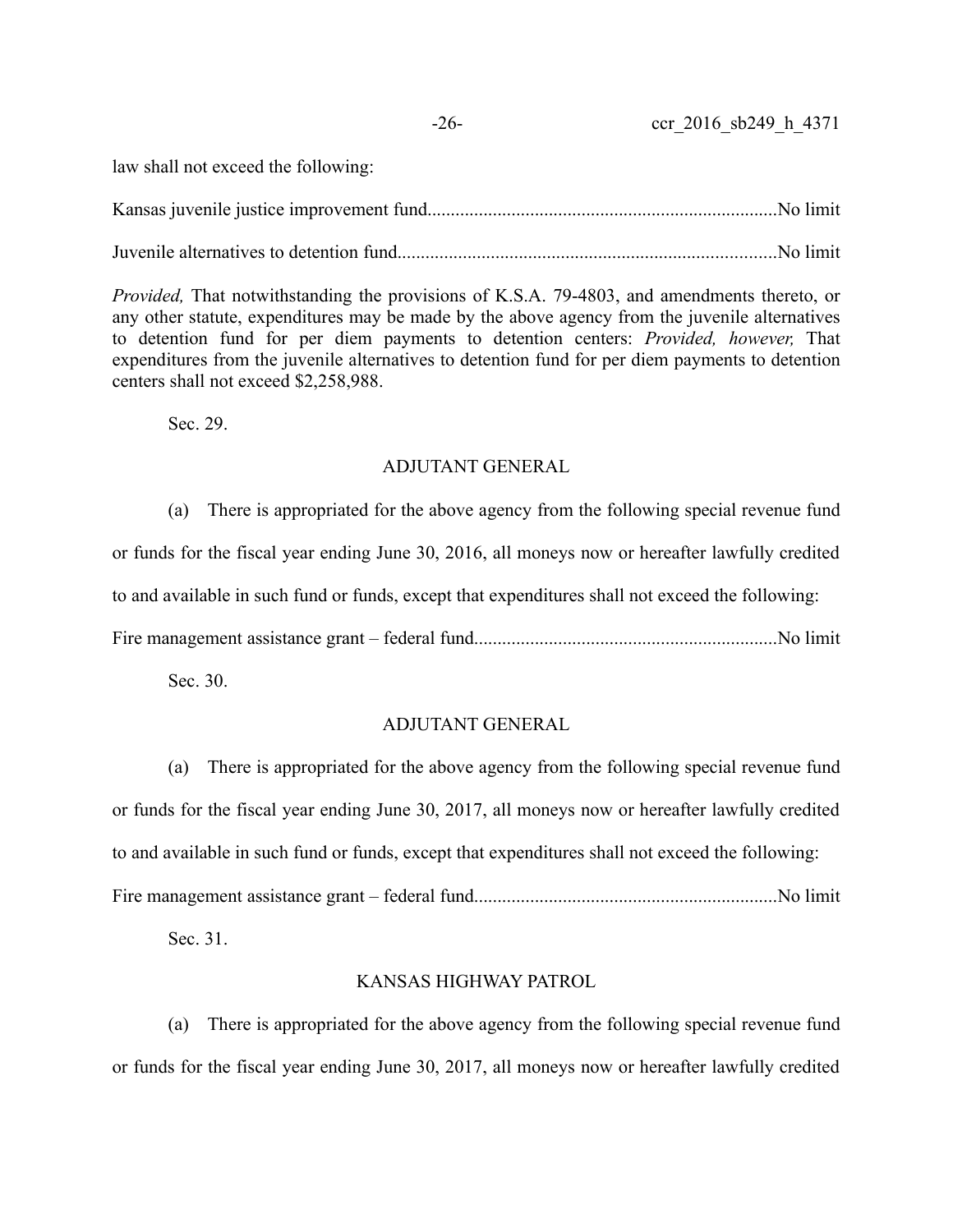to and available in such fund or funds, except that expenditures shall not exceed the following: Kansas highway patrol staffing and training fund................................................................No limit

Sec. 32.

#### EMERGENCY MEDICAL SERVICES BOARD

(a) On the effective date of this act, the expenditure limitation established for the fiscal year ending June 30, 2016, by section 154(a) of chapter 104 of the 2015 Session Laws of Kansas for the emergency medical services operating fund of the emergency medical services board is hereby increased from \$1,322,955 to \$1,362,955.

Sec. 33.

### EMERGENCY MEDICAL SERVICES BOARD

(a) On July 1, 2016, the expenditure limitation established for the fiscal year ending June 30, 2017, by section 155(a) of chapter 104 of the 2015 Session Laws of Kansas for the emergency medical services operating fund of the emergency medical services board is hereby increased from \$1,349,331 to \$1,379,331.

Sec. 34.

#### DEPARTMENT OF AGRICULTURE

(a) There is appropriated for the above agency from the following special revenue fund or funds for the fiscal year ending June 30, 2017, all moneys now or hereafter lawfully credited to and available in such fund or funds, except that expenditures shall not exceed the following: Kansas conservation reserve enhancement program fund....................................................No limit

(b) Any unencumbered balance in excess of \$100 as of June 30, 2016, in the conservation reserve enhancement program account of the state water plan fund is hereby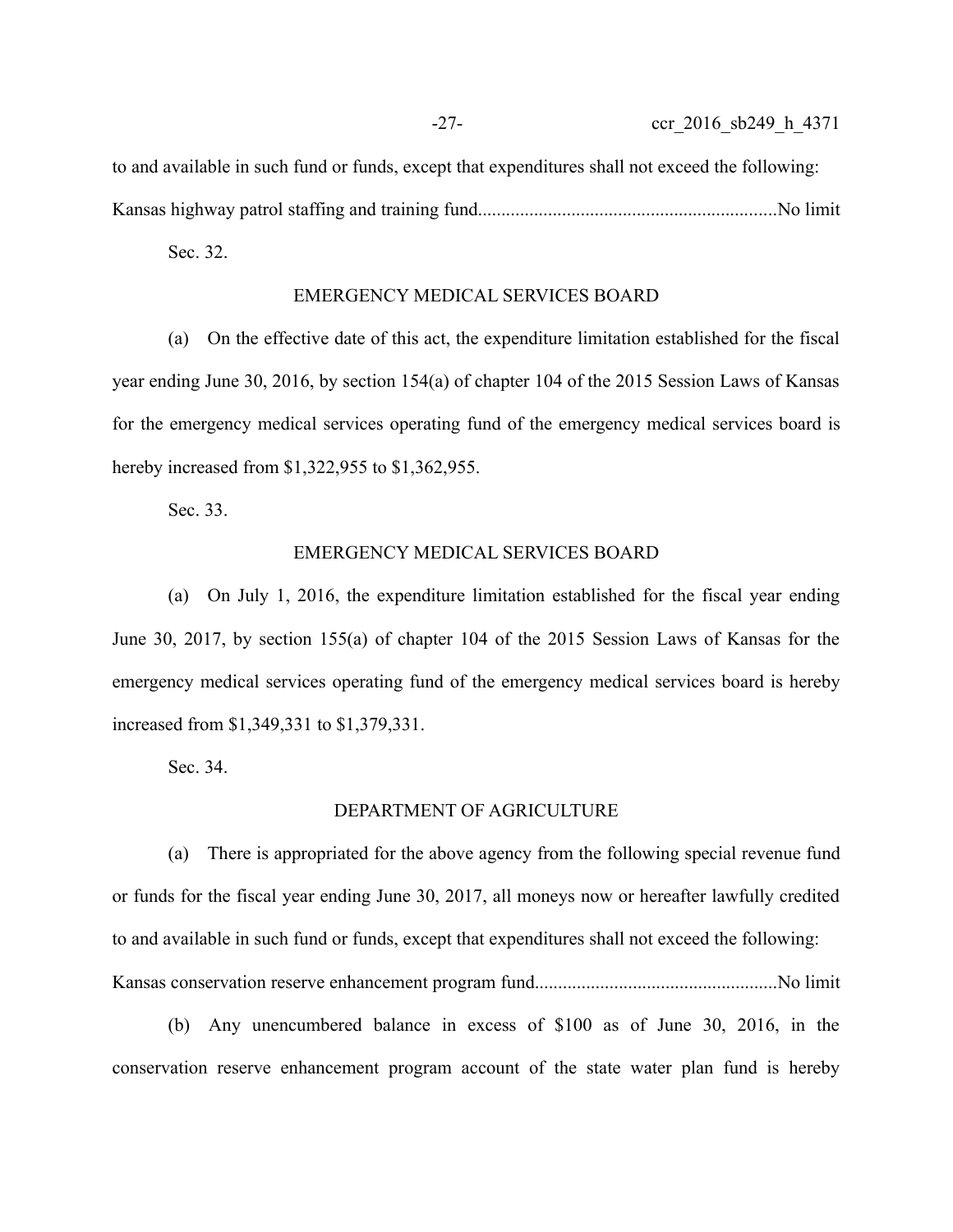reappropriated for the above agency for fiscal year 2017: *Provided,* That during fiscal year 2017, moneys in this account shall be expended only for the purposes for which expenditures may be made from the Kansas conservation reserve enhancement program fund of the department of agriculture pursuant to the provisions of 2016 Senate Bill No. 330.

Sec. 35.

## KANSAS DEPARTMENT OF WILDLIFE, PARKS AND TOURISM

(a) Notwithstanding the provisions of the provisos in section 167(a) of chapter 104 of the 2015 Session Laws of Kansas on the reimbursement for annual licenses issued to national guard members account, reimbursement for annual park permits issued to national guard members account or reimbursement for annual licenses issued to Kansas disabled veterans account of the state economic development initiatives fund for the Kansas department of wildlife, parks and tourism, during the fiscal year ending June 30, 2017, the secretary of wildlife, parks and tourism, with the approval of the director of the budget, may transfer any part of any item of appropriation for the fiscal year ending June 30, 2017, from the reimbursement for annual licenses issued to national guard members account, reimbursement for annual park permits issued to national guard members account or reimbursement for annual licenses issued to Kansas disabled veterans account of the state economic development initiatives fund for the Kansas department of wildlife, parks and tourism to another item of appropriation for fiscal year 2017 in the reimbursement for annual licenses issued to national guard members account, reimbursement for annual park permits issued to national guard members account or reimbursement for annual licenses issued to Kansas disabled veterans account of the state economic development initiatives fund for the Kansas department of wildlife, parks and tourism.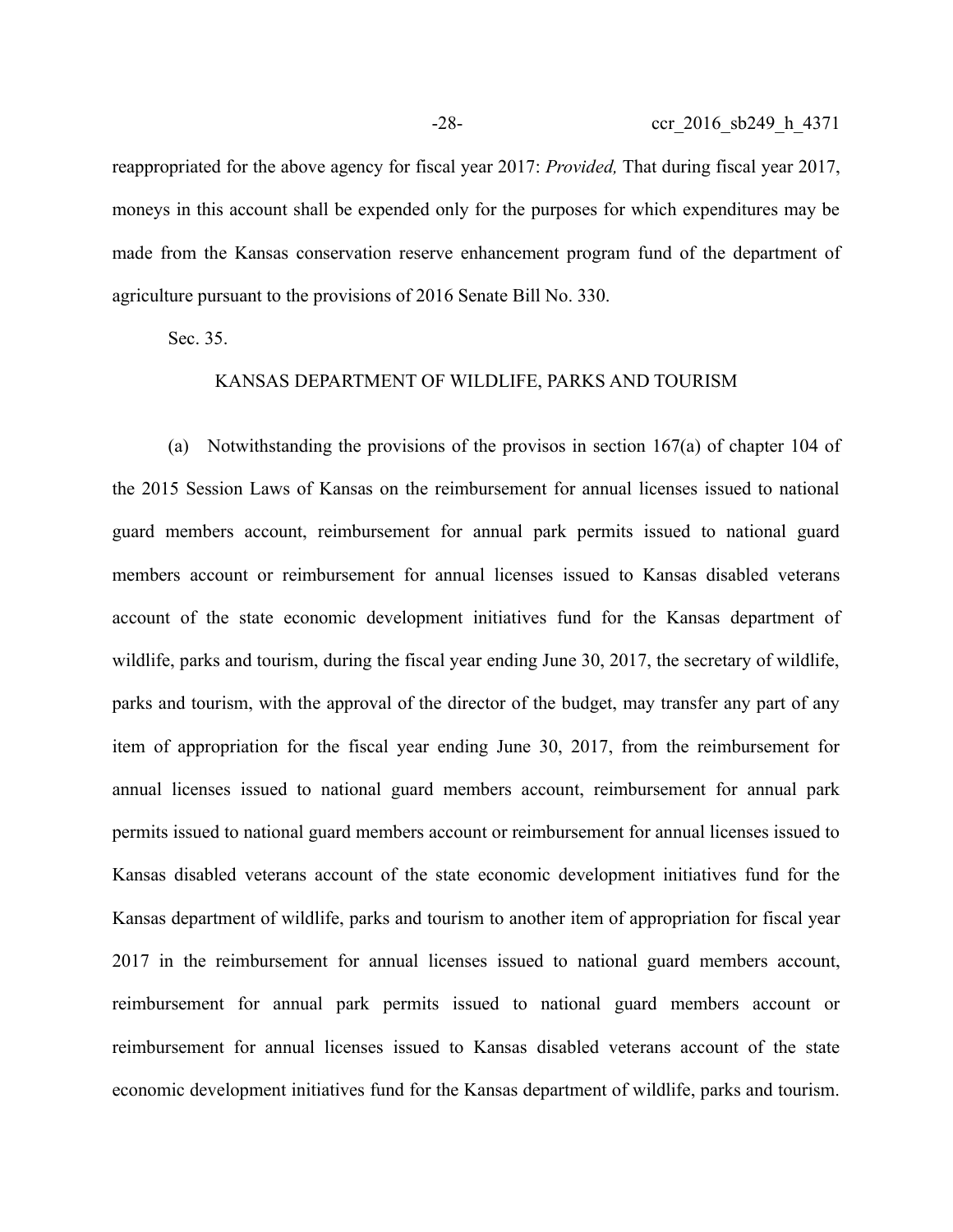The secretary of wildlife, parks and tourism shall certify each such transfer to the director of accounts and reports and shall transmit a copy of each such certification to the director of legislative research.

Sec. 36.

## DEPARTMENT OF TRANSPORTATION

(a) On July 1, 2016, the expenditure limitation established for the fiscal year ending June 30, 2017, by section 169(b) of chapter 104 of the 2015 Session Laws of Kansas for the agency operations account of the state highway fund of the department of transportation is hereby increased from \$256,601,308 to \$256,690,608.

(b) In addition to the other purposes for which expenditures may be made by the above agency from the moneys appropriated from the state general fund or from any special revenue fund or funds for fiscal year 2017 for such state agency as authorized by chapter 104 of the 2015 Session Laws of Kansas, 2016 House Substitute for Senate Bill No. 161, this or other appropriation act of the 2016 or 2017 regular session of the legislature, expenditures may be made by such state agency from moneys appropriated from the state general fund or from any special revenue fund or funds for fiscal year 2017 for the purposes of directing the director of unmanned aircraft systems (UAS) to focus on research and development efforts through and between state educational institutions, as defined in K.S.A. 76-711, and amendments thereto: *Provided*, That the director shall work with state educational institutions on the development and growth of new and existing UAS research and development programs: *Provided further*, That the director shall work with the state educational institutions on the creation of partnerships with the UAS industry to develop and sustain public-private partnerships focused on UAS research and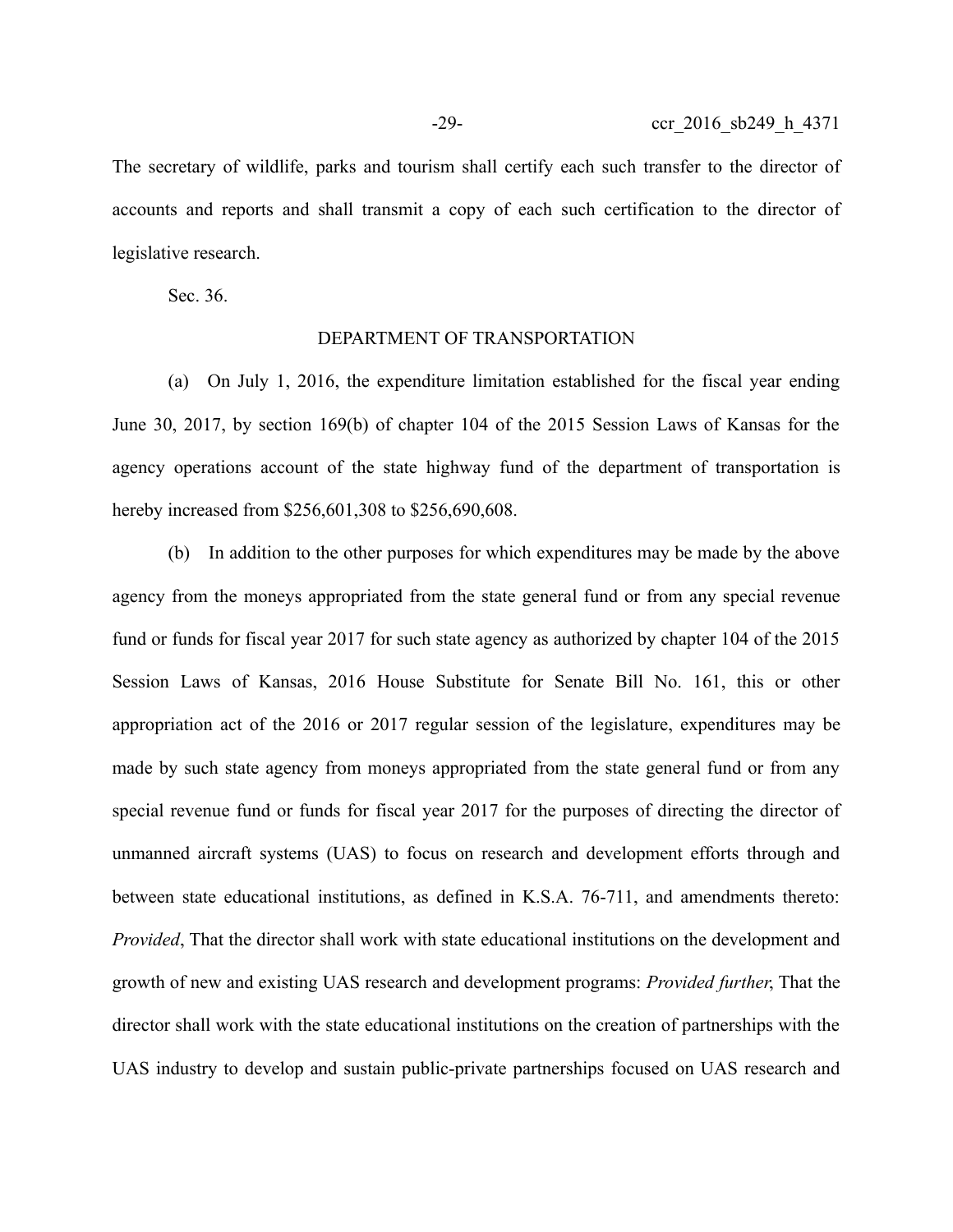development in Kansas: *And provided further*, That the director shall work in conjunction with the department of commerce to develop economic development initiatives related to the UAS program and the work of the state educational institutions: *And provided further*, That the director shall work with local governments and economic development groups, in conjunction with the state educational institutions, in the communities of the state educational institutions on local economic growth initiatives centered on the UAS industry: *And provided further*, That the director shall work with Kansas local governments to promote the benefits of a robust Kansas UAS industry to the general public and work to ensure any locally developed UAS policies or ordinances are consistent with state and federal regulation: *And provided further*, That the director shall work to position the state educational institutions as national leaders for UAS research and development and the state of Kansas as a national leader within the UAS industry: *And provided further*, That the director shall develop relationships with national leaders within the UAS industry and national intergovernmental, transportation and UAS organizations to better position the state of Kansas and the state educational institutions as national leaders with the UAS industry: *And provided further*, That the director shall work, in conjunction with the state educational institutions, to seek out and apply for grants to advance UAS research and development programs: *And provided further*, That the director shall study the use of UAS for purposes of inspection and surveillance methods in conjunction with the UAS programs of the department of transportation, the Kansas national guard, the Kansas highway patrol, the Kansas bureau of investigation and state educational institutions in the UAS triangle: *And provided further*, That the director shall report to legislature on areas where cooperation in training and usage of UAS for inspection and surveillance methods is occurring or may occur in the future: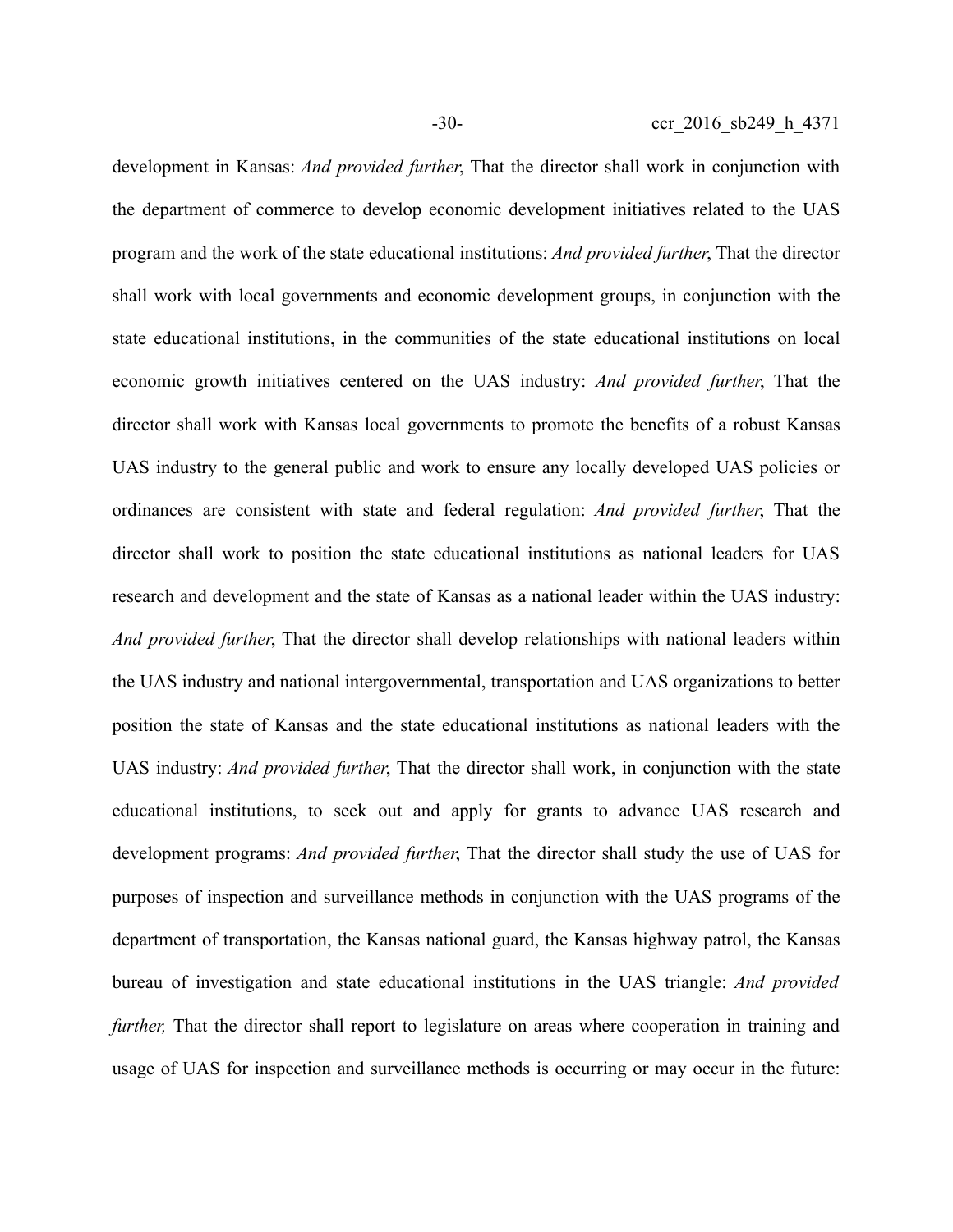*And provided further*, That the director shall use office space made available by Kansas state university polytechnic campus for at least half of the director's office time: *And provided further,* That the director shall make recommendations regarding state laws and rules and regulations which are complimentary to federal UAS regulatory and policy efforts and balance privacy concerns with the need for robust UAS economic development in the state of Kansas: *And provided further*, That the director shall develop a five-year strategic plan regarding research and development efforts through and between the state educational institutions and provide a report to the legislature on the implementation of this plan on or before the first day of the 2017 regular legislative session.

Sec. 37. (a) If any state agency is certified to administer a program or service funded by the CIF grants account of the children's initiatives fund previously administered by a different state agency pursuant to section 50(f) of 2016 House Substitute for Senate Bill No. 161, the director of the budget shall direct the director of accounts and reports to create any new required special revenue fund or funds in the newly appointed administering authority and transfer all associated appropriations and expenditure authority.

(b) In addition to the other purposes for which expenditures may be made by the Kansas children's cabinet from the children's cabinet administration account of the Kansas endowment for youth fund for fiscal year 2017 by section 111(d) of chapter 104 of the 2015 Session Laws of Kansas, section 50 of 2016 House Substitute for Senate Bill No. 161, this or other appropriation act of the 2016 or 2017 regular session of the legislature, expenditures shall be made by the Kansas children's cabinet from the children's cabinet administration account for fiscal year 2017 to determine which state agency shall be the administrative authority for the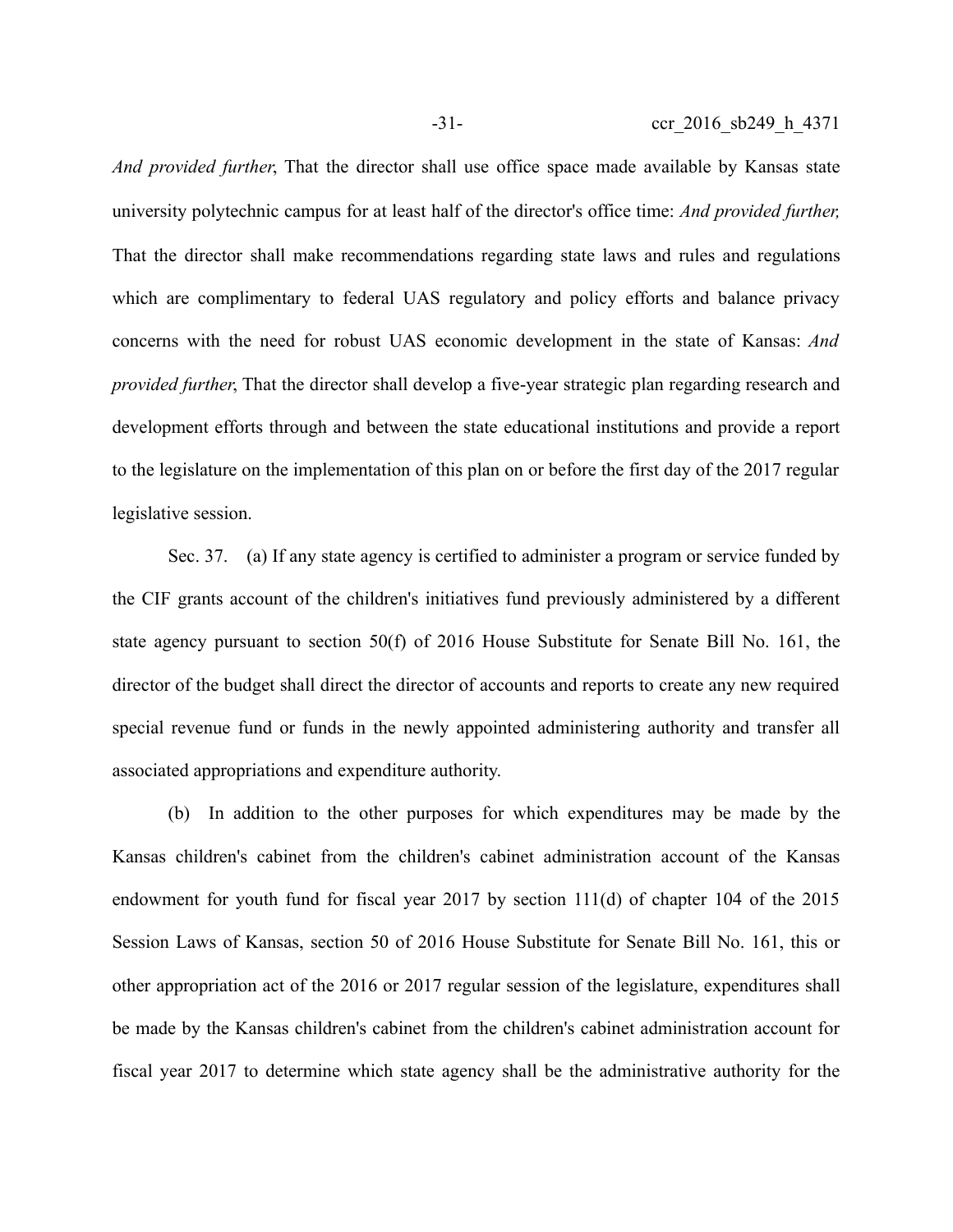Kansas children's cabinet: *Provided,* That if the Kansas children's cabinet determines that the administrative authority for the Kansas children's cabinet is different than the administrative authority in fiscal year 2016, the Kansas children's cabinet shall certify such change to the director of the budget and the director of legislative research: *Provided further,* That upon receipt of such certification, the director of the budget shall direct the director of accounts and reports to create: (1) Any new, required special revenue fund or funds in the newly appointed administrative authority and transfer all associated appropriations and expenditure authority; and (2) any new, required account of the Kansas endowment for youth fund in the newly appointed administrative authority and transfer all associated appropriations and reappropriations.

(c) If the Kansas department for children and families authorizes an expenditure of moneys from the temporary assistance for needy families federal fund in fiscal year 2017 for programs, projects, improvements, services and other purposes administered by another agency pursuant to section 50(e) of 2016 House Substitute for Senate Bill No. 161, the director of the budget shall direct the director of accounts and reports to create a temporary assistance for needy families federal fund with no limit expenditure authority in the agency designated to receive temporary assistance for needy families funding.

Sec. 38. (a) On the effective date of this act, during fiscal year 2016, the expenditure limitations on the accounts in the children's initiatives fund, the state economic development initiatives fund and the state water plan fund shall be decreased by the amount of moneys transferred to the state general fund pursuant to the certifications of section 80(s) of chapter 104 of the 2015 Session Laws of Kansas concerning information technology projects.

(b) On July 1, 2016, during fiscal year 2017, the expenditure limitations on the accounts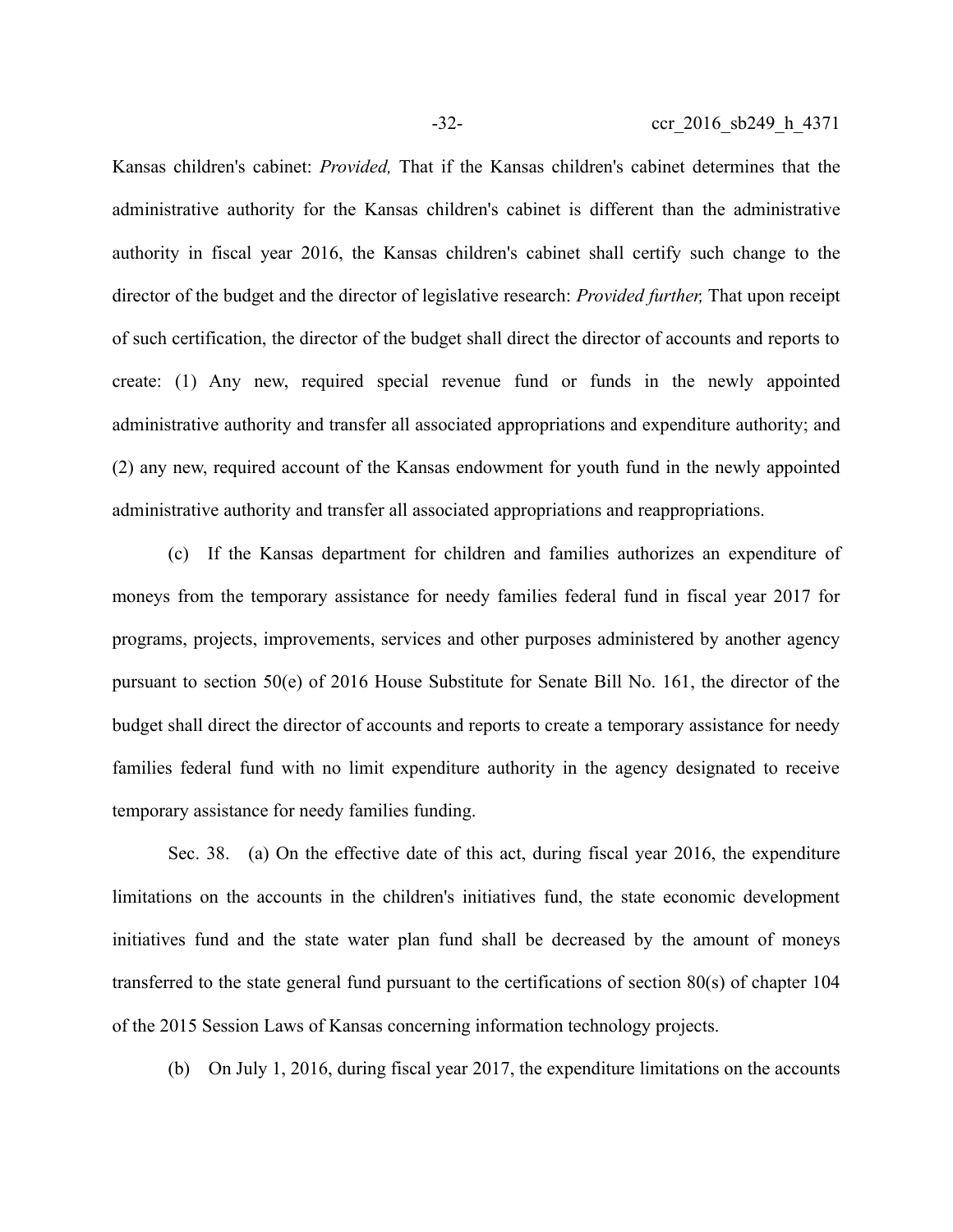in the children's initiatives fund, the state economic development initiatives fund and the state water plan fund shall be decreased by the amount of moneys transferred to the state general fund pursuant to the certifications of section 81(s) of chapter 104 of the 2015 Session Laws of Kansas concerning information technology projects.

(c) On July 1, 2016, during fiscal year 2017, the term "information technology projects" referred to in sections 81(s) and 170(c) of chapter 104 of the 2015 Session Laws of Kansas and section 95(b) of 2016 House Substitute for Senate Bill No. 161, shall include information technology-related expenditures including: (1) Services, labor (full-time, part-time or contract), contract payments, purchases related to planning, designing, developing, testing, implementing, training, operating, supporting, securing and maintaining any of the data, applications and/or technologies listed in this subsection; (2) all data under the custodianship of the executive branch; (3) all computer applications under the custodianship of the executive branch; and (4) all technology, digital information involving any form of computer storage, including, but not limited to, mainframes, servers, networks and network-related items, including switches, routers, cables, fiber, telecommunications and personal computer's, laptops, tablet computers, mobile phones, digital storage in any form or format, printers and fax machines, and cloud computing.

Sec. 39. (a) During the fiscal ending June 30, 2017, in addition to the other purposes for which expenditures may be made by the chief executive officer of the state board of regents, from moneys appropriated from the state general fund or any special revenue fund or funds for the state board of regents for fiscal year 2017 by chapter 104 of the 2015 Session Laws of Kansas, 2016 House Substitute for Senate Bill No. 161, this or other appropriation act of the 2016 or 2017 regular session of the legislature, expenditures shall be made by the chief executive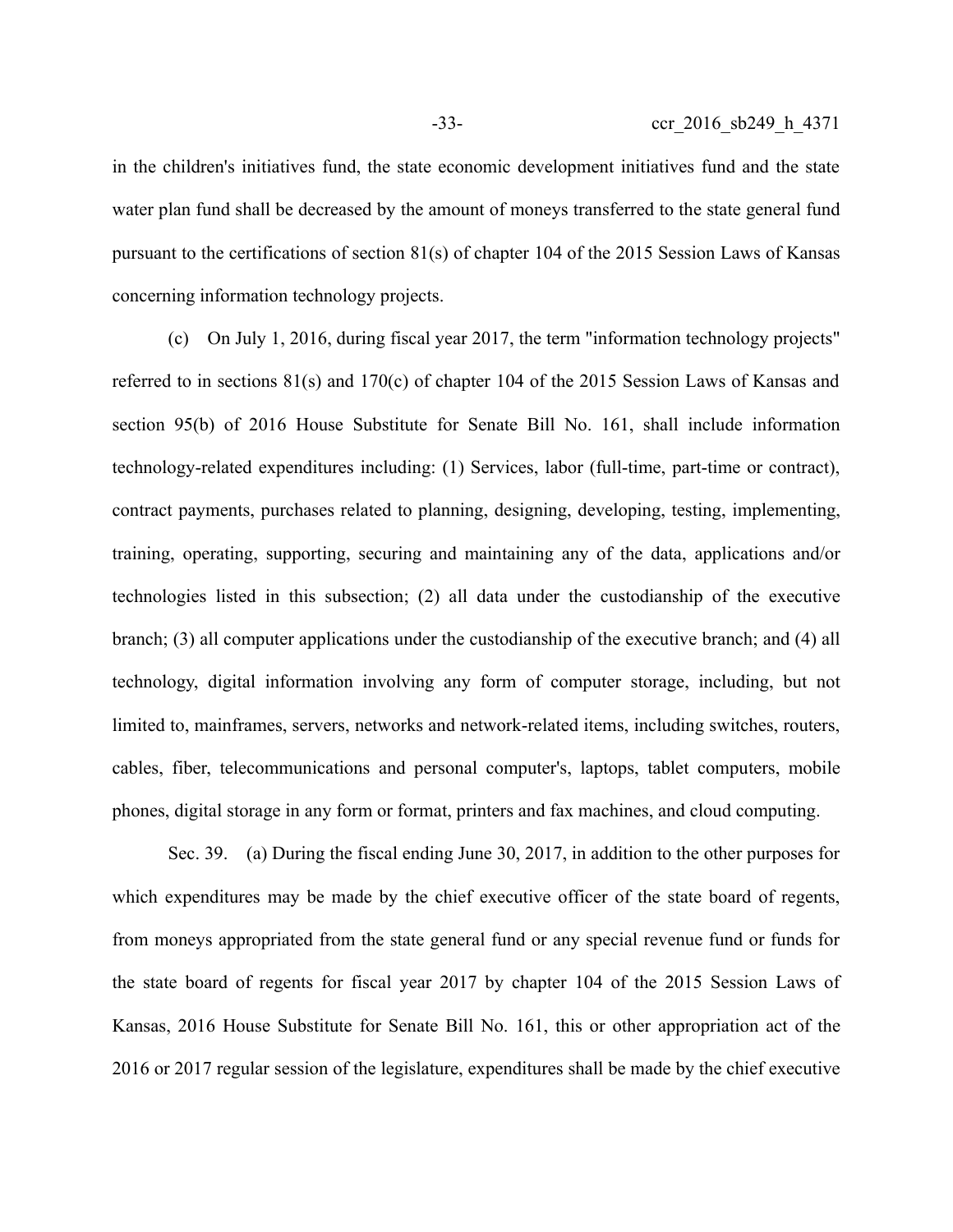officer of the state board of regents from the state general fund or from any special revenue fund or funds for fiscal year 2017, for and on behalf of Kansas state university to sell and convey all of the rights, title and interest in the following described tracts of real estate, improvements thereon and easements, all located in Riley county, Kansas, subject to the provisions of this section:

A tract of land in the West Half of Section 1, Township 11 South, Range 07 East of the Sixth Principal Meridian, Riley County, Kansas described as follows:

Beginning at a point that is S 01º44'12" E 2518.00 feet from the Northwest Corner of the West Half of said Section 1, said point being the Northwest Corner of the Raleigh L. Eggers and Miriam Glee Eggers tract recorded in Book 693 pages 297-300 in the Riley County Registrar of Deeds Office: hence N 01º44'12" W 10.25 along the West Line of the Northwest Quarter of said Section 1: hence S 89º55'25" E 324.06 feet to a point on the North of the said Eggers tract: hence S 88º15'48" W 323.90 feet to the point of beginning, containing 1660 square feet. Subject to easements and restrictions of record.

(b) Conveyance of such rights, title and interest in such real estate, improvements thereon and easements, shall be in accordance with the procedures prescribed therefor by the state board of regents and shall be executed in the name of the state board of regents by its chairperson and chief executive officer. All proceeds from the sale of such real estate, improvements thereon and easements shall be deposited in the state treasury to the credit of the gifts account of the restricted fees fund of Kansas state university – extension systems and agriculture research programs.

(c) No conveyance of real estate, improvements thereon and easements authorized by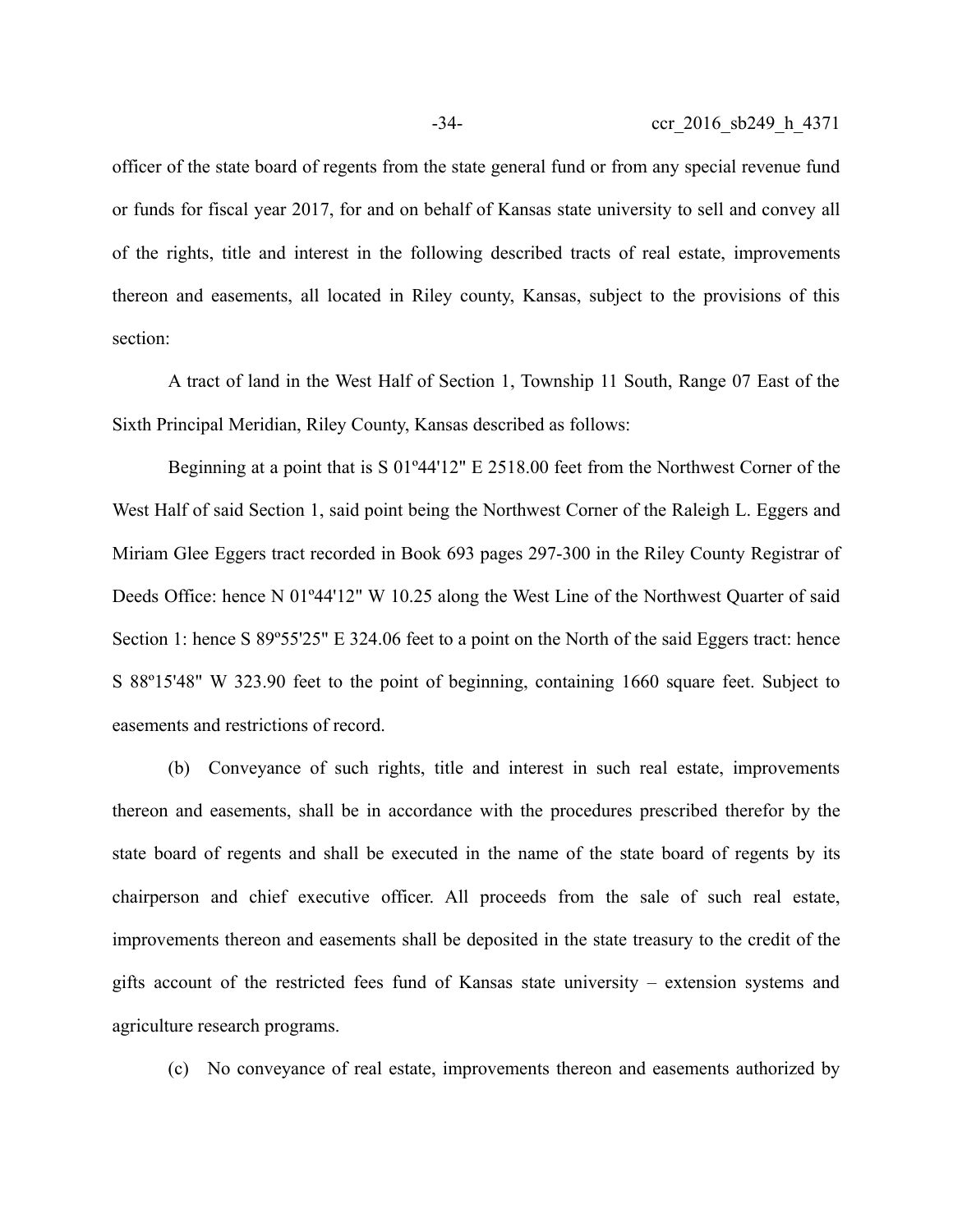this section shall be made or accepted by the state board of regents until the deeds, titles and conveyances have been reviewed and approved by the attorney general.

Sec. 40. (a) On the effective date of this act, the provisions of section 179 of chapter 104 of the 2015 Session Laws of Kansas are hereby declared to be null and void and shall have no force and effect.

Sec. 41. (a) During fiscal year 2016 and fiscal year 2017, notwithstanding any other provision of law, no state agency shall expend any moneys appropriated for fiscal year 2016 or fiscal year 2017 from the state general fund or from any special revenue fund or funds by chapter 4, 81 or 104 of the 2015 Session Laws of Kansas, 2016 House Substitute for Senate Bill No. 161, this or other appropriation act of the 2016 or 2017 regular session of the legislature to integrate, consolidate or otherwise alter the structure of the following home and community based waiver services under the Kansas program of medical assistance, or to submit to the centers for medicare and medicaid services any proposal to integrate, consolidate or alter such waiver services, if such integration, consolidation or alteration is designed or intended to be implemented before fiscal year 2019: Medical services; behavioral health services; transportation; nursing facilities; other long-term care; autism; frail elderly; technology assistance; physical disability; traumatic brain injury; intellectual/developmental disability; or serious emotional disturbance: *Provided,* That the department for health and environment and the Kansas department for aging and disability services shall prepare and submit reports to the house committee on appropriations, the senate committee on ways and means and the Robert G. (Bob) Bethell joint committee on home and community based services and KanCare oversight on or before January 1, 2017, and March 1, 2017, describing the status of any plan to integrate, consolidate or structurally alter such waiver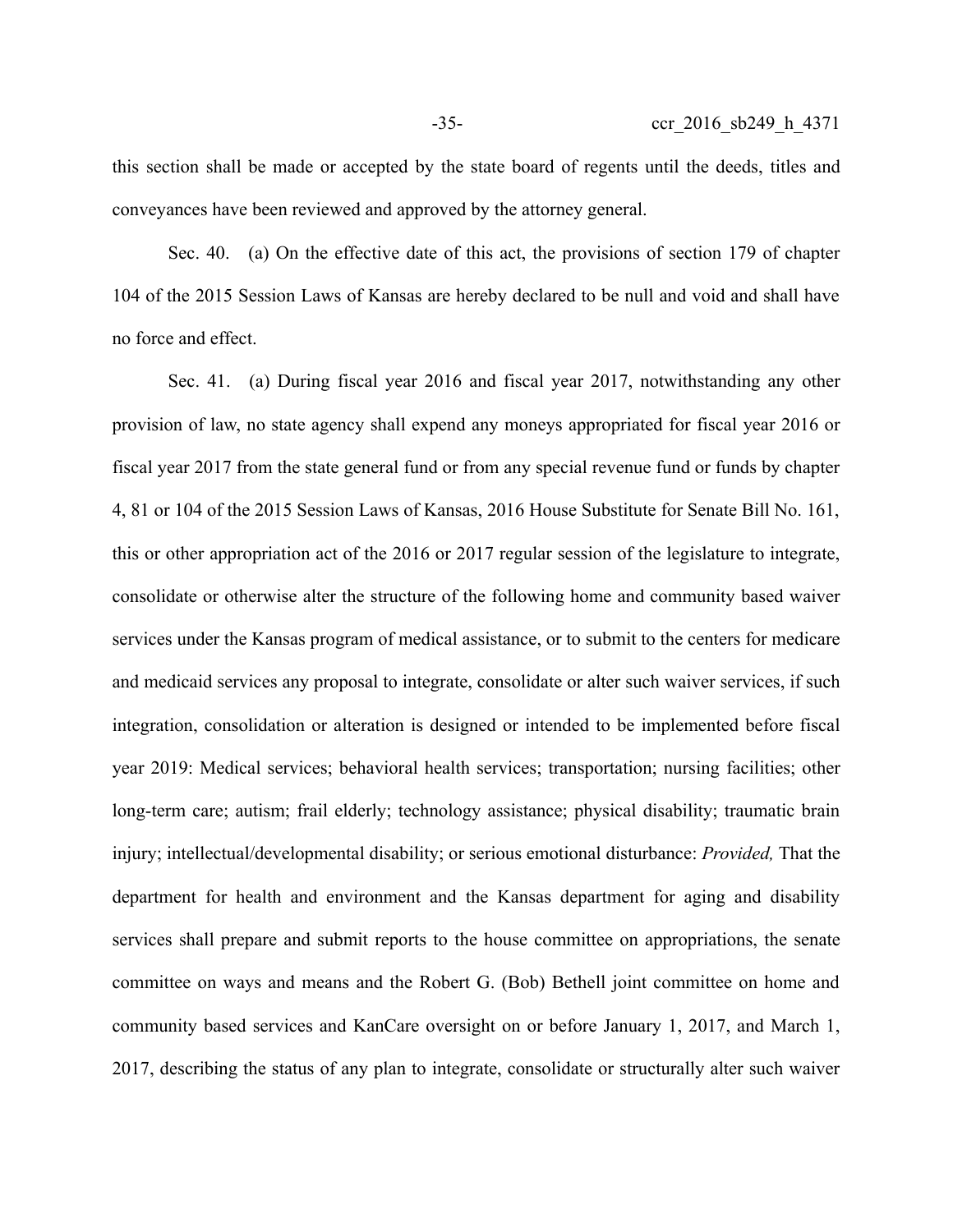services, including any proposed waiver applications or amendments, any service definitions and the proposed rate structure for each such service.

Sec. 42. (a) In addition to the other purposes for which expenditures may be made by any executive branch state agency during fiscal year 2017, if expenditures are made by such state agency for a parent education grant program, then expenditures shall be made by such state agency from moneys appropriated for fiscal year 2017 by chapter 104 of the 2015 Session Laws of Kansas, 2016 House Substitute for Senate Bill No. 161, this or other appropriation act of the 2016 or 2017 regular session of the legislature to require that such program expenditures shall be matched by the school district in an amount which is equal to not less than 65% of the grant.

Sec. 43. (a) In addition to the exceptions established in section 98(c) of 2016 House Substitute for Senate Bill No. 161, during fiscal year 2016, the provisions of section 98(a)(1) of 2016 House Substitute for Senate Bill No. 161 and during fiscal year 2017, the provisions of section 98(a)(2) of 2016 House Substitute for Senate Bill No. 161 shall not apply to any item of appropriation which provides funding for any state agency for domestic violence prevention grants.

Sec. 44. During the fiscal year ending June 30, 2017, the provisions of section 99 of 2016 House Substitute for Senate Bill No. 161 establishing expenditure limitations for any special revenue fund for fiscal year 2017 shall not apply to the Johnson county education research triangle fund (682-00-2393-2390) of the university of Kansas.

Sec. 45. (a) In addition to the exceptions established in section 98(c) of 2016 House Substitute for Senate Bill No. 161, during fiscal year 2016, the provisions of section 98(a)(1) of 2016 House Substitute for Senate Bill No. 161 and during fiscal year 2017, the provisions of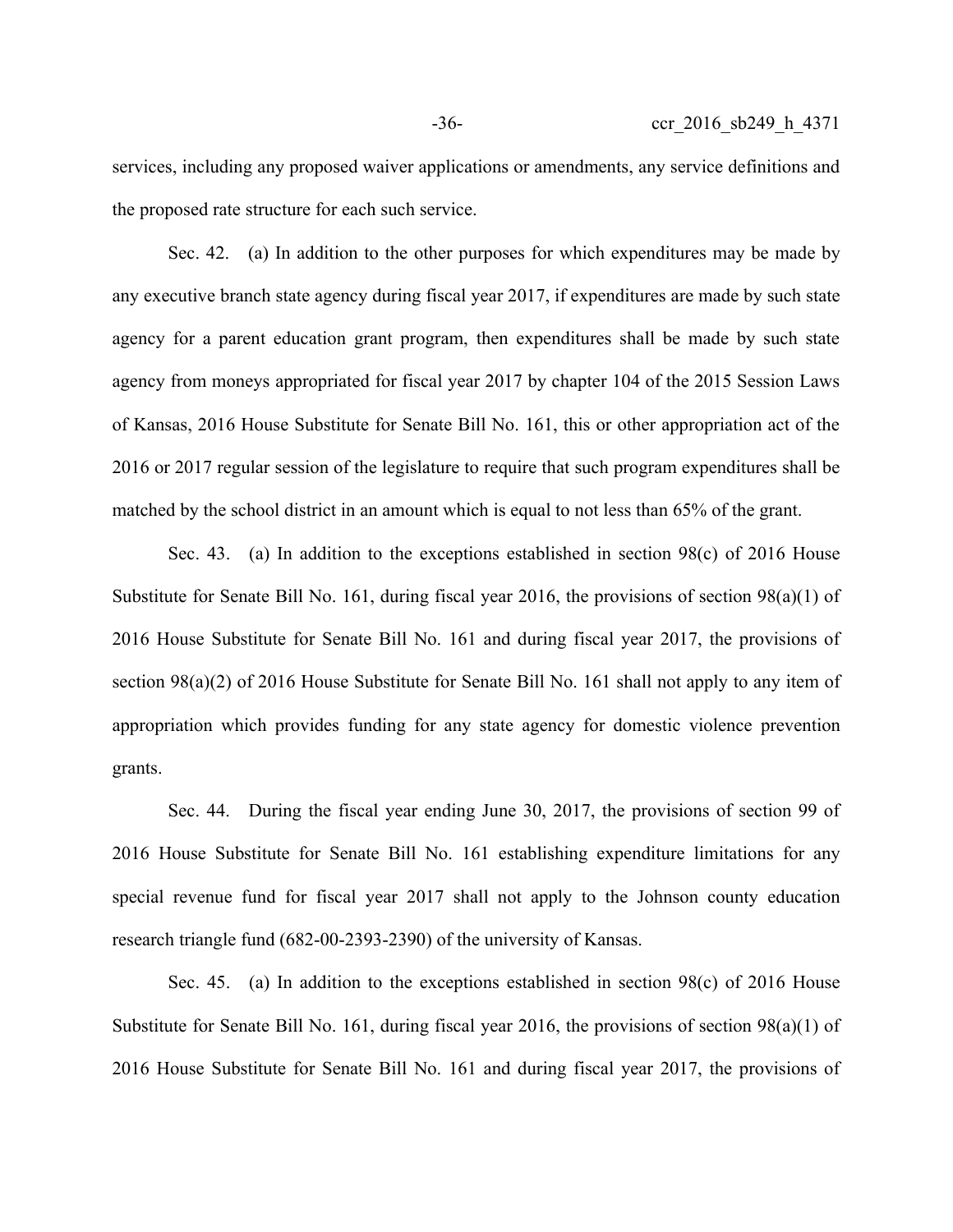section 98(a)(2) of 2016 House Substitute for Senate Bill No. 161 shall not apply to any item of appropriation which provides funding to any state agency for school districts educating students in kindergarten or any of the grades one through 12.

Sec. 46. During fiscal year 2016 and fiscal year 2017, if any state agency submits a request for proposal for an entity to provide services and management at Larned state hospital or Osawatomie state hospital, such request for proposal shall include a requirement for an electronic medical record solution for records at Larned state hospital or Osawatomie state hospital: *Provided,* That any such electronic medical record solution shall: (a) Implement ongoing support of electronic health records developed on a fully integrated architecture that includes pharmacy and the revenue cycle; (b) provide a clinical, operational and financial system that meets federal regulatory standards, including standards for reimbursement; and (c) enable the exchange of health information with outside electronic medical record systems, public health organizations, clinicians, administrative staff and provider organizations and enable physicians to view health data within the physician's workflow from other providers across care delivery venues: *Provided further*, That any such electronic medical record solution may be hosted at a location remote from Larned state hospital or Osawatomie state hospital but shall not host patient data offshore: *Provided, however,* That the selection of any entity to provide such services and management at Larned state hospital or Osawatomie state hospital shall be approved in an act of the legislature or an appropriation act of the legislature pursuant to the provisions of section 100 of 2016 House Substitute for Senate Bill No. 161.

Sec. 47. On the effective date of this act, notwithstanding the provisions of any statute, no state agency shall expend any moneys appropriated from the state general fund or from any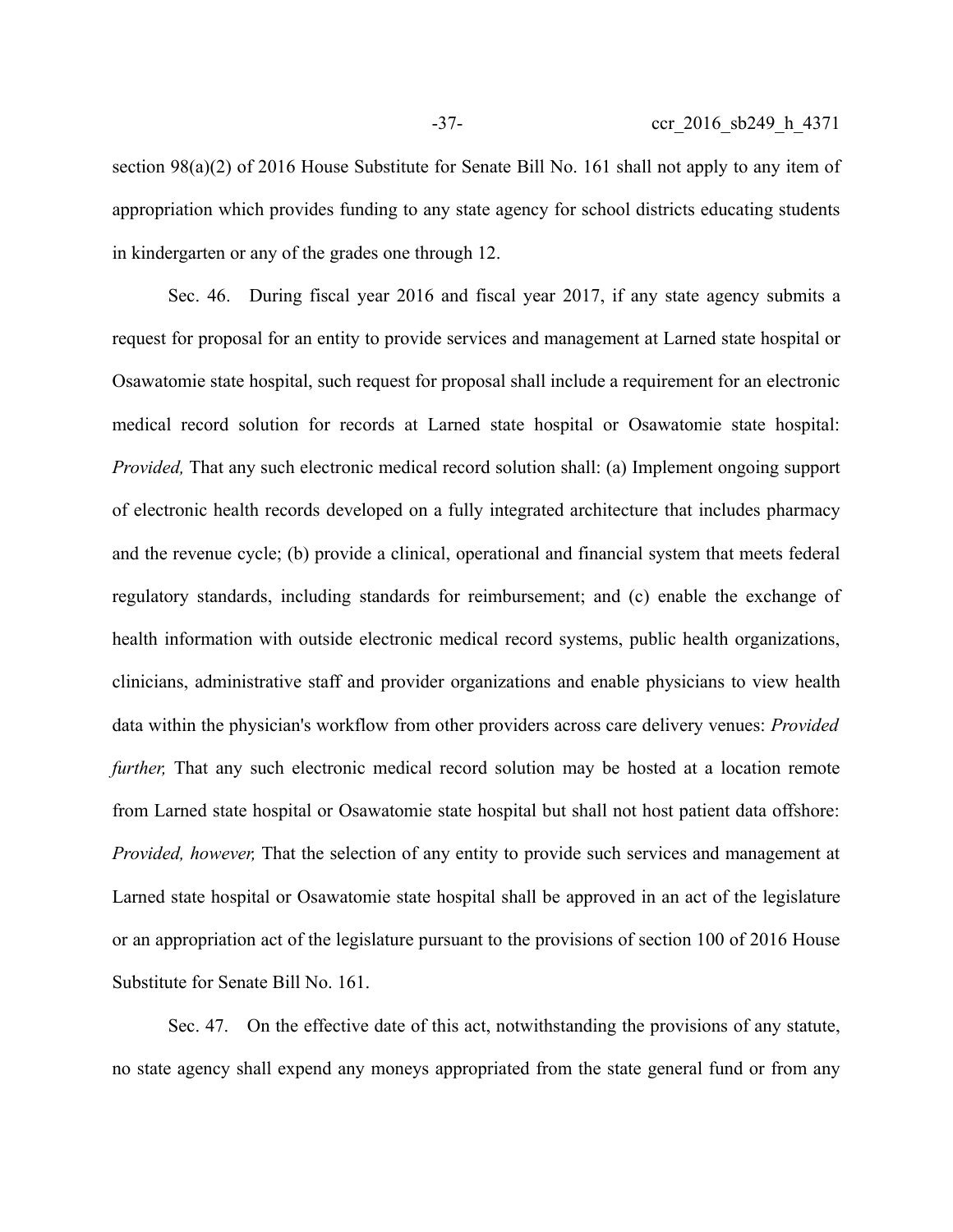special revenue fund or funds for fiscal year 2016 or fiscal year 2017 as authorized by chapters 4, 81 or 104 of the 2015 Session Laws of Kansas, 2016 House Substitute for Senate Bill No. 161, this or other appropriation act of the 2016 or 2017 regular session of the legislature, to demolish the Docking state office building or to reconstruct, relocate, or renovate the power plant or energy center without prior specific authorization by an act of the legislature or an appropriation act of the legislature: *Provided,* That no expenditures may be made from moneys appropriated from the state general fund or from any special revenue fund or funds for fiscal year 2016 or fiscal year 2017 as authorized by chapters 4, 81 or 104 of the 2015 Session Laws of Kansas, 2016 House Substitute for Senate Bill No. 161, this or other appropriation act of the 2016 or 2017 regular session of the legislature by any state agency to sell, lease, transfer or otherwise convey the land on which building no. 3 (Docking state office building) is situated without prior specific authorization in an act of the legislature or an appropriation act of the legislature.

Sec. 48. During the fiscal year ending June 30, 2017, notwithstanding the provisions of Section 98(a) of 2016 House Substitute for Senate Bill No. 161, if the director of the budget uses the allotment authority granted under Section 98(a) of 2016 House Substitute for Senate Bill No. 161, which applies to any state educational institution, as defined in K.S.A. 76-711, and amendments thereto, such allotment shall be calculated as a uniform percentage amount from the total of all operating budget accounts of the state general fund and any special revenue fund or funds of each state educational institution.

Sec. 49. (a) In addition to the other purposes for which expenditures may be made by state agencies from the moneys appropriated from the state general fund or from any special revenue fund or funds for fiscal year as authorized by chapter 104 of the 2015 Session Laws of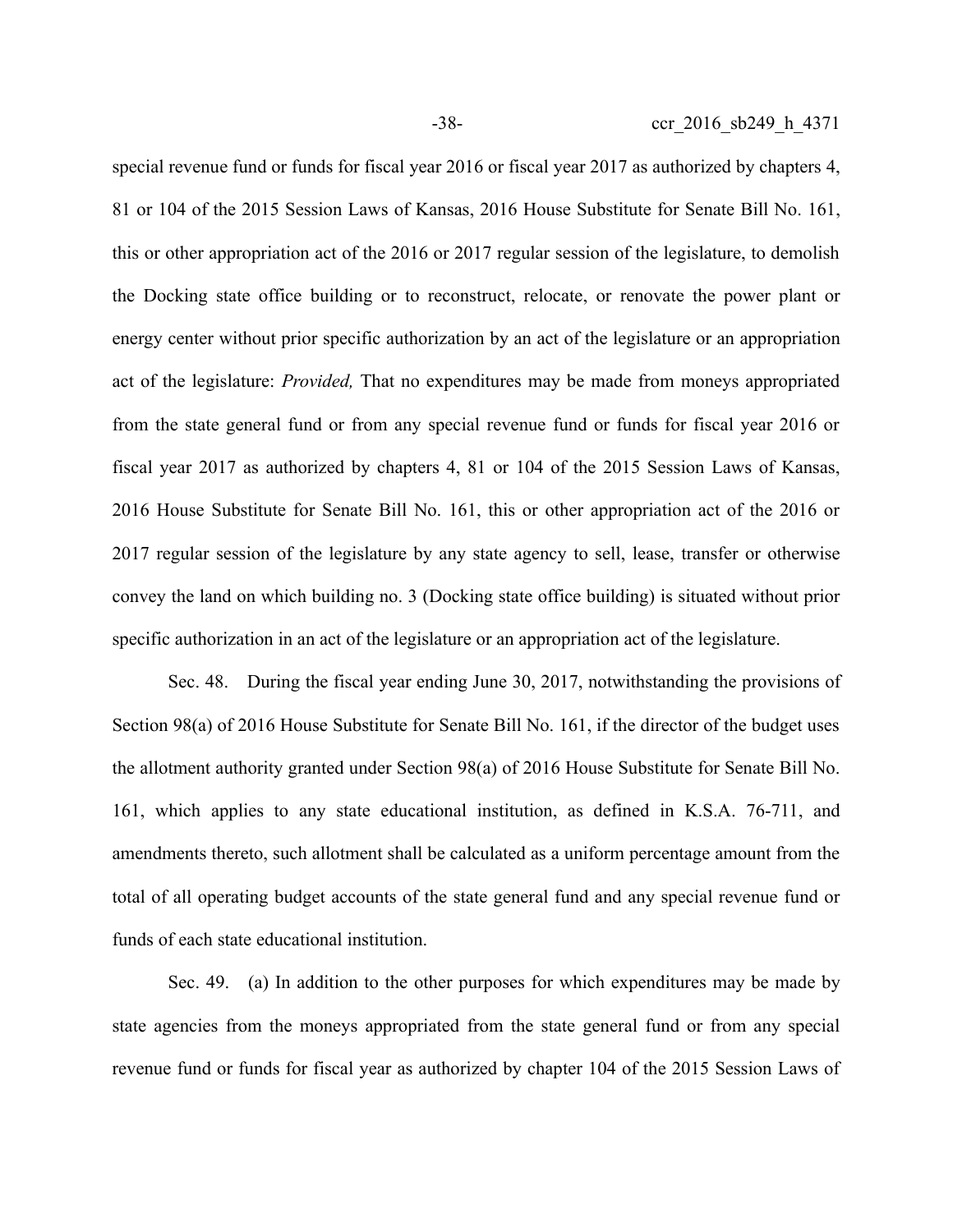Kansas, 2016 House Substitute for Senate Bill No. 161, this or other appropriation act of the 2016 or 2017 regular session of the legislature, expenditures shall be made by state agencies from moneys appropriated from the state general fund or from any special revenue fund or funds for fiscal year 2017 for the purpose of identifying all surplus real estate of state agencies and seeking to market such surplus real estate in order to receive the best price for the state, as soon as practicable. All surplus real estate to be sold pursuant to this section shall be identified and approved for sale by the secretary of administration by November 1, 2016.

(b) Any sale of surplus real estate pursuant to this section shall not be subject to the provisions of K.S.A. 75-3043a, and amendments thereto. The secretary of administration or the secretary's designee shall approve any sale price of any surplus real estate before such property is offered for sale.

(c) (1) Notwithstanding the provisions of K.S.A. 75-6609(f), and amendments thereto, any proceeds from the sale of such surplus real estate, after deduction of the expenses of such sale, shall be deposited in the state treasury as prescribed by this subsection. All proceeds from each such sale deposited in the state treasury shall be credited to the surplus real estate fund or another appropriate special revenue fund of the state agency which owned the surplus real estate, as is prescribed by law or as may be determined by the state agency, unless otherwise required by restrictions of the state's title to the real estate being sold.

(2) The amount of expenses and the costs for each sale of surplus real estate pursuant to this section shall be transferred and credited to the property contingency fund created under K.S.A. 75-3652, and amendments thereto, and may be expended for any operations of the department of administration.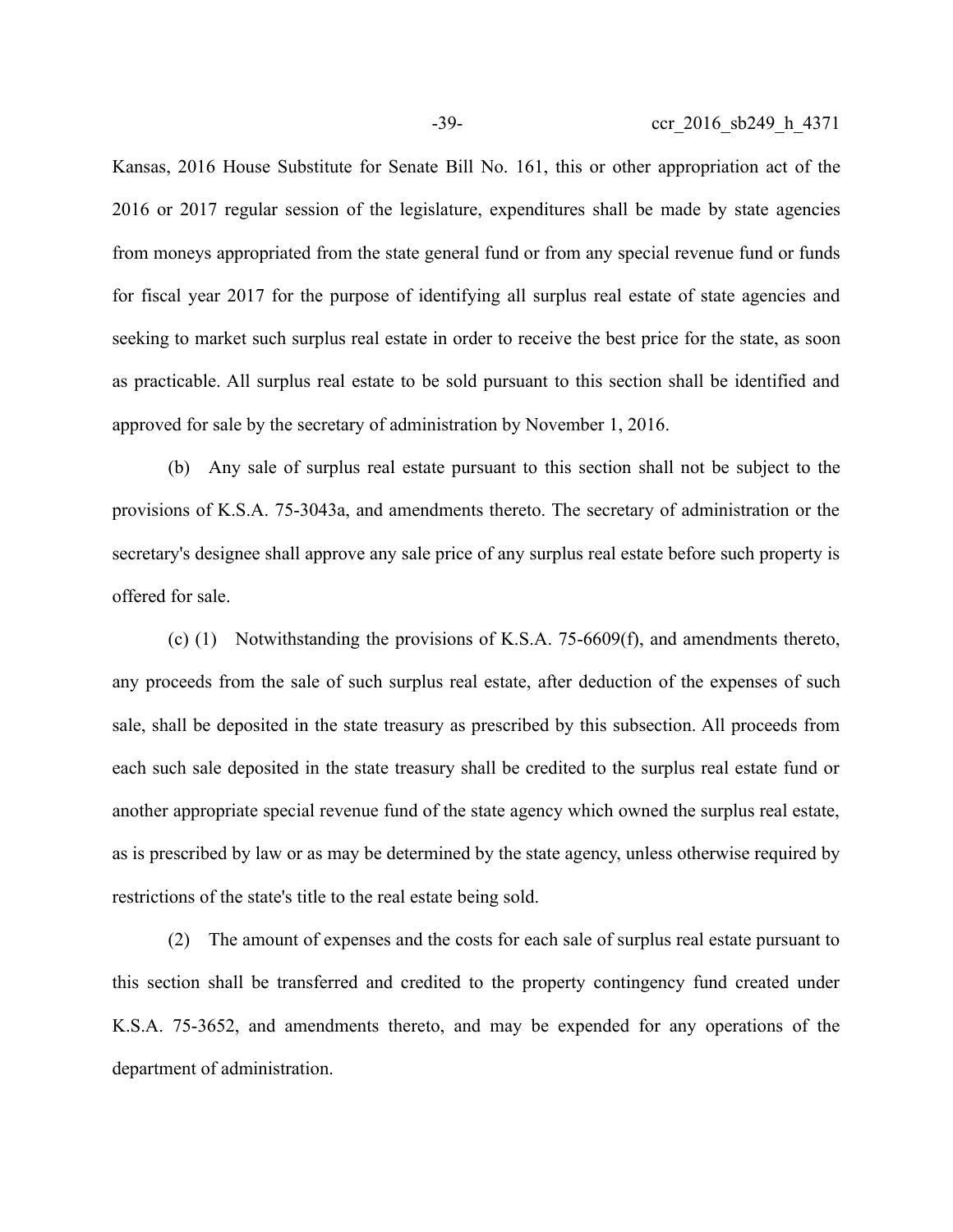(3) Any state agency owning real estate may apply to the director of accounts and reports to establish a surplus real estate special revenue fund in the state treasury. Subject to the provisions of appropriation acts, moneys in a surplus real estate special revenue fund may be expended for the operating expenditures of the state agency.

(d) The provisions of this section shall expire on June 30, 2017.

Sec. 50. (a) During the fiscal year ending June 30, 2016, if the director of the budget lapses or transfers any amount pursuant to section 98(a)(1) of 2016 House Substitute for Senate Bill No. 161 from the state general fund or from the expanded lottery act revenues fund that would be attributable to employer contributions for any state agency, pursuant to K.S.A. 2015 Supp. 74-4920, as amended by 2016 House Substitute for Senate Bill No. 161, the director of the budget shall certify such amount or amounts. Such amount or amounts shall be repaid with an interest rate of 8% per annum to the Kansas public employees retirement fund from the state general fund, in the manner prescribed in this section.

(b) On June 30, 2017, the director of the budget and the director of legislative research shall certify the amount which the actual tax receipt revenues to the state general fund exceed the April, 2017, joint estimate of revenue pursuant to K.S.A. 75-6701, and amendments thereto. Upon receipt of such certification, the director of accounts and reports shall transfer such certified amount from the state general fund to the Kansas public employees retirement fund to repay the amount lapsed or transferred pursuant to subsection (a), including any interest payments.

(c) If any amounts remain to be repaid from the amount lapsed or transferred pursuant to subsection (a), including any interest payments, on June 30, 2017, notwithstanding the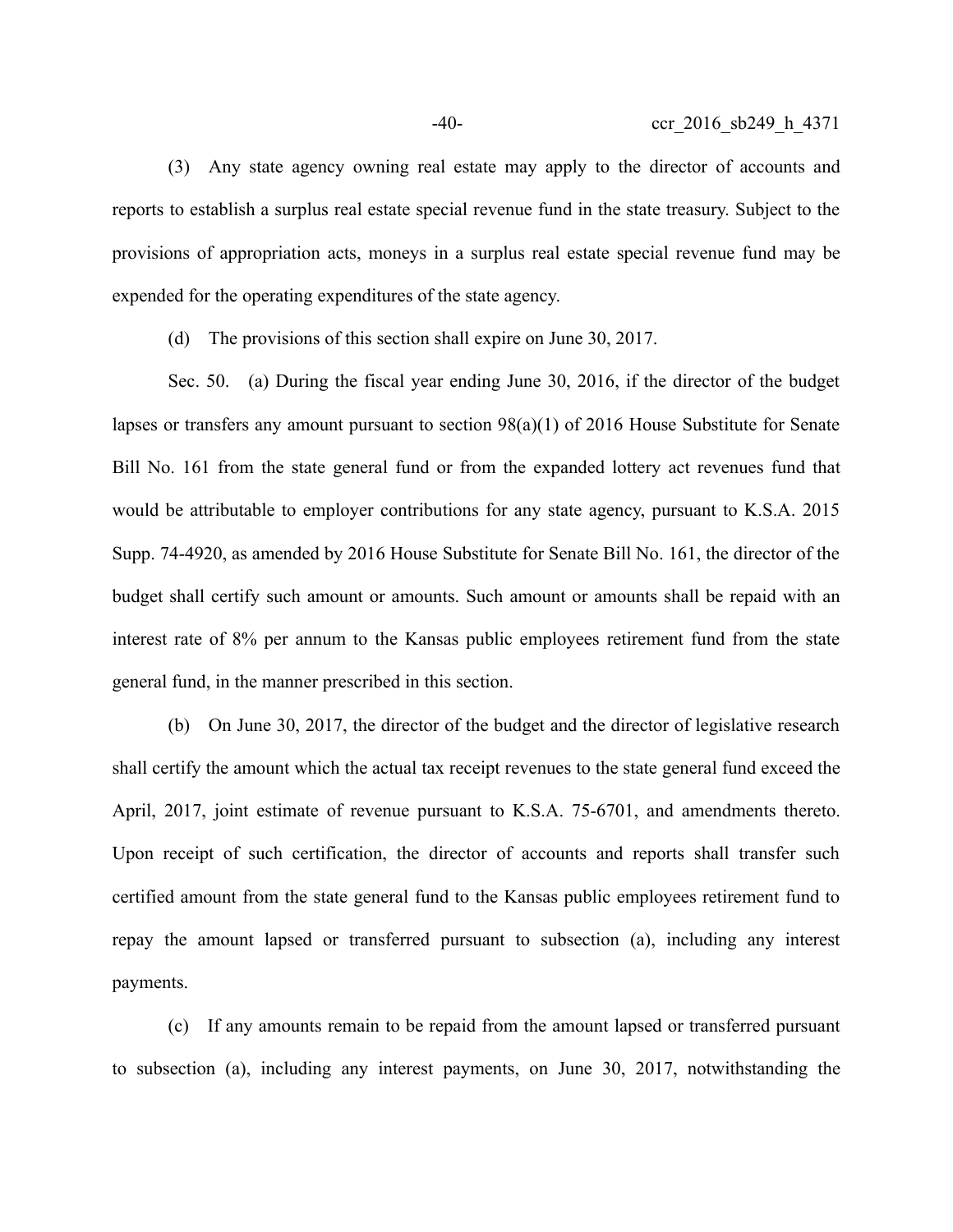provisions of K.S.A. 38-2102, and amendments thereto, or any other statute, the director of the budget and the director of legislative research shall certify the amount moneys received by the state pursuant to the tobacco litigation settlement agreements entered into by the attorney general on behalf of the state of Kansas, or pursuant to any judgment rendered, regarding the litigation against tobacco industry companies and related entities which are in excess of all expenditures or transfers that have been made from the Kansas endowment for youth fund, as provided by law in the fiscal year ending June 30, 2017. Upon receipt of such certification, the director of accounts and reports shall transfer such certified amount from the state general fund to the Kansas public employees retirement fund to repay the amount lapsed or transferred pursuant to subsection (a), including any interest payments.

(d) If any amounts remain to be repaid from the amount lapsed or transferred pursuant to subsection (a), including any interest payments, on June 30, 2018, the director of the budget and the director of legislative research shall certify the amount which the actual tax receipt revenues to the state general fund exceed the April, 2018, joint estimate of revenue pursuant to K.S.A. 75-6701, and amendments thereto. Upon receipt of such certification, the director of accounts and reports shall transfer such certified amount from the state general fund to the Kansas public employees retirement fund to repay the amount lapsed or transferred pursuant to subsection (a), including any interest payments.

(e) If any amounts remain to be repaid from the amount lapsed or transferred pursuant to subsection (a), including any interest payments, on June 30, 2018, notwithstanding the provisions of K.S.A. 38-2102, and amendments thereto, or any other statute, the director of the budget and the director of legislative research shall certify the amount moneys received by the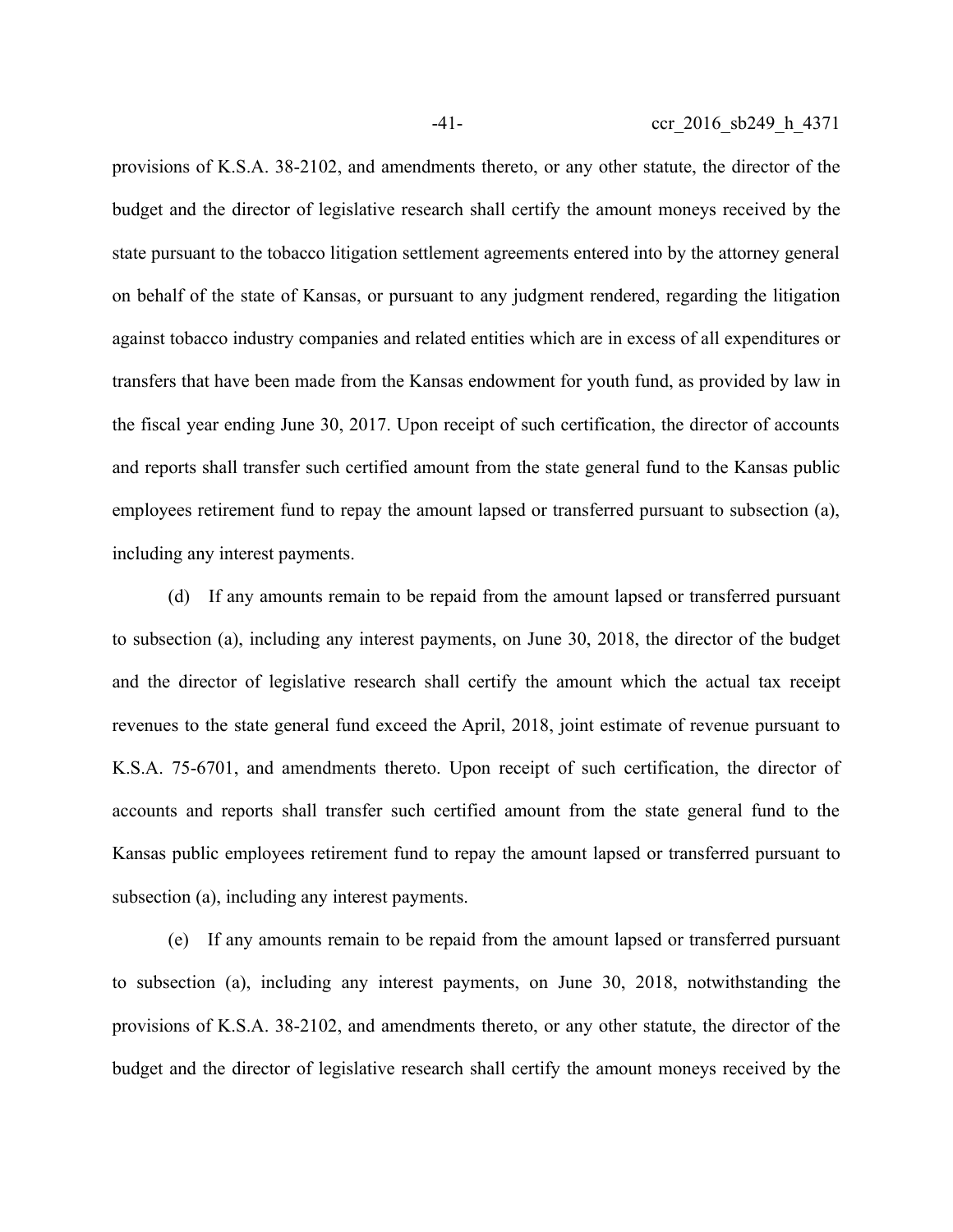state pursuant to the tobacco litigation settlement agreements entered into by the attorney general on behalf of the state of Kansas, or pursuant to any judgment rendered, regarding the litigation against tobacco industry companies and related entities which are in excess of all expenditures or transfers that have been made from the Kansas endowment for youth fund, as provided by law in the fiscal year ending June 30, 2018. Upon receipt of such certification, the director of accounts and reports shall transfer such certified amount from the Kansas endowment for youth fund to the Kansas public employees retirement fund to repay the amount lapsed or transferred pursuant to subsection (a), including any interest payments.

(f) If any amounts remain to be repaid from the amount lapsed or transferred pursuant to subsection (a), including any interest payments, on June 30, 2018, after the transfers pursuant to subsections (b) through (e) have been made from the state general fund to the Kansas public employees retirement fund, the director of the budget and the director of legislative research shall certify the remaining amount to be repaid from the amount lapsed or transferred pursuant to subsection (a), including any interest payments. Upon receipt of such certification, the director of accounts and reports shall transfer such certified amount from the state general fund to the Kansas public employees retirement fund.

Sec. 51. K.S.A. 2015 Supp. 74-4914d, as amended by section 106 of House Substitute for Senate Bill No. 161, is hereby amended to read as follows: 74-4914d. (1) Any additional cost resulting from the normal retirement date and retirement before such normal retirement date for security officers as provided in K.S.A. 74-4914c, and amendments thereto, and disability benefits as provided in K.S.A. 74-4914e, and amendments thereto, shall be added to the employer rate of contribution for the department of corrections as otherwise determined under K.S.A. 74-4920,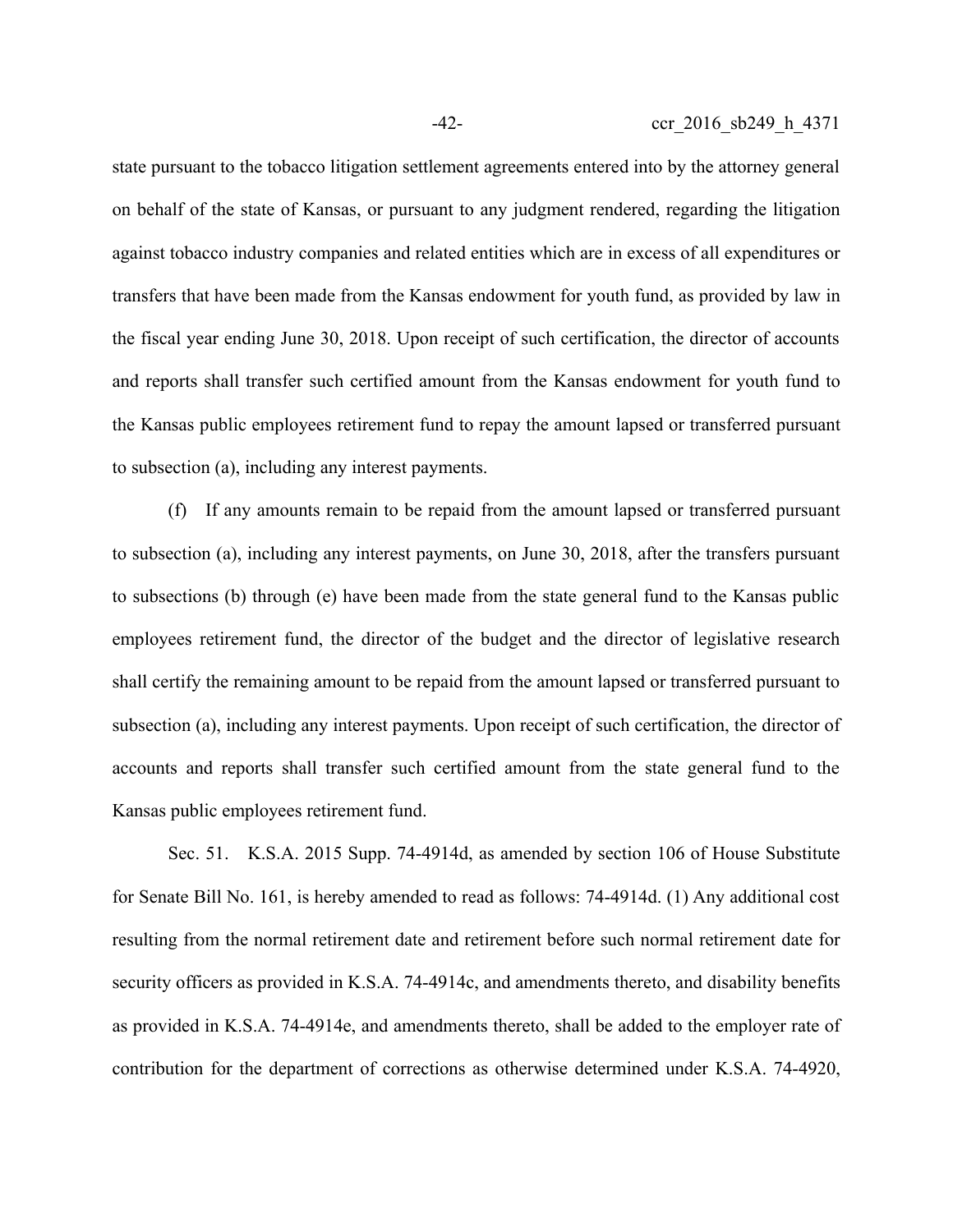and amendments thereto, except that the employer rate of contribution for the department of corrections including any such additional cost added to such employer rate of contribution pursuant to this section shall in no event exceed the employer rate of contribution for the department of corrections for the immediately preceding fiscal year by more than the following amounts expressed as a percentage of compensation upon which security officers contribute during the period: (a) For the fiscal year commencing in calendar years 2010 through 2012, an amount not to exceed more than 0.6% of the amount of the immediately preceding fiscal year; (b) for the fiscal year commencing in calendar year 2013, an amount not to exceed more than 0.9% of the amount of the immediately preceding fiscal year; (c) for the fiscal year commencing in calendar year 2014, an amount not to exceed more than 1% of the amount of the immediately preceding fiscal year; (d) for the fiscal year commencing in calendar year 2015, the employer rate of contribution shall be  $10.91\%$ , except as provided by K.S.A. 74-4920(17), and amendments thereto; (e) for the fiscal year commencing in calendar year 2016, the employer rate of contribution shall be 10.81%, except as provided by K.S.A. 74-4920(18), and amendments thereto; and (f) in each subsequent calendar year, an amount not to exceed more than 1.2% of the amount of the immediately preceding fiscal year, to be calculated as if no certification is made reducing or increasing the rate of employer contribution as provided in K.S.A. 74-4920(17) or (18), and amendments thereto without regard to transfers made pursuant to section 50 of this act. As used in this section, "capitalized interest" means interest payments on the bonds that are prefunded or financed from bond proceeds as part of the issue for a specified period of time in order to offset one or more initial debt service payments.

Sec. 52. K.S.A. 2015 Supp. 74-4920, as amended by section 107 of House Substitute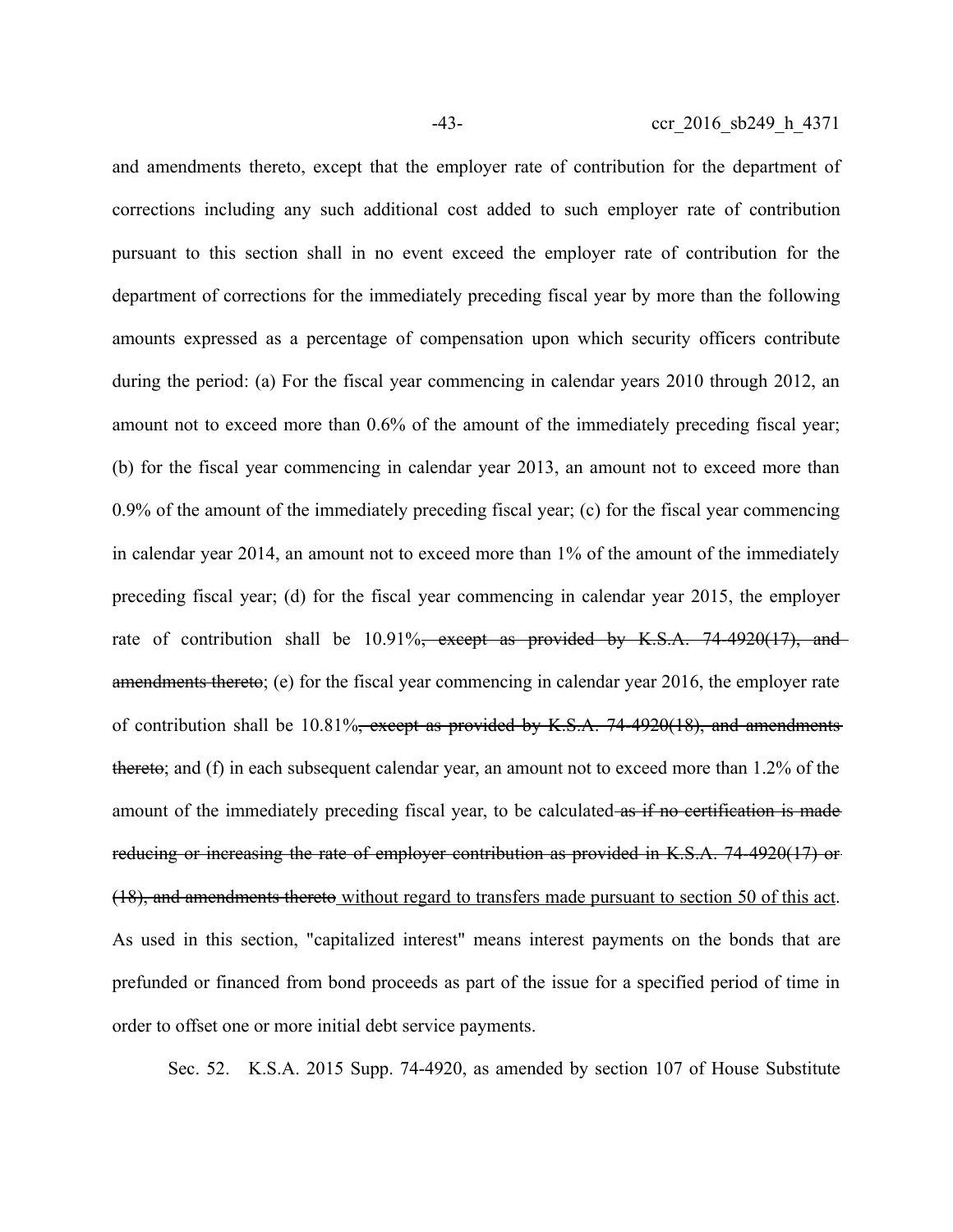for Senate Bill No. 161, is hereby amended to read as follows: 74-4920. (1) (a) Upon the basis of each annual actuarial valuation and appraisal as provided for in K.S.A. 74-4908(3)(a), and amendments thereto, the board shall certify, on or before July 15 of each year, to the division of the budget in the case of the state and to the agent for each other participating employer an actuarially determined estimate of the rate of contribution which will be required, together with all accumulated contributions and other assets of the system, to be paid by each such participating employer to pay all liabilities which shall exist or accrue under the system, including amortization of the actuarial accrued liability as determined by the board. The board shall determine the actuarial cost method to be used in annual actuarial valuations, to determine the employer contribution rates that shall be certified by the board. Such certified rate of contribution, amortization methods and periods and actuarial cost method shall be based on the standards set forth in K.S.A. 74-4908(3)(a), and amendments thereto, and shall not be based on any other purpose outside of the needs of the system.

(b) (i) For employers affiliating on and after January 1, 1999, upon the basis of an annual actuarial valuation and appraisal of the system conducted in the manner provided for in K.S.A. 74-4908, and amendments thereto, the board shall certify, on or before July 15 of each year to each such employer an actuarially determined estimate of the rate of contribution which shall be required to be paid by each such employer to pay all of the liabilities which shall accrue under the system from and after the entry date as determined by the board, upon recommendation of the actuary. Such rate shall be termed the employer's participating service contribution and shall be uniform for all participating employers. Such additional liability shall be amortized as determined by the board. For all participating employers described in this section, the board shall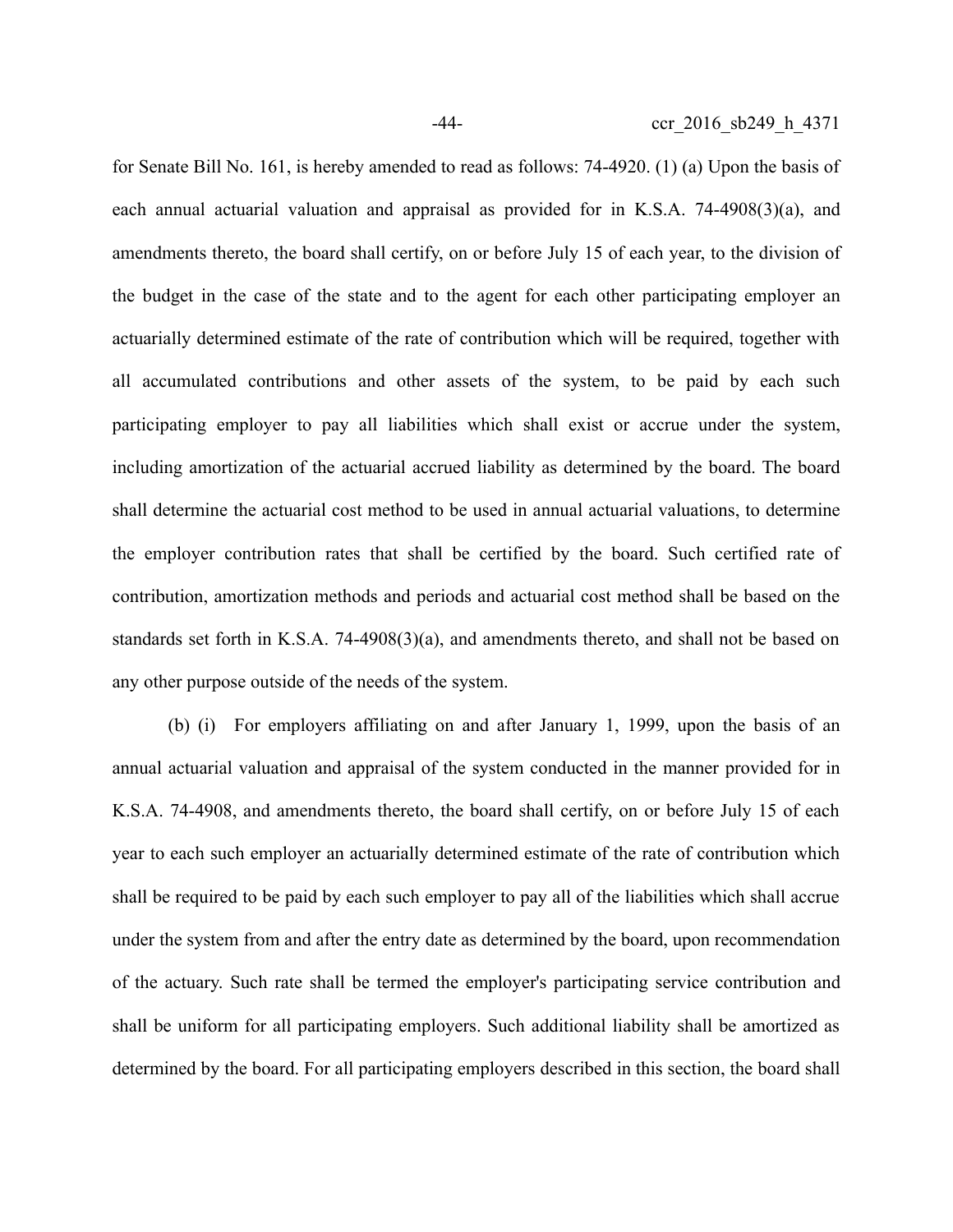determine the actuarial cost method to be used in annual actuarial valuations to determine the employer contribution rates that shall be certified by the board.

(ii) The board shall determine for each such employer separately an amount sufficient to amortize all liabilities for prior service costs which shall have accrued at the time of entry into the system. On the basis of such determination the board shall annually certify to each such employer separately an actuarially determined estimate of the rate of contribution which shall be required to be paid by that employer to pay all of the liabilities for such prior service costs. Such rate shall be termed the employer's prior service contribution.

(2) The division of the budget and the governor shall include in the budget and in the budget request for appropriations for personal services the sum required to satisfy the state's obligation under this act as certified by the board and shall present the same to the legislature for allowance and appropriation.

(3) Each other participating employer shall appropriate and pay to the system a sum sufficient to satisfy the obligation under this act as certified by the board.

(4) Each participating employer is hereby authorized to pay the employer's contribution from the same fund that the compensation for which such contribution is made is paid from or from any other funds available to it for such purpose. Each political subdivision, other than an instrumentality of the state, which is by law authorized to levy taxes for other purposes, may levy annually at the time of its levy of taxes, a tax which may be in addition to all other taxes authorized by law for the purpose of making its contributions under this act and, in the case of cities and counties, to pay a portion of the principal and interest on bonds issued under the authority of K.S.A. 12-1774, and amendments thereto, by cities located in the county, which tax,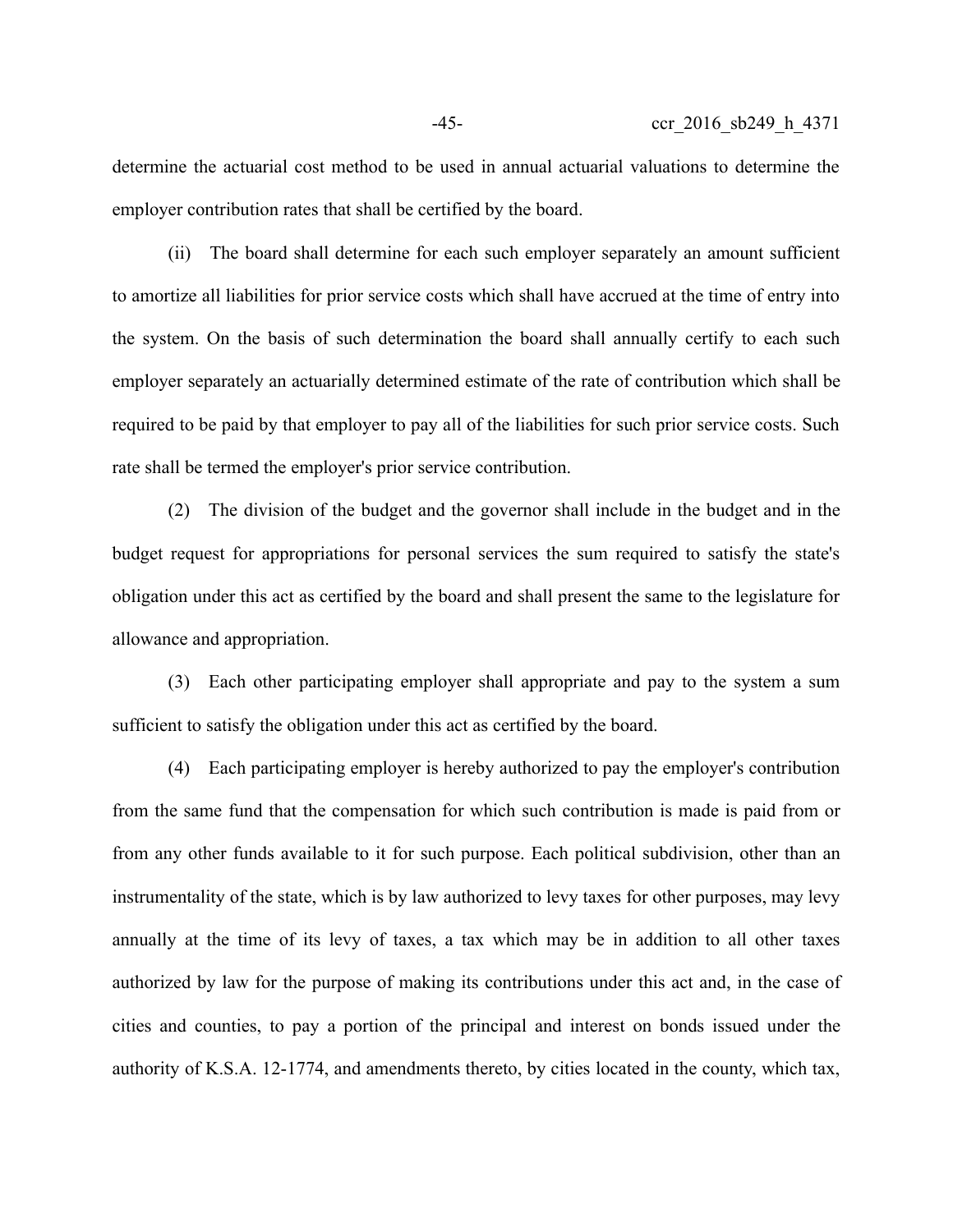together with any other fund available, shall be sufficient to enable it to make such contribution. In lieu of levying the tax authorized in this subsection, any taxing subdivision may pay such costs from any employee benefits contribution fund established pursuant to K.S.A. 12-16,102, and amendments thereto. Each participating employer which is not by law authorized to levy taxes as described above, but which prepares a budget for its expenses for the ensuing year and presents the same to a governing body which is authorized by law to levy taxes as described above, may include in its budget an amount sufficient to make its contributions under this act which may be in addition to all other taxes authorized by law. Such governing body to which the budget is submitted for approval, may levy a tax sufficient to allow the participating employer to make its contributions under this act, which tax, together with any other fund available, shall be sufficient to enable the participating employer to make the contributions required by this act.

(5) (a) The rate of contribution certified to a participating employer as provided in this section shall apply during the fiscal year of the participating employer which begins in the second calendar year following the year of the actuarial valuation.

(b) (i) Except as specifically provided in this section, for fiscal years commencing in calendar year 1996 and in each subsequent calendar year, the rate of contribution certified to the state of Kansas shall in no event exceed the state's contribution rate for the immediately preceding fiscal year by more than 0.2% of the amount of compensation upon which members contribute during the period.

(ii) Except as specifically provided in this subsection, for the fiscal years commencing in the following calendar years, the rate of contribution certified to the state of Kansas and to the participating employers under K.S.A. 74-4931, and amendments thereto, shall in no event exceed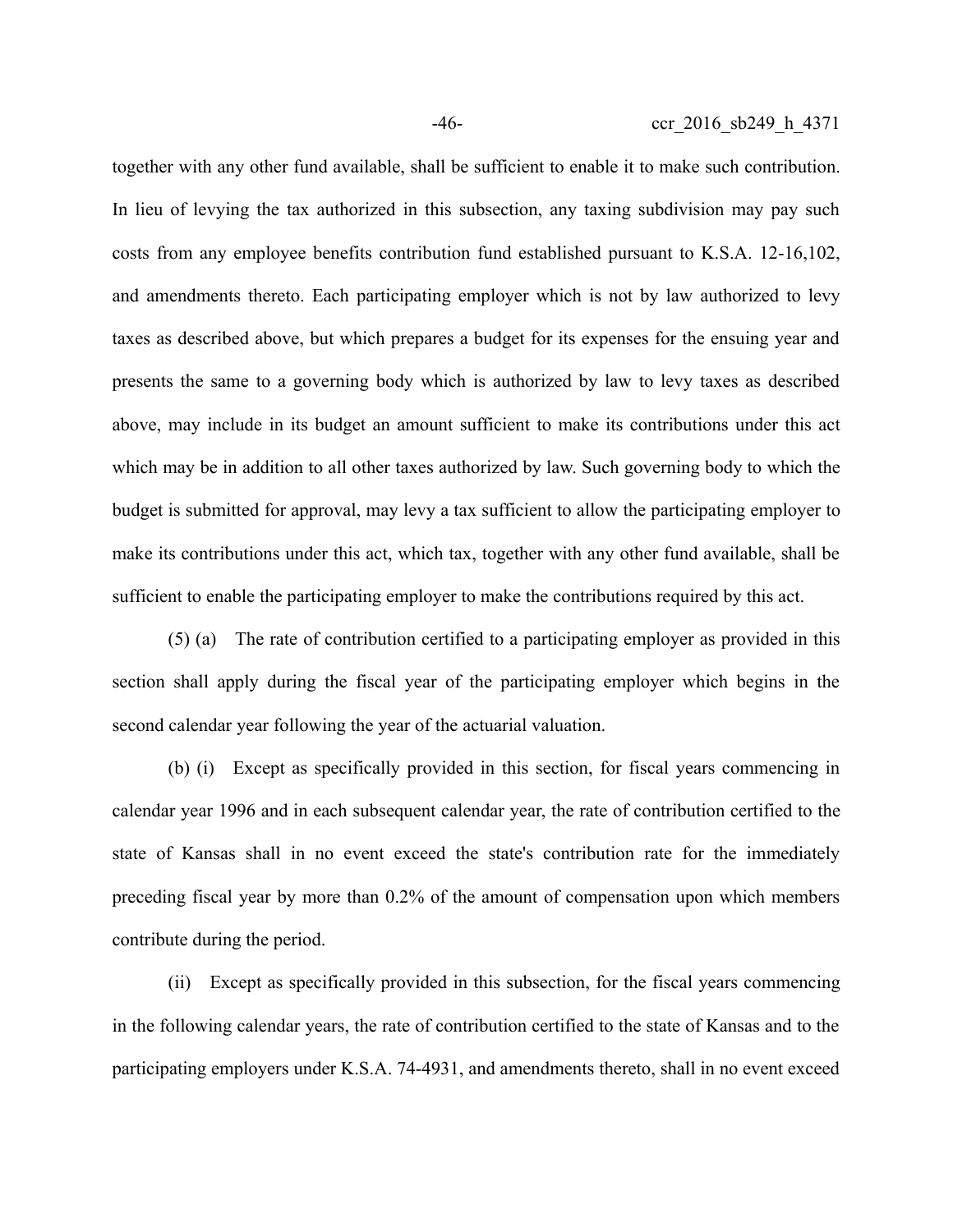the state's contribution rate for the immediately preceding fiscal year by more than the following amounts expressed as a percentage of compensation upon which members contribute during the period: (A) For the fiscal year commencing in calendar years 2010 through 2012, an amount not to exceed more than 0.6% of the amount of the immediately preceding fiscal year; (B) for the fiscal year commencing in calendar year 2013, an amount not to exceed more than 0.9% of the amount of the immediately preceding fiscal year; (C) for the fiscal year commencing in calendar year 2014, an amount not to exceed more than 1% of the amount of the immediately preceding fiscal year; (D) for the fiscal year commencing in calendar year 2015, the employer rate of contribution shall be 10.91%, except as provided by subsection  $(17)$ ; (E) for the fiscal year commencing in calendar year 2016, the employer rate of contribution shall be 10.81%, except as provided by subsection  $(18)$ ; and  $(F)$  in each subsequent calendar year, an amount not to exceed more than 1.2% of the amount of the immediately preceding fiscal year to be calculated as if no certification is made reducing or increasing the rate of employer contribution as provided in subsection (17) or (18) without regard to transfers made pursuant to section 50 of this act. As used in this subsection, "capitalized interest" means interest payments on the bonds that are prefunded or financed from bond proceeds as part of the issue for a specified period of time in order to offset one or more initial debt service payments.

(iii) Except as specifically provided in this section, for fiscal years commencing in calendar year 1997 and in each subsequent calendar year, the rate of contribution certified to participating employers other than the state of Kansas shall in no event exceed such participating employer's contribution rate for the immediately preceding fiscal year by more than 0.15% of the amount of compensation upon which members contribute during the period.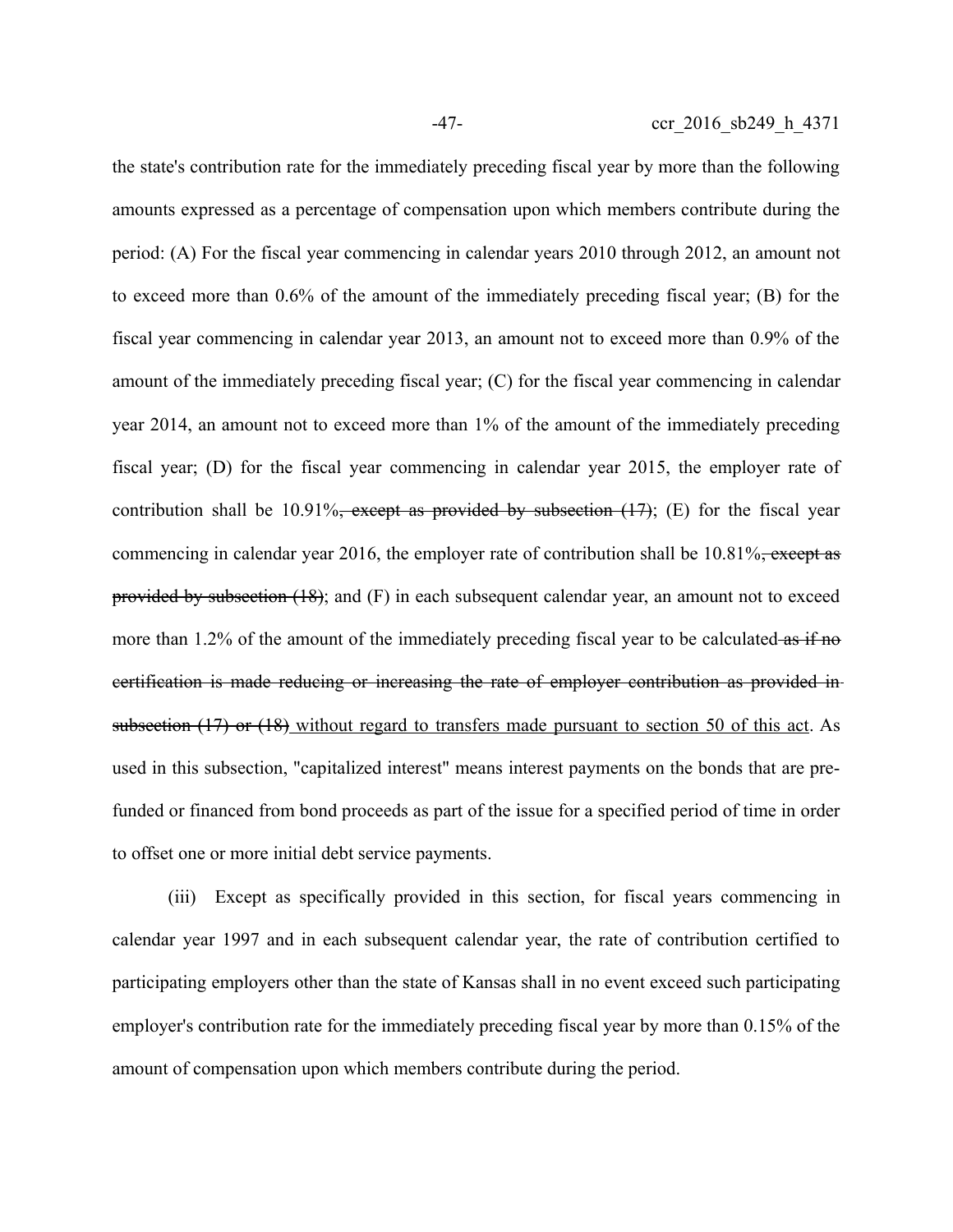(iv) Except as specifically provided in this subsection, for the fiscal years commencing in the following calendar years, the rate of contribution certified to participating employers other than the state of Kansas shall in no event exceed the contribution rate for such employers for the immediately preceding fiscal year by more than the following amounts expressed as a percentage of compensation upon which members contribute during the period: (A) For the fiscal year commencing in calendar years 2010 through 2013, an amount not to exceed more than 0.6% of the amount of the immediately preceding fiscal year; (B) for the fiscal year commencing in calendar year 2014, an amount not to exceed more than 0.9% of the amount of the immediately preceding fiscal year; (C) for the fiscal year commencing in calendar year 2015, an amount not to exceed more than 1% of the amount of the immediately preceding fiscal year; (D) for the fiscal year commencing in calendar year 2016, an amount not to exceed more than 1.1% of the amount of the immediately preceding fiscal year; and (E) for the fiscal year commencing in calendar year 2017, and in each subsequent calendar year, an amount not to exceed more than 1.2% of the amount of the immediately preceding fiscal year.

(v) As part of the annual actuarial valuation, there shall be a separate employer rate of contribution calculated for the state of Kansas, a separate employer rate of contribution calculated for participating employers under K.S.A. 74-4931, and amendments thereto, a combined employer rate of contribution calculated for the state of Kansas and participating employers under K.S.A. 74-4931, and amendments thereto, and a separate employer rate of contribution calculated for all other participating employers.

(vi) There shall be a combined employer rate of contribution certified to the state of Kansas and participating employers under K.S.A. 74-4931, and amendments thereto. There shall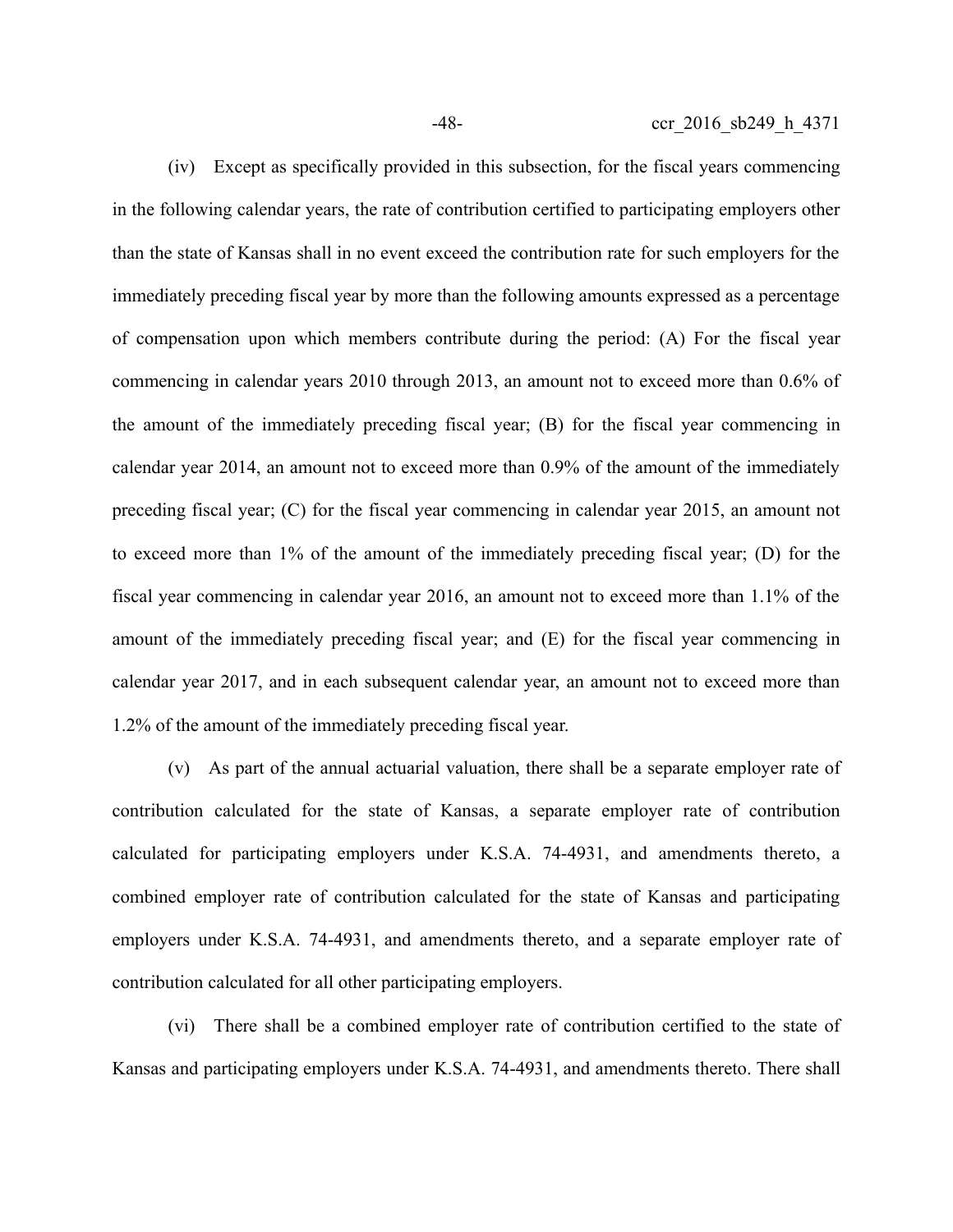be a separate employer rate of contribution certified to all other participating employers. (vii) If the combined employer rate of contribution calculated for the state of Kansas and participating employers under K.S.A. 74-4931, and amendments thereto, is greater than the separate employer rate of contribution for the state of Kansas, the difference in the two rates applied to the actual payroll of the state of Kansas for the applicable fiscal year shall be calculated. This amount shall be certified by the board for deposit as additional employer contributions to the retirement benefit accumulation reserve for the participating employers under K.S.A. 74-4931, and amendments thereto.

(6) The actuarial cost of any legislation enacted in the 1994 session of the Kansas legislature will be included in the June 30, 1994, actuarial valuation in determining contribution rates for participating employers.

(7) The actuarial cost of the provisions of K.S.A. 74-4950i, and amendments thereto, will be included in the June 30, 1998, actuarial valuation in determining contribution rates for participating employers. The actuarial accrued liability incurred for the provisions of K.S.A. 74- 4950i, and amendments thereto, shall be amortized over 15 years.

(8) Except as otherwise provided by law, the actuarial cost of any legislation enacted by the Kansas legislature, except the actuarial cost of K.S.A. 74-49,114a, and amendments thereto, shall be in addition to the employer contribution rates certified for the employer contribution rate in the fiscal year immediately following such enactment. Such actuarial cost shall be determined by the qualified actuary employed or retained by the system pursuant to K.S.A. 74-4908, and amendments thereto, and reported to the system and the joint committee on pensions, investments and benefits.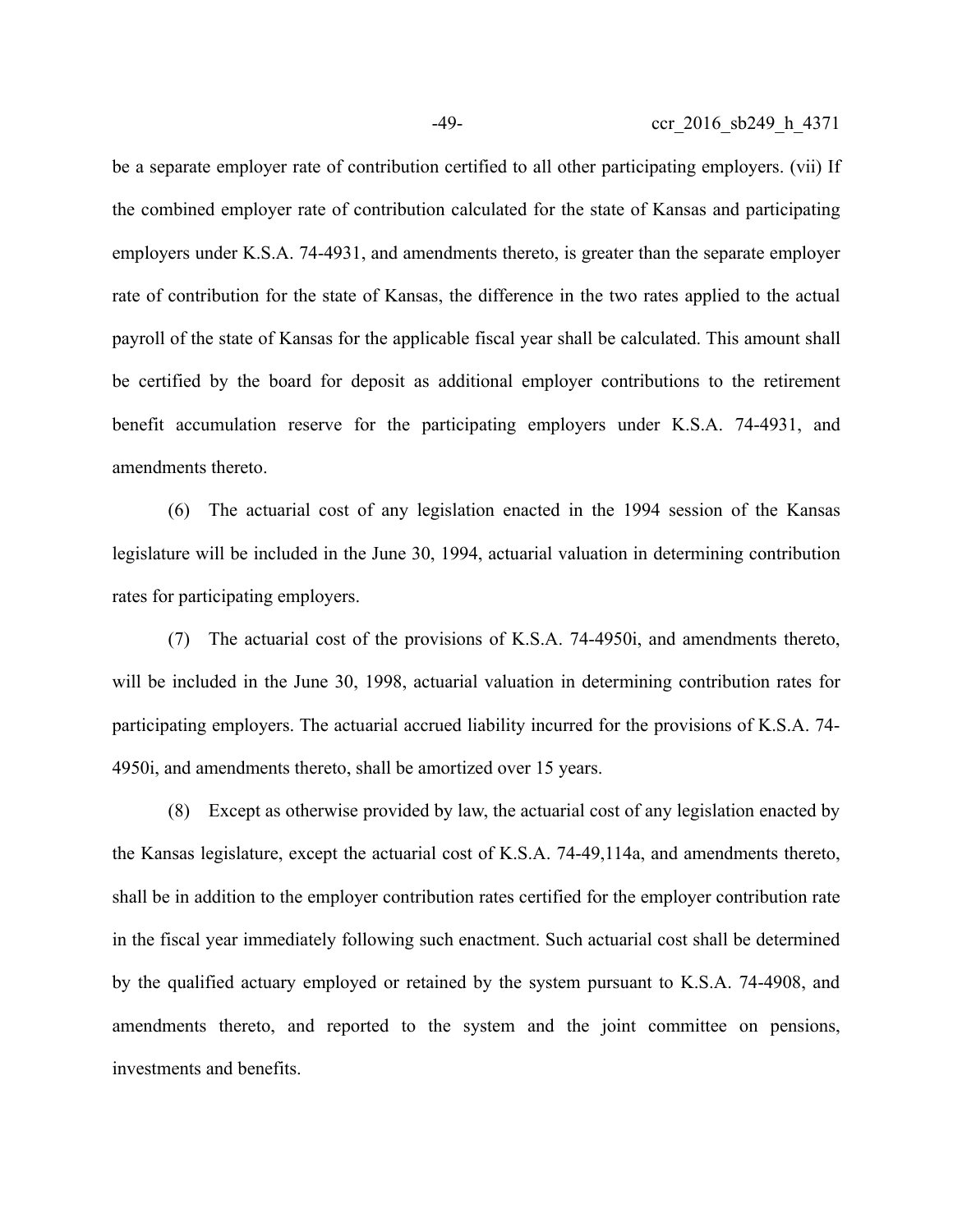(9) Notwithstanding the provisions of subsection (8), the actuarial cost of the provisions of K.S.A. 74-49,109 et seq., and amendments thereto, shall be first reflected in employer contribution rates effective with the first day of the first payroll period for the fiscal year 2005. The actuarial accrued liability incurred for the provisions of K.S.A. 74-49,109 et seq., and amendments thereto, shall be amortized over 10 years. (10) The cost of the postretirement benefit payment provided pursuant to the provisions of K.S.A. 2015 Supp. 74-49,114b, and amendments thereto, for retirants other than local retirants as described in subsection

(11) or insured disability benefit recipients shall be paid in the fiscal year commencing on July 1, 2007. (11) The actuarial accrued liability incurred for the provisions of K.S.A. 2015 Supp. 74-49,114b, and amendments thereto, for the KPERS local group and retirants who were employees of local employers which affiliated with the Kansas police and firemen's retirement system shall be amortized over 10 years.

(12) The cost of the postretirement benefit payment provided pursuant to the provisions of K.S.A. 2015 Supp. 74-49,114c, and amendments thereto, for retirants other than local retirants as described in subsection (13) or insured disability benefit recipients shall be paid in the fiscal year commencing on July 1, 2008.

(13) The actuarial accrued liability incurred for the provisions of K.S.A. 2015 Supp. 74- 49,114c, and amendments thereto, for the KPERS local group and retirants who were employees of local employers which affiliated with the Kansas police and firemen's retirement system shall be amortized over 10 years.

(14) The board with the advice of the actuary may fix the contribution rates for participating employers joining the system after one year from the first entry date or for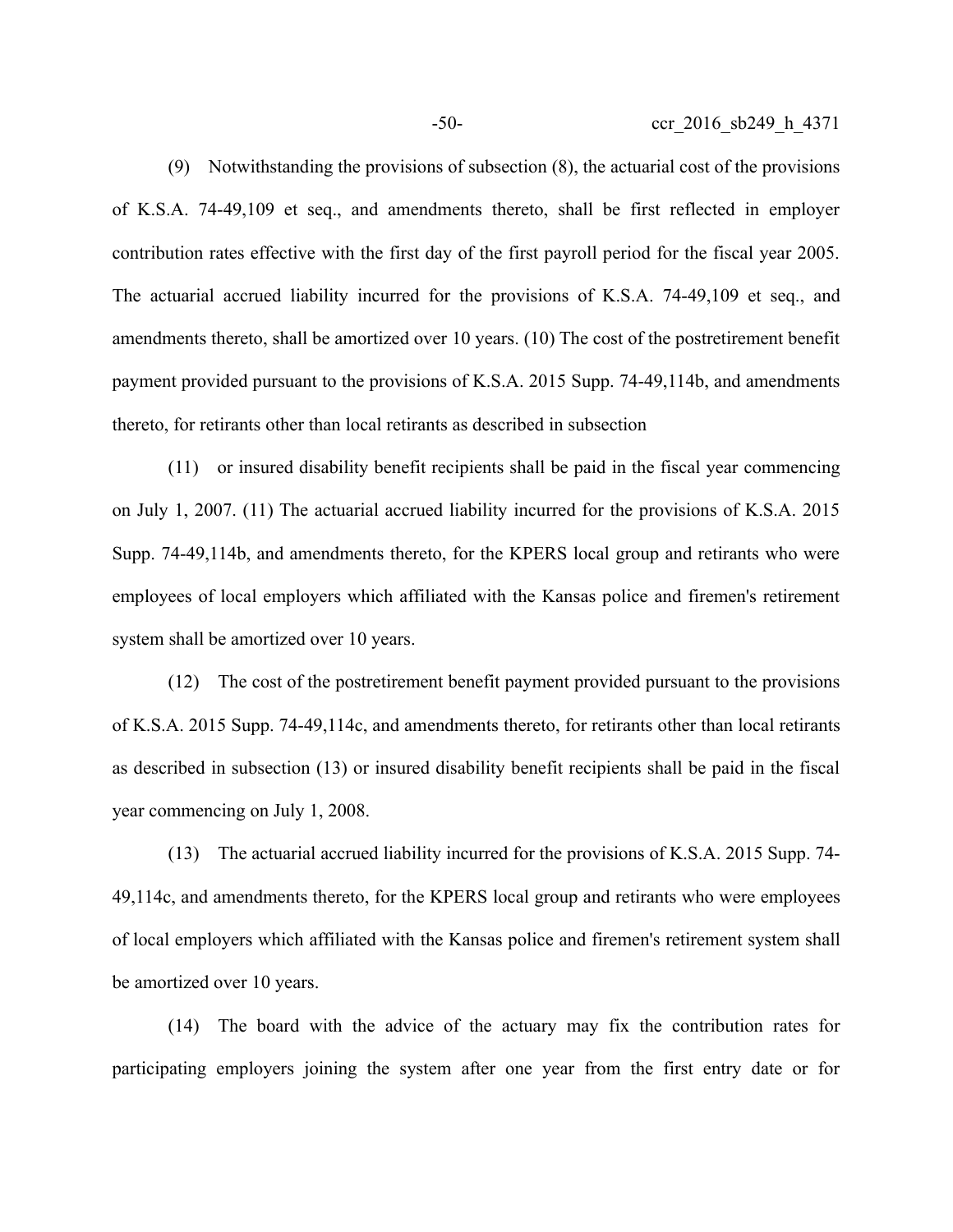employers who exercise the option contained in K.S.A. 74-4912, and amendments thereto, at rates different from the rate fixed for employers joining within one year of the first entry date.

(15) Employer contributions shall in no way be limited by any other act which now or in the future establishes or limits the compensation of any member.

(16) Notwithstanding any provision of law to the contrary, each participating employer shall remit quarterly, or as the board may otherwise provide, all employee deductions and required employer contributions to the executive director for credit to the Kansas public employees retirement fund within three days after the end of the period covered by the remittance by electronic funds transfer. Remittances of such deductions and contributions received after such date are delinquent. Delinquent payments due under this subsection shall be subject to interest at the rate established for interest on judgments under K.S.A. 16-204(a), and amendments thereto. At the request of the board, delinquent payments which are due or interest owed on such payments, or both, may be deducted from any other moneys payable to such employer by any department or agency of the state.

(17) On and after the effective date of this act, during the fiscal year ending June 30, 2016, if the director of the budget lapses or transfers any amount from the state general fund or from any special revenue fund or funds that would be attributable to employer contributions for any state agency pursuant to section  $98(a)(1)$  of this act, the director of the budget shall certify such amount or amounts and transmit such certification to the board. Upon receipt of such certification, the board shall certify the employer rate of contribution for the state of Kansas and participating employers under K.S.A. 74-4931, and amendments thereto, for the fiscal year ending June 30, 2016, at 10.91% minus a percentage of compensation that corresponds to the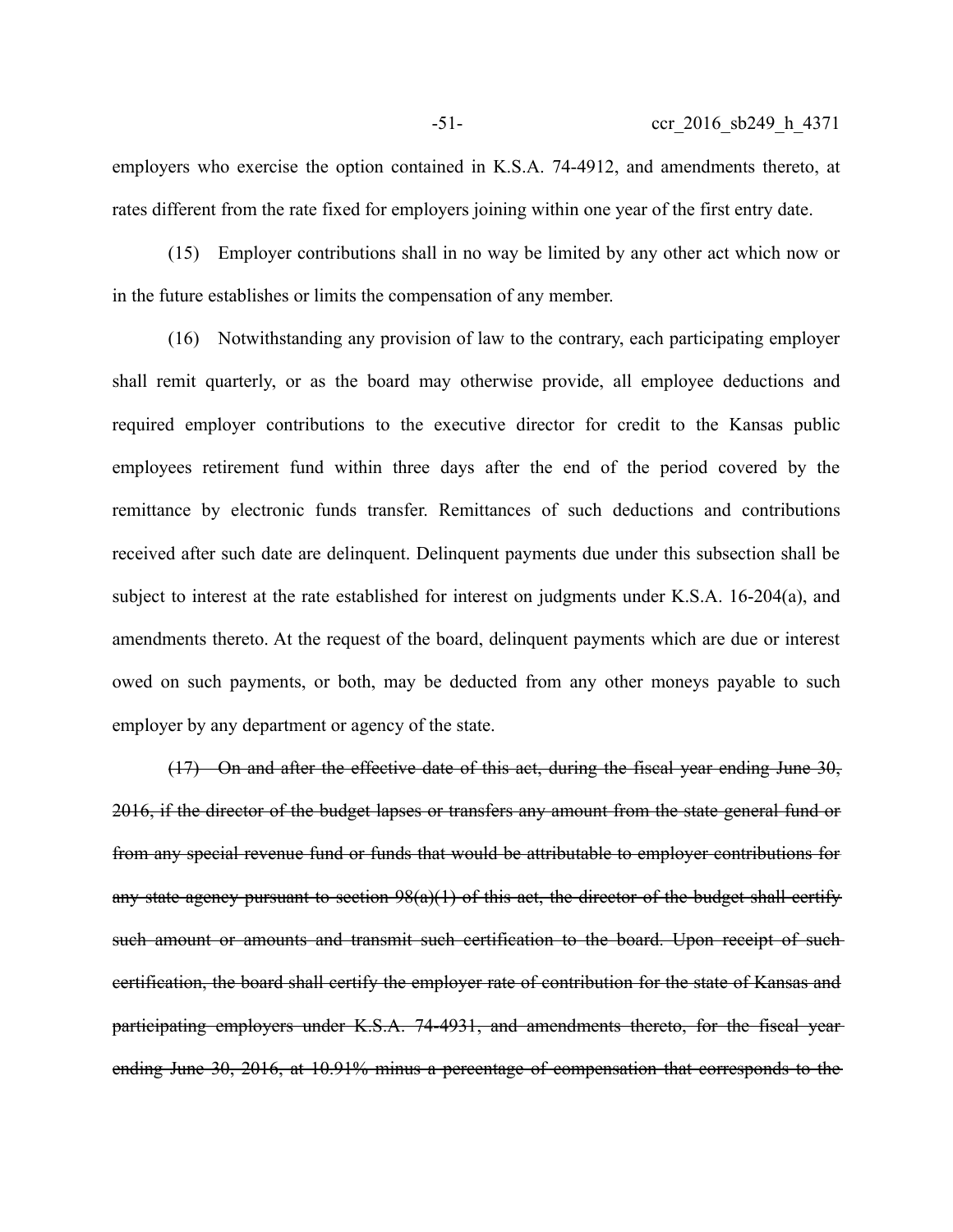dollar amount certified by the director of the budget pursuant to this subsection.

(18) On July 1, 2016, if the director of the budget lapsed or transferred any amount from the state general fund or from any special revenue fund or funds that would be attributable to employer contributions for any state agency during the fiscal year ending June 30, 2016, pursuant to section 98(a)(1) of this act, the board shall certify the employer rate of contribution for the state of Kansas and participating employers under K.S.A. 74-4931, and amendments thereto, for the first quarter of the fiscal year ending June 30, 2017, at 10.81% plus a percentage of compensation that corresponds to four times the dollar amount, plus 8%, certified by the director of the budget pursuant to subsection (17). For the final three quarters of the fiscal year ending June 30, 2017, the board shall certify the employer rate of contribution for the state of Kansas and participating employers under K.S.A. 74-4931, and amendments thereto, at 10.81%.

(19) An amount of money corresponding to the employer rate of contribution for the state of Kansas and participating employers under K.S.A. 74-4931, and amendments thereto, for the first quarter of the fiscal year ending June 30, 2017, established in subsection (18) shall be paid by the state of Kansas and participating employers under K.S.A. 74-4931, and amendments thereto, to the Kansas public employees retirement fund on or before September 30, 2016.

Sec. 53. K.S.A. 2015 Supp. 74-99b34, as amended by section 109 of 2016 House Substitute for Senate Bill No. 161, is hereby amended to read as follows: 74-99b34. (a) The bioscience development and investment fund is hereby created. The bioscience development and investment fund shall not be a part of the state treasury and the funds in the bioscience development and investment fund shall belong exclusively to the authority.

(b) Distributions from the bioscience development and investment fund shall be for the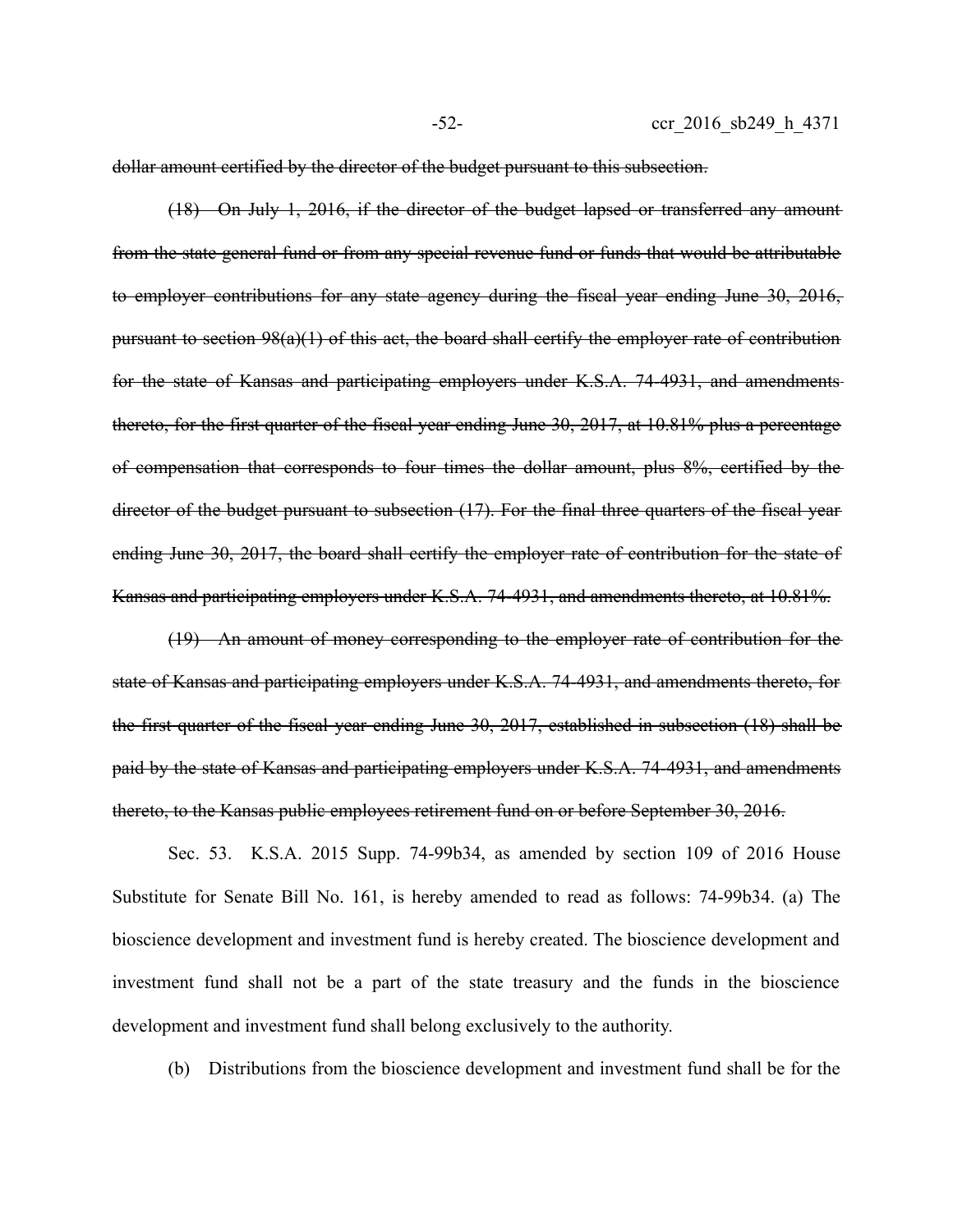exclusive benefit of the authority, under the control of the board and used to fulfill the purpose, powers and duties of the authority pursuant to the provisions of K.S.A. 2015 Supp. 74-99b01 et seq., and amendments thereto.

(c) The secretary of revenue and the authority shall establish the base year taxation for all bioscience companies and state universities. The secretary of revenue, the authority and the board of regents shall establish the number of bioscience employees associated with state universities and report annually and determine the increase from the taxation base annually. The secretary of revenue and the authority may consider any verifiable evidence, including, but not limited to, the NAICS code assigned or recorded by the department of labor for companies with employees in Kansas, when determining which companies should be classified as bioscience companies.

(d) (1) Except as provided in subsection (d)(2), (d)(3), (h), (i) or (j), for a period of 15 years from the effective date of this act, the state treasurer shall pay annually 95% of withholding above the base, as certified by the secretary of revenue, upon Kansas wages paid by bioscience employees to the bioscience development and investment fund. Such payments shall be reconciled annually. On or before the  $10<sup>th</sup>$  day of each month, the director of accounts and reports shall transfer from the state general fund to the bioscience development and investment fund interest earnings based on:

(A) The average daily balance of moneys in the bioscience development and investment fund for the preceding month; and

(B) the net earnings rate of the pooled money investment portfolio for the preceding month.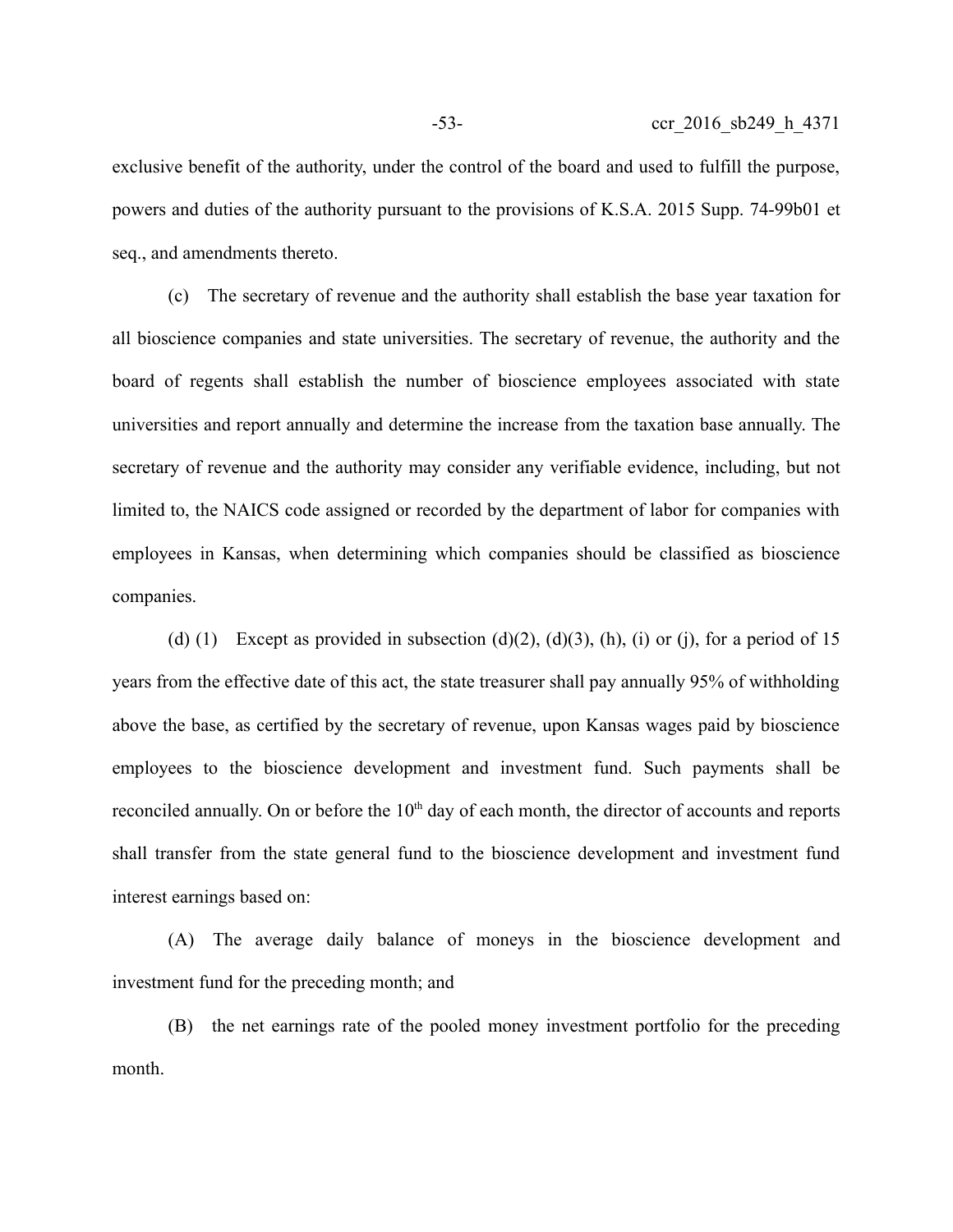(2) (A) For fiscal year 2016, fiscal year 2017 and fiscal year 2018, the first \$1,000,000 that the secretary of revenue certifies to the state treasurer of the annual 95% of withholding above the base, upon Kansas wages paid by bioscience employees, shall be transferred by the director of accounts and reports from the state general fund to the following: The center of innovation for biomaterials in orthopaedic research – Wichita state university fund.

(B) There is hereby established in the state treasury the center of innovation for biomaterials in orthopaedic research – Wichita state university fund which shall be administered by Wichita state university. All moneys credited to the fund shall be used for research and development. All expenditures from the center of innovation for biomaterials in orthopaedic research – Wichita state university fund shall be made in accordance with appropriation acts and upon warrants of the director of accounts and reports issued pursuant to expenditures approved by the president of Wichita state university or by the person or persons designated by the president of Wichita state university.

(3) (A) For fiscal year 2016, fiscal year 2017 and fiscal year 2018, the next \$5,000,000 that the secretary of revenue certifies to the state treasurer of the annual 95% of withholding above the base, upon Kansas wages paid by bioscience employees above the first \$1,000,000 certified pursuant to subsection  $(d)(2)(A)$ , shall be transferred by the director of accounts and reports from the state general fund to the following: The national bio agro-defense facility fund at Kansas state university.

(B) There is hereby established in the state treasury the national bio agro-defense facility fund which shall be administered by Kansas state university in accordance with the strategic plan adopted by the governor's national bio agro-defense facility steering committee.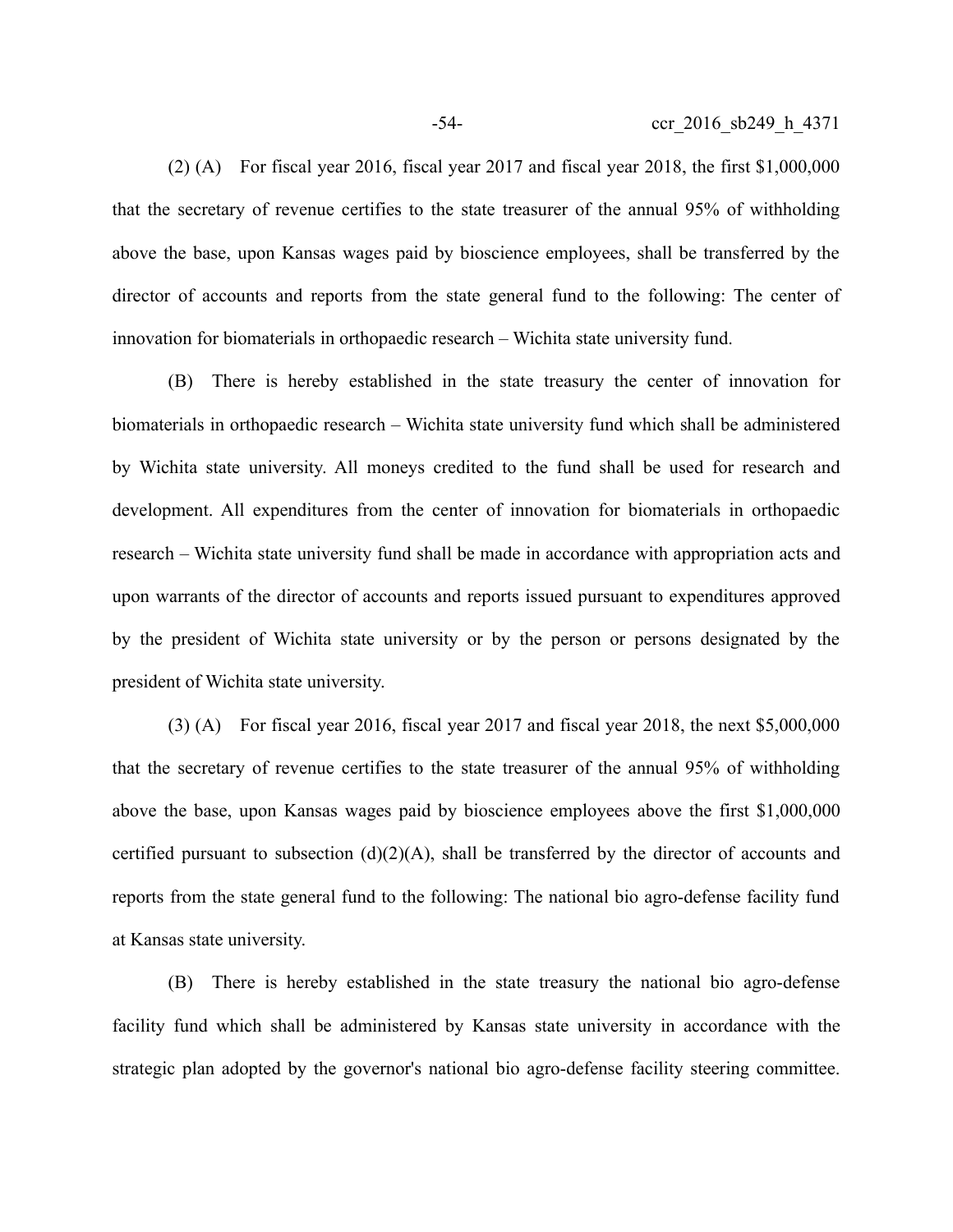All moneys credited to the fund shall be used in accordance with the governor's national bio agro-defense facility steering committee's plan with the approval of the president of Kansas state university. All expenditures from the national bio agro-defense facility fund shall be made in accordance with appropriation acts and upon warrants of the director of accounts and reports issued pursuant to expenditures approved by the steering committee and the president of Kansas state university or by the person or persons designated by the president of Kansas state university.

(e) The cumulative amounts of funds paid by the state treasurer to the bioscience development and investment fund shall not exceed \$581,800,000.

(f) The division of post audit is hereby authorized to conduct a post audit in accordance with the provisions of the legislative post audit act, K.S.A. 46-1106 et seq., and amendments thereto.

(g) At the direction of the authority, the fund may be held in the custody of and invested by the state treasurer, provided that the bioscience development and investment fund shall at all times be accounted for in a separate report from all other funds of the authority and the state.

(h) During the fiscal year ending June 30, 2016, the aggregate amount that is directed to be transferred from the state general fund to the bioscience development and investment fund pursuant to subsection  $(d)(1)$  plus interest earnings pursuant to subsection  $(d)(1)$  shall not exceed \$8,000,000 \$6,997,663 for such fiscal year.

(i) During the fiscal year ending June 30, 2017, the aggregate amount that is directed to be transferred from the state general fund to the bioscience development and investment fund pursuant to subsection  $(d)(1)$  plus interest earnings pursuant to subsection  $(d)(1)$  shall not exceed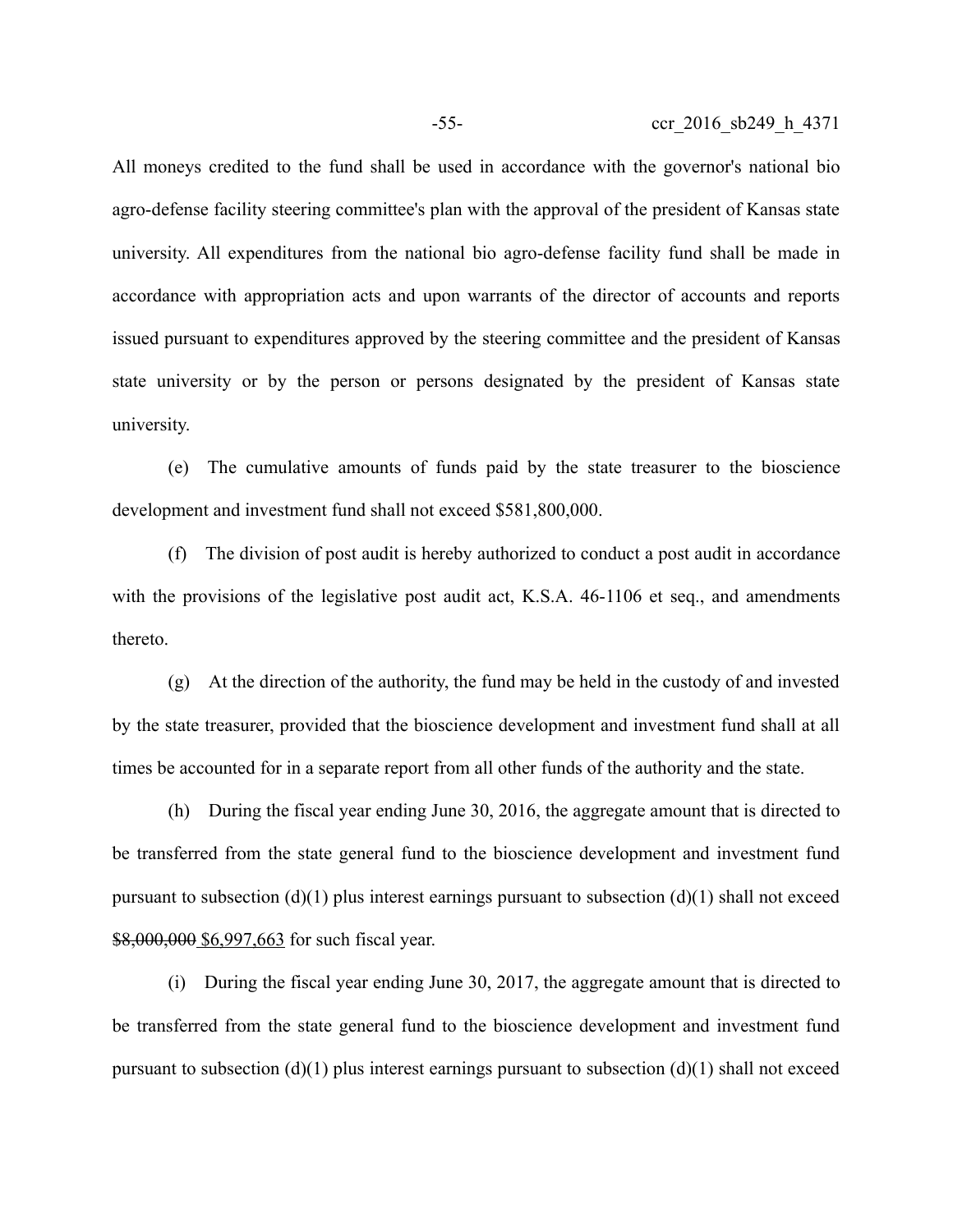\$6,000,000 for such fiscal year.

(j) During the fiscal year ending June 30, 2018, the aggregate amount that is directed to be transferred from the state general fund to the bioscience development and investment fund pursuant to subsection (d)(1) plus interest earnings pursuant to subsection (d)(1) shall not exceed \$6,000,000 for such fiscal year.

Sec. 54. K.S.A. 2015 Supp. 74-4914d, as amended by section 106 of House Substitute for Senate Bill No. 161, 74-4920, as amended by section 107 of 2016 House Substitute for Senate Bill No. 161, and 74-99b34, as amended by section 109 of 2016 House Substitute for Senate Bill No. 161, are hereby repealed.

Sec. 55. *Severability.* If any provision or clause of this act or application thereof to any person or circumstances is held invalid, such invalidity shall not affect other provisions or applications of this act which can be given effect without the invalid provision or application, and to this end the provisions of this act are declared to be severable.

Sec. 56. *Appeals to exceed expenditure limitations.* (a) Upon written application to the governor and approval of the state finance council, expenditures from special revenue funds may exceed the amounts specified in this act.

(b) This section shall not apply to the expanded lottery act revenues fund, the state economic development initiatives fund, the children's initiative fund, the state water plan fund or the Kansas endowment for youth fund, or to any account of any such funds.

Sec. 57. *Savings*. (a) Any unencumbered balance as of June 30, 2016, in any special revenue fund, or account thereof, of any state agency named in chapter 4, 81 or 104 of the 2015 Session Laws of Kansas, 2016 House Substitute for Senate Bill No. 161 or this act which is not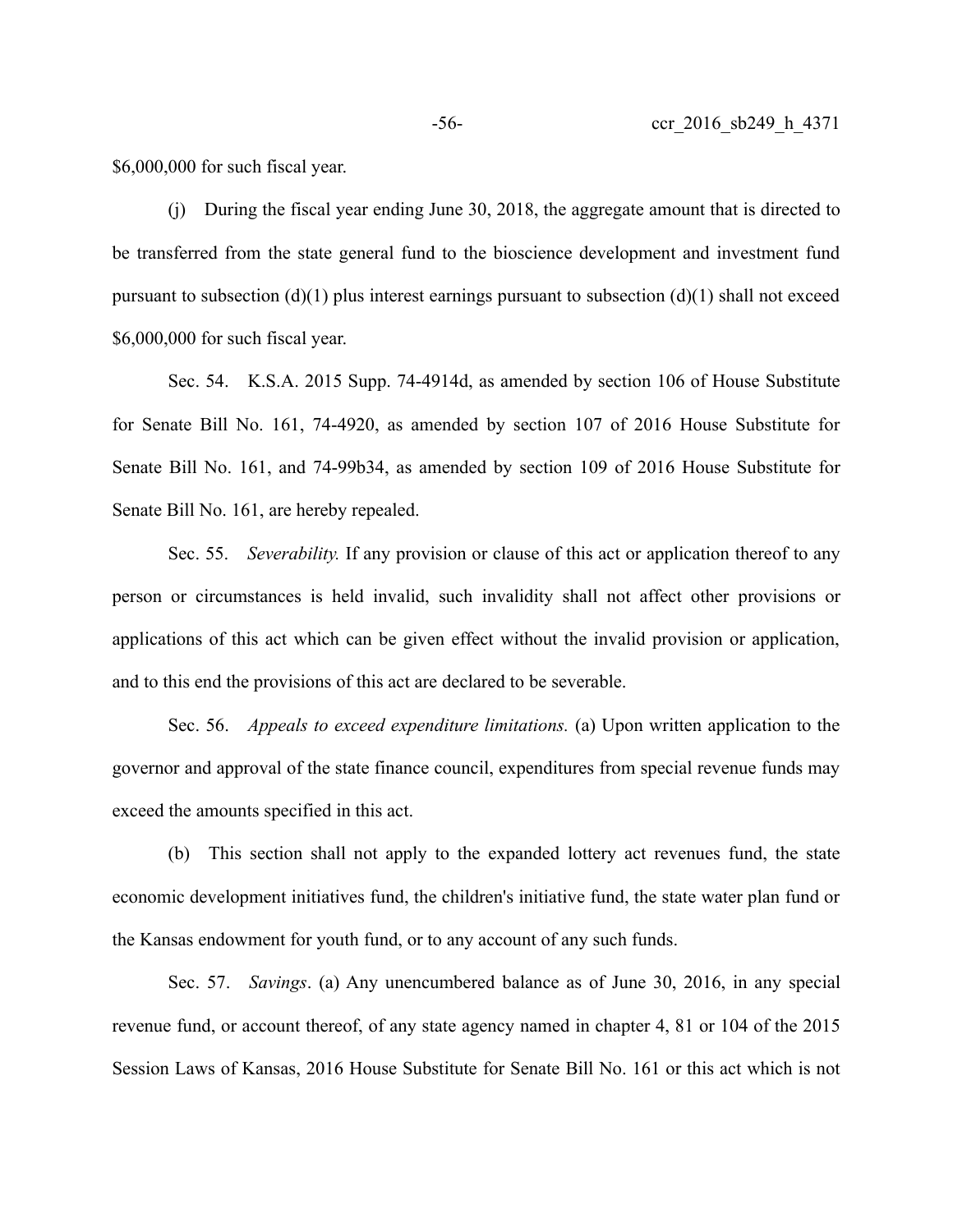otherwise specifically appropriated or limited for fiscal year 2017 by chapter 4, 81 or 104 of the 2015 Session Laws of Kansas, 2016 House Substitute for Senate Bill No. 161, this act or any other appropriation act of the 2016 regular session of the legislature, is hereby appropriated for the fiscal year ending June 30, 2017, for the same use and purpose as the same was heretofore appropriated.

(b) This section shall not apply to the expanded lottery act revenues fund, the state economic development initiatives fund, the children's initiatives fund, the state water plan fund, the Kansas endowment for youth fund, the Kansas educational building fund, the state institutions building fund, or the correctional institutions building fund, or to any account of any of such funds.

Sec. 58. (a) During the fiscal year ending June 30, 2017, all moneys which are lawfully credited to and available in any bond special revenue fund, which are not otherwise specifically appropriated or limited by chapter 4, 81 or 104 of the 2015 Session Laws of Kansas, 2016 House Substitute for Senate Bill No. 161, this act or other appropriation act of the 2016 regular session of the legislature, are hereby appropriated for the fiscal year ending June 30, 2017, for the state agency for which the bond special revenue fund was established for the purposes authorized by law for expenditures from such bond special revenue fund.

(b) As used in this section, "bond special revenue fund'' means any special revenue fund or account thereof established in the state treasury prior to or on or after the effective date of this act for the deposit of the proceeds of bonds issued by the Kansas development finance authority, for the payment of debt service for bonds issued by the Kansas development finance authority, or for any related purpose in accordance with applicable bond covenants.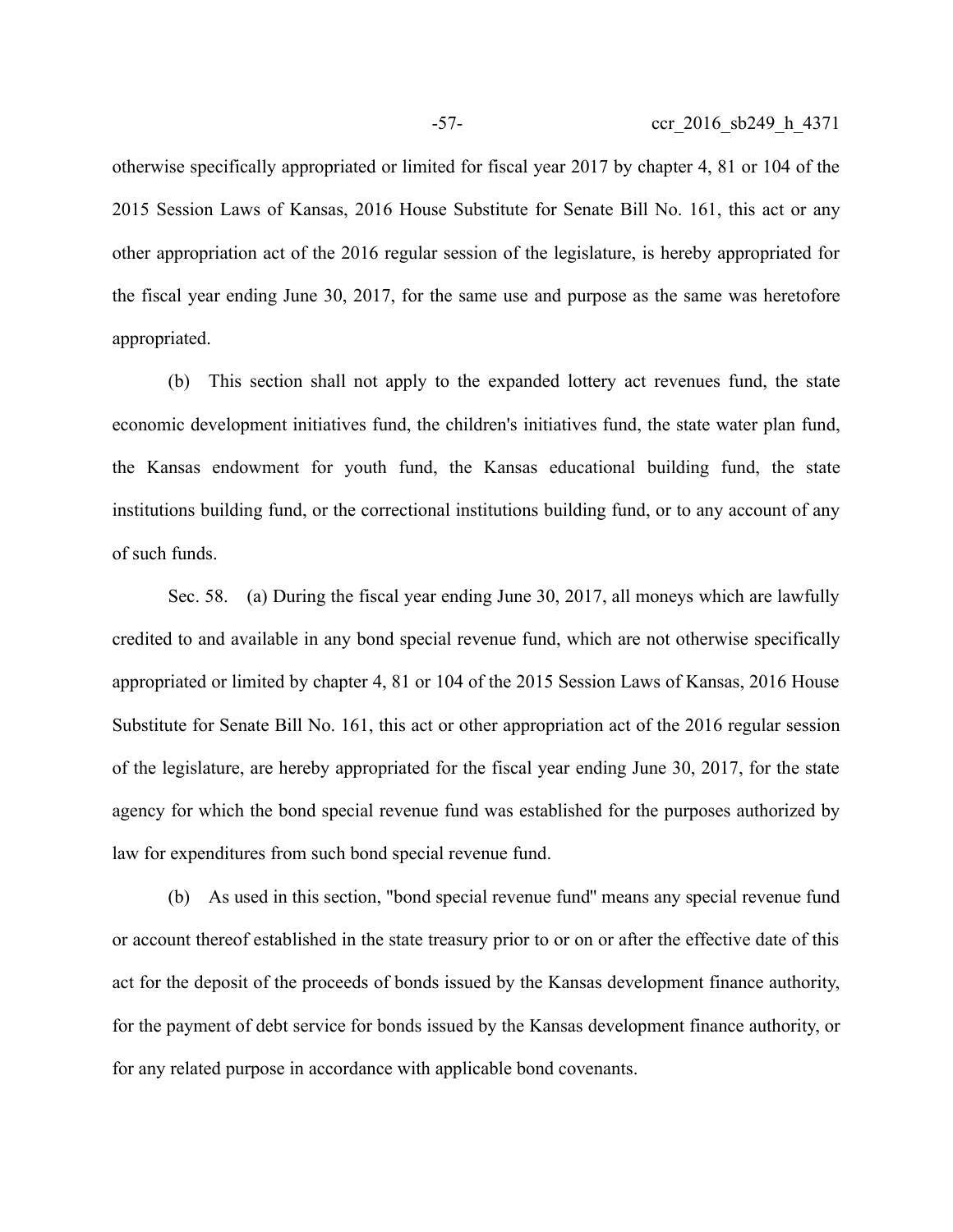Sec. 59. *Federal grants.* (a) During the fiscal year ending June 30, 2017, each federal grant or other federal receipt which is received by a state agency named in chapter 4, 81 or 104 of the 2015 Session Laws of Kansas, 2016 House Substitute for Senate Bill No. 161 or this act and which is not otherwise appropriated to that state agency for fiscal year 2017 by chapter 4, 81 or 104 of the 2015 Session Laws of Kansas, 2016 House Substitute for Senate Bill No. 161, this act or other appropriation act of the 2016 regular session of the legislature, is hereby appropriated for fiscal year 2017 for that state agency for the purpose set forth in such federal grant or receipt, except that no expenditure shall be made from and no obligation shall be incurred against any such federal grant or other federal receipt, which has not been previously appropriated or reappropriated or approved for expenditure by the governor, for fiscal year 2017, until the governor has authorized the state agency to make expenditures from such federal grant or other federal receipt for fiscal year 2017.

(b) In addition to the other purposes for which expenditures may be made by any state agency which is named in chapter 4, 81 or 104 of the 2015 Session Laws of Kansas, 2016 House Substitute for Senate Bill No. 161 or this act and which is not otherwise authorized by law to apply for and receive federal grants, expenditures may be made by such state agency from moneys appropriated for fiscal year 2017 by chapter 4, 81 or 104 of the 2015 Session Laws of Kansas, 2016 House Substitute for Senate Bill No. 161, this act or any other appropriation act of the 2016 regular session of the legislature to apply for and receive federal grants during fiscal year 2017, which federal grants are hereby authorized to be applied for and received by such state agencies: *Provided,* That no expenditure shall be made from and no obligation shall be incurred against any such federal grant or other federal receipt, which has not been previously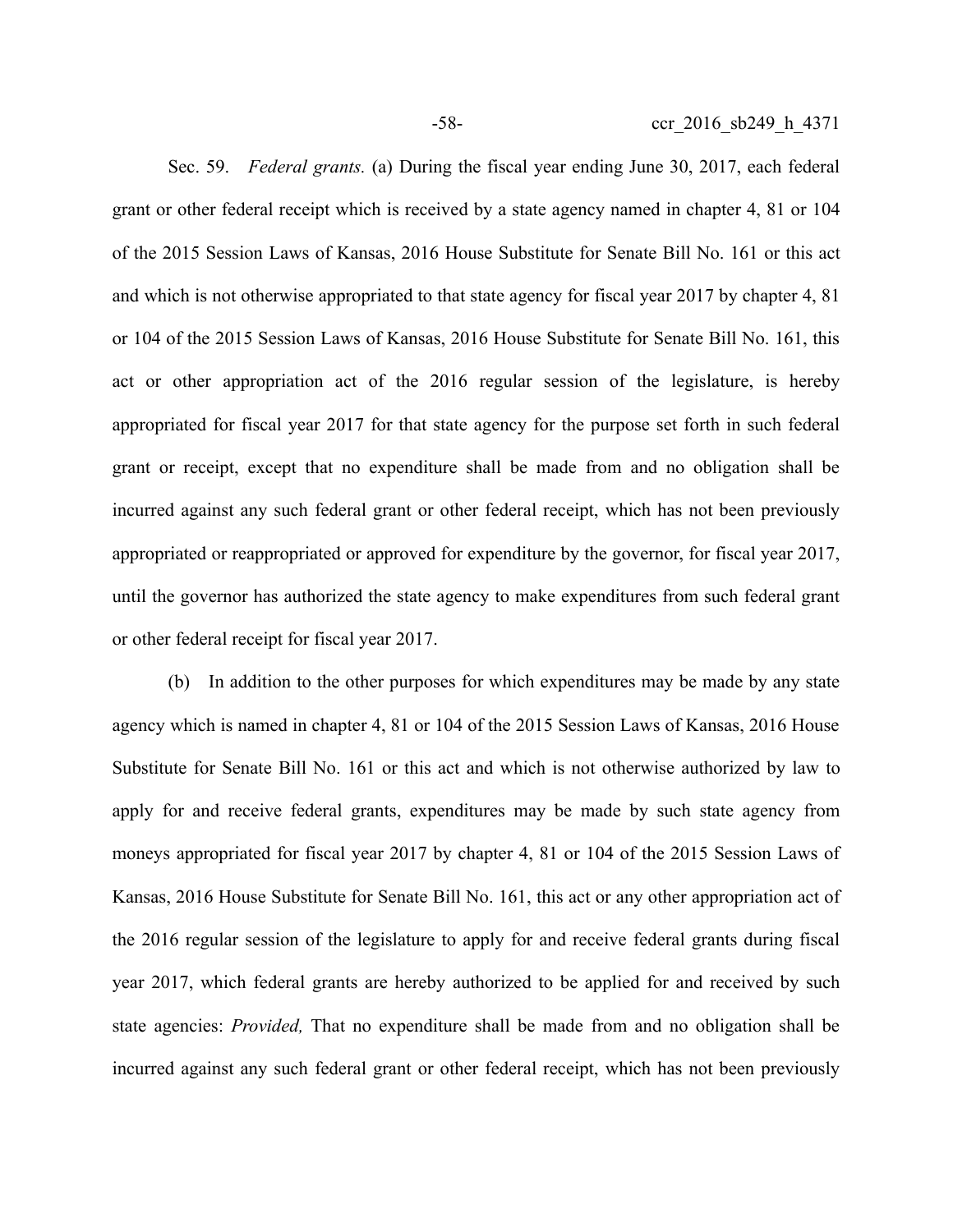appropriated or reappropriated or approved for expenditure by the governor, until the governor has authorized the state agency to make expenditures therefrom.

Sec. 60. (a) Any correctional institutions building fund appropriation heretofore appropriated to any state agency named in chapter 4, 81 or 104 of the 2015 Session Laws of Kansas, 2016 House Substitute for Senate Bill No. 161, this act or other appropriation act of the 2016 regular session of the legislature, and having an unencumbered balance as of June 30, 2016, in excess of \$100 is hereby reappropriated for the fiscal year ending June 30, 2017, for the same uses and purposes as originally appropriated unless specific provision is made for lapsing such appropriation.

(b) This subsection shall not apply to the unencumbered balance in any account of the correctional institutions building fund that was encumbered for any fiscal year commencing prior to July 1, 2015.

Sec. 61. (a) Any Kansas educational building fund appropriation heretofore appropriated to any institution named in chapter 4, 81 or 104 of the 2015 Session Laws of Kansas, 2016 House Substitute for Senate Bill No. 161, this act or other appropriation act of the 2016 regular session of the legislature and having an unencumbered balance as of June 30, 2016, in excess of \$100 is hereby reappropriated for the fiscal year ending June 30, 2017, for the same use and purpose as originally appropriated, unless specific provision is made for lapsing such appropriation.

(b) This subsection shall not apply to the unencumbered balance in any account of the Kansas educational building fund that was encumbered for any fiscal year commencing prior to July 1, 2015.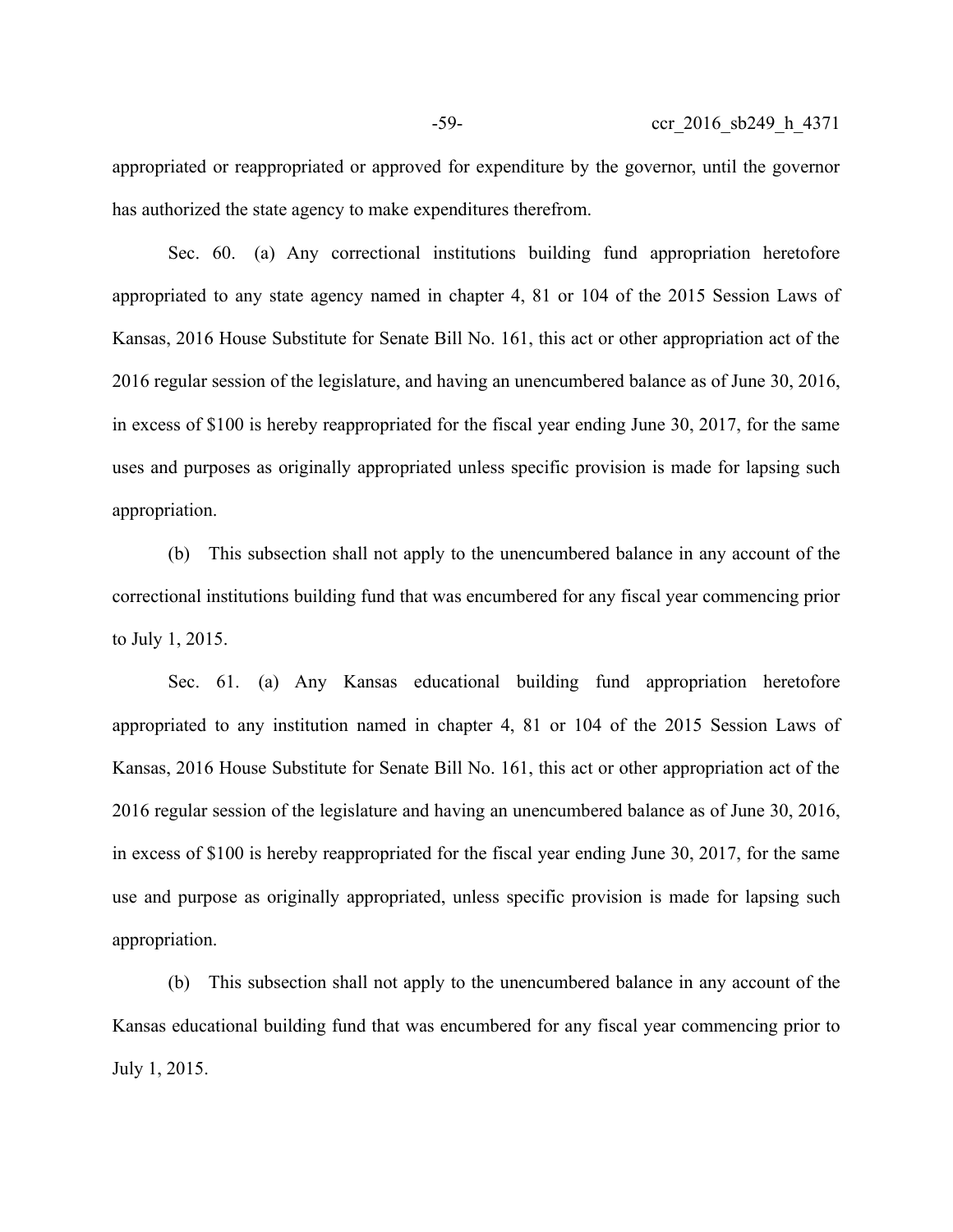Sec. 62. (a) Any state institutions building fund appropriation heretofore appropriated to any state agency named in chapter 4, 81 or 104 of the 2015 Session Laws of Kansas, 2016 House Substitute for Senate Bill No. 161, this act or other appropriation act of the 2016 regular session of the legislature and having an unencumbered balance as of June 30, 2016, in excess of \$100 is hereby reappropriated for the fiscal year ending June 30, 2017, for the same use and purpose as originally appropriated, unless specific provision is made for lapsing such appropriation.

(b) This subsection shall not apply to the unencumbered balance in any account of the state institutions building fund that was encumbered for any fiscal year commencing prior to July 1, 2015.

Sec. 63. (a) Any transfers of money during the fiscal year ending June 30, 2017, from any special revenue fund of any state agency named in chapter 4, 81 or 104 of the 2015 Session Laws of Kansas, 2016 House Substitute for Senate Bill No. 161 or this act to the audit services fund of the division of post audit under K.S.A. 46-1121, and amendments thereto, shall be in addition to any expenditure limitation imposed on any such fund for the fiscal year ending June 30, 2017.";

And by renumbering sections accordingly;

On page 1, in the title, in line 1, by striking all after "ACT"; by striking lines 2 through 5 and inserting "making and concerning appropriations for fiscal years ending June 30, 2016, June 30, 2017, and June 30, 2018, for state agencies; authorizing and directing payment of certain claims against the state; authorizing certain transfers, capital improvement projects and fees, imposing certain restrictions and limitations, and directing or authorizing certain receipts, disbursements, procedures and acts incidental to the foregoing; amending K.S.A. 2015 Supp. 74-